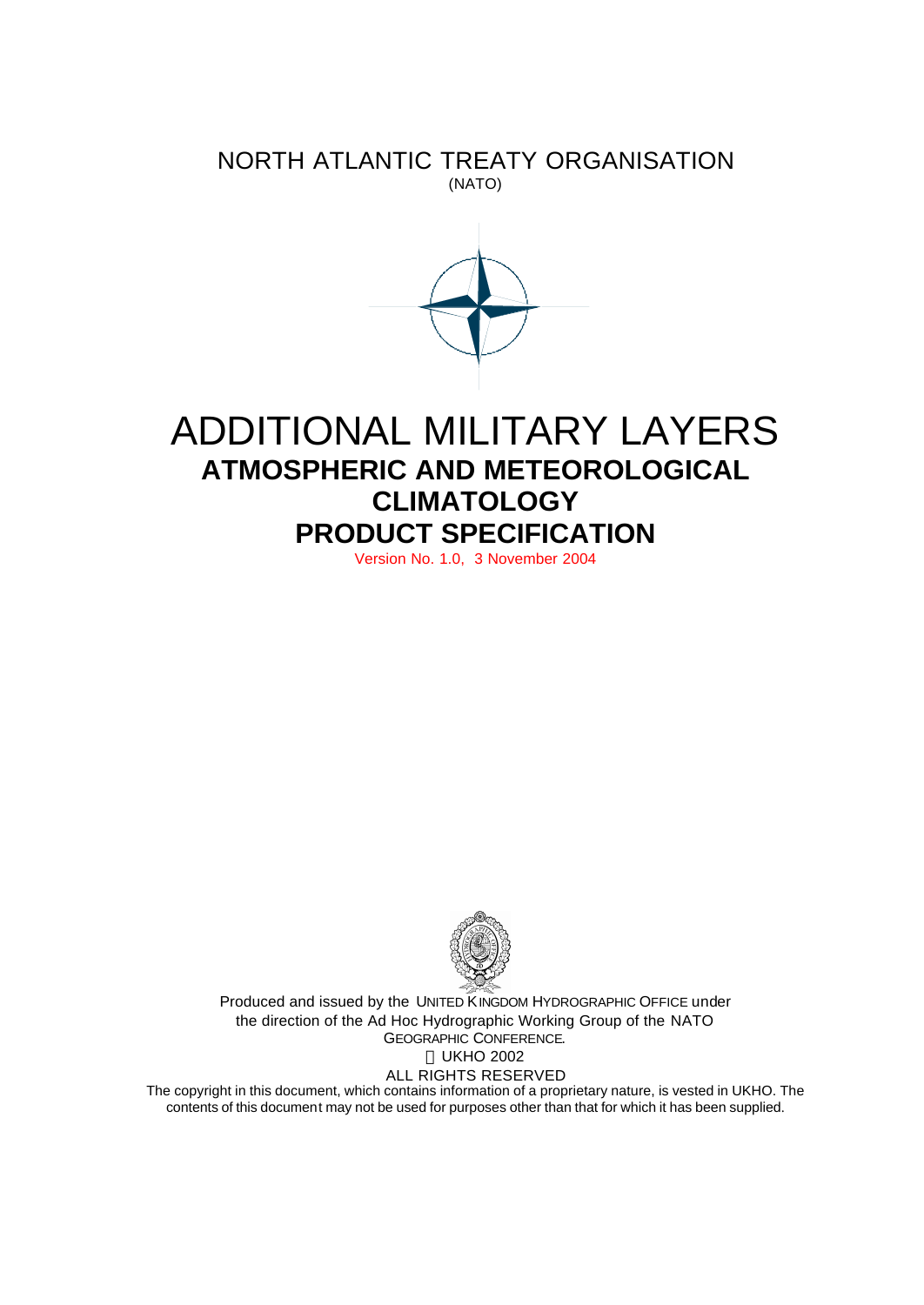## **Document Control**

#### **ISSUE**

| <b>Date</b> | <b>Author</b>        | <b>Issue</b> | <b>Summary of Changes</b> |
|-------------|----------------------|--------------|---------------------------|
| 3/11/04     | <b>UK Met Office</b> | 1.0          | No prior version          |
|             |                      |              |                           |
|             |                      |              |                           |
|             |                      |              |                           |

#### **APPROVALS**

| <b>Approver and Title</b>                      | <b>Signature</b> | <b>Date</b> |
|------------------------------------------------|------------------|-------------|
| Chairman Geo-Spatial Maritime Working<br>Group |                  | 21/10/04    |
|                                                |                  |             |
|                                                |                  |             |

### **VERSION CONTROL**

| <b>Version</b> |          | <b>Review Date   Reviewed By</b>               |
|----------------|----------|------------------------------------------------|
| $0.9$ Draft    | 12/05/04 | NATO Ad-Hoc Hydrographic Working Group (AHHWG) |
|                |          |                                                |
|                |          |                                                |

## **FILE DETAILS**

| <b>Component</b>                | <b>Name &amp; Location</b>                                         | <b>Tool</b> |
|---------------------------------|--------------------------------------------------------------------|-------------|
| Document text                   | J:\AML\Specification\Specifications\ AMC \ AMC PS   MS Word<br>2.0 |             |
| Correspondence<br>and hard copy | HA/351/002/009                                                     | N/A         |
|                                 |                                                                    |             |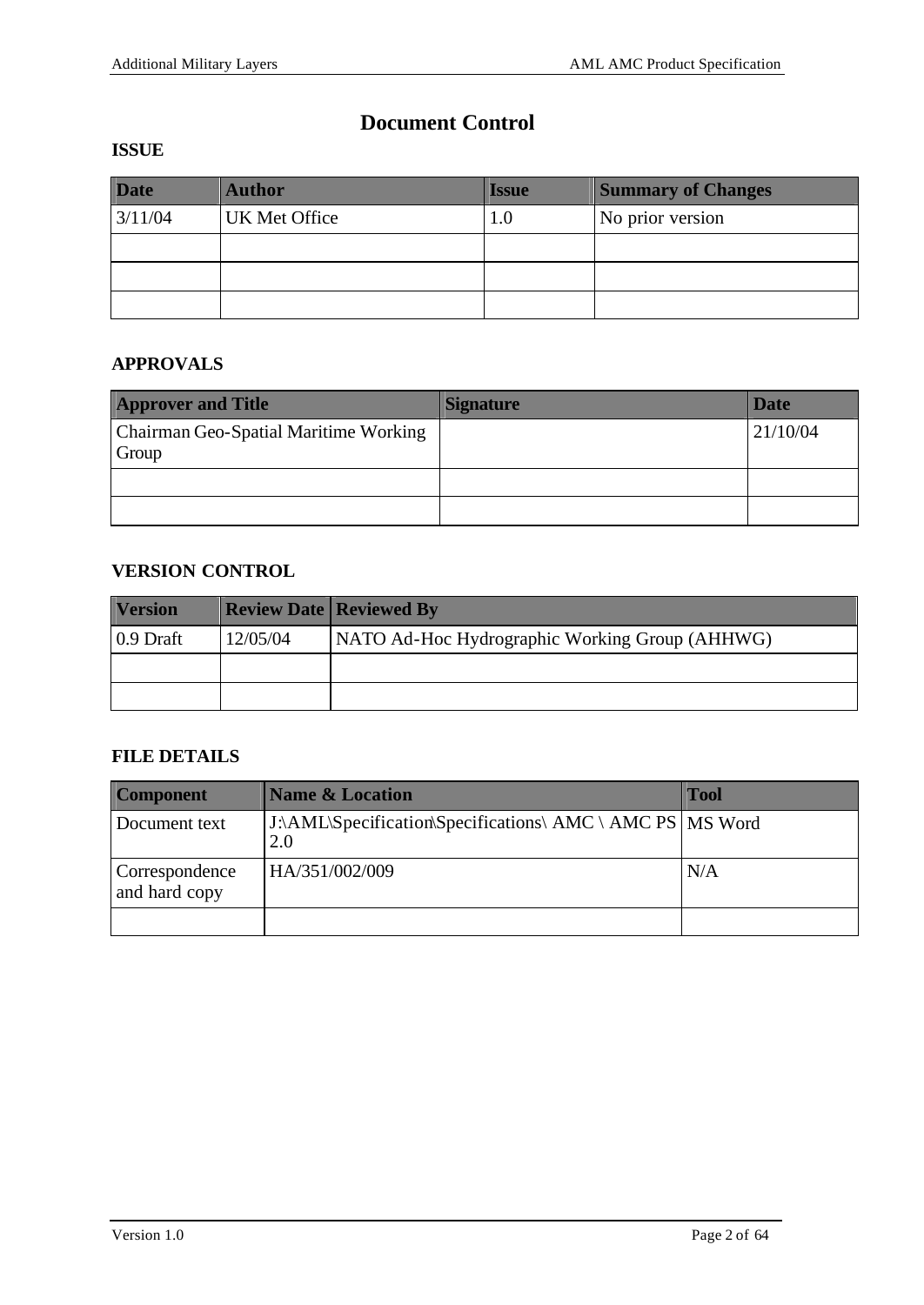## **CONTENTS**

| $\mathbf{1}$   |                 |  |
|----------------|-----------------|--|
|                | 1.1             |  |
|                | 1.2             |  |
|                | 1.2.1           |  |
|                | 1.2.2           |  |
|                | 1.2.3           |  |
|                | 1.2.4           |  |
|                | 1.3             |  |
|                | 1.4             |  |
|                | 1.4.1           |  |
|                | 1.4.2           |  |
|                | $Note: \dots 9$ |  |
|                | 1.4.3           |  |
|                | $1.5^{\circ}$   |  |
|                | 1.6             |  |
|                | 1.6.1           |  |
|                | 1.6.2           |  |
|                | 1.6.3           |  |
|                | 1.7             |  |
|                | 1.8             |  |
|                | 1.9             |  |
|                | 1.9.1           |  |
|                | 1.9.2           |  |
|                | 1.9.3           |  |
|                | 1.9.4           |  |
|                | 1.9.5           |  |
|                | 1.9.6           |  |
| $\overline{2}$ |                 |  |
|                |                 |  |
|                |                 |  |
|                |                 |  |
|                | 2.1             |  |
|                | 2.2.            |  |
|                | 2.3             |  |
|                | 2.3.1           |  |
|                | 2.3.2           |  |
|                | 2.4             |  |
|                | 2.5             |  |
|                | 2.5.1           |  |
|                |                 |  |
|                |                 |  |
|                |                 |  |
|                | 2.6             |  |
|                | 2.7             |  |
|                | 2.7.1           |  |
|                | 2.7.2           |  |
| 3              |                 |  |
|                | 3.1             |  |
|                | 3.1.1           |  |
|                | 3.1.2           |  |
|                | 3.1.2.1         |  |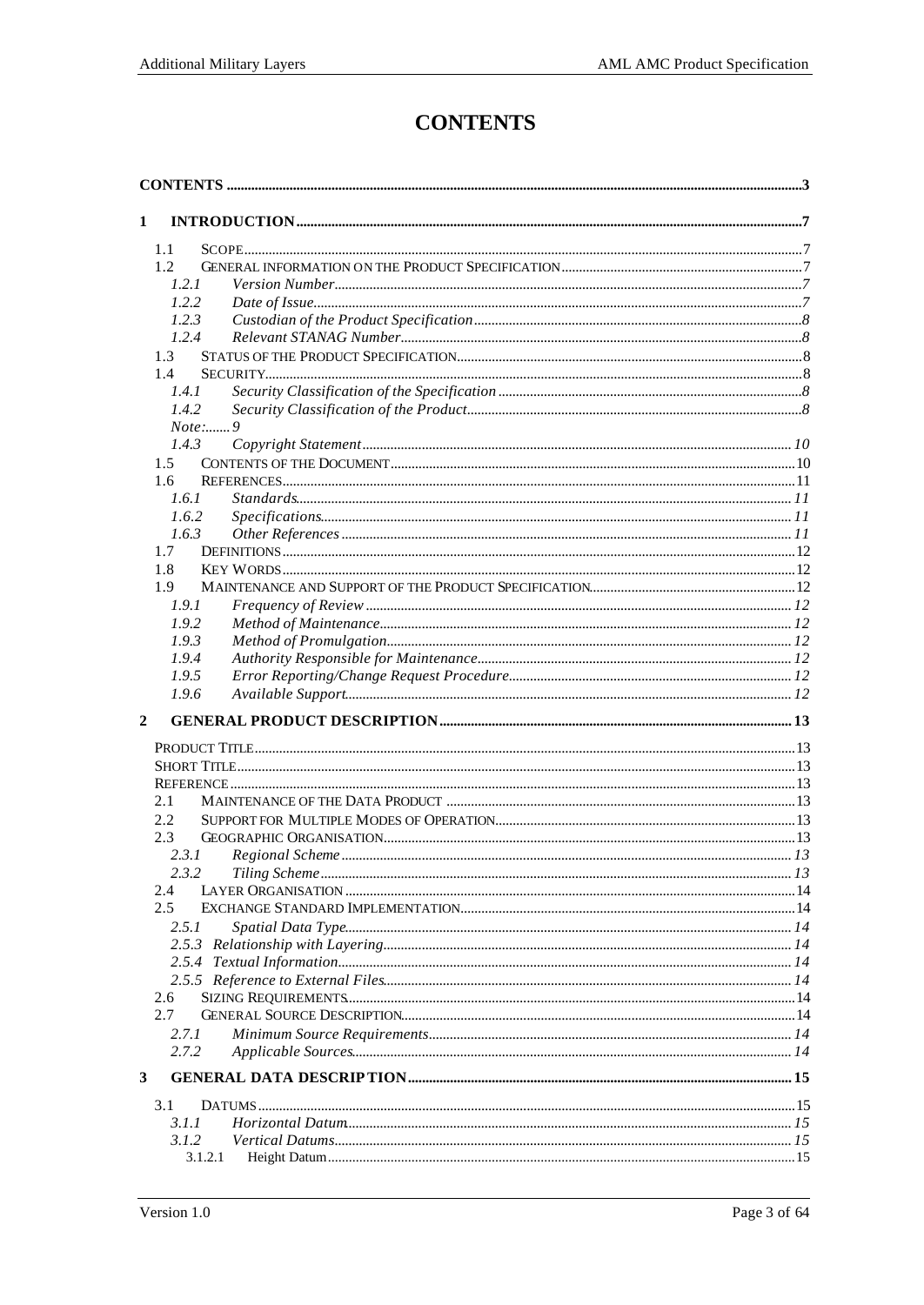|   | 3.1.2.2        |                                                              |  |
|---|----------------|--------------------------------------------------------------|--|
|   | 3.2            |                                                              |  |
|   | 3.3            |                                                              |  |
|   | 3.4            |                                                              |  |
|   | 3.5            |                                                              |  |
|   | 3.5.1          |                                                              |  |
|   | 3.5.2          |                                                              |  |
|   | 3.6            |                                                              |  |
|   | 3.6.1          |                                                              |  |
|   |                |                                                              |  |
|   | 3.6.2          |                                                              |  |
|   | 3.6.3          |                                                              |  |
|   | 3.6.4          |                                                              |  |
|   |                |                                                              |  |
| 4 |                |                                                              |  |
| 5 |                |                                                              |  |
|   | 5.1            |                                                              |  |
|   | 5.2            |                                                              |  |
|   | 5.3            |                                                              |  |
|   | 5.3.1          |                                                              |  |
|   | 5.4            |                                                              |  |
|   | 5.5            |                                                              |  |
|   | 5.5.1          |                                                              |  |
|   | 5.5.2          |                                                              |  |
|   | 5.5.2.1        |                                                              |  |
|   | 5.5.3          |                                                              |  |
| 6 |                |                                                              |  |
|   | 6.1            |                                                              |  |
|   |                |                                                              |  |
|   |                |                                                              |  |
| 7 |                |                                                              |  |
|   | 7.1            |                                                              |  |
| 8 |                |                                                              |  |
|   | 8.1            |                                                              |  |
|   | 8.1.1          |                                                              |  |
|   | 8.1.2          |                                                              |  |
|   | 8.2            |                                                              |  |
|   | 8.3            |                                                              |  |
|   | 8.4            |                                                              |  |
|   | 8.5            |                                                              |  |
|   | 8.6            |                                                              |  |
|   | 8.7            |                                                              |  |
|   | 8.8            |                                                              |  |
|   | 8.9            |                                                              |  |
| 9 |                |                                                              |  |
|   | <b>ANNEX A</b> | <b>GRIB IMPLEMENTATION OF AML AMC PRODUCT SPECIFICATION1</b> |  |
|   |                |                                                              |  |
|   | A.1<br>A. I. I |                                                              |  |
|   | A.1.1.1        |                                                              |  |
|   | A.1.1.4        |                                                              |  |
|   | A.1.1.4.1      |                                                              |  |
|   | A.1.1.5        |                                                              |  |
|   | A.1.1.5.1      |                                                              |  |
|   |                | A.1.1.5.1.1<br>A.1.1.5.1.2                                   |  |
|   | A.1.1.5.2      |                                                              |  |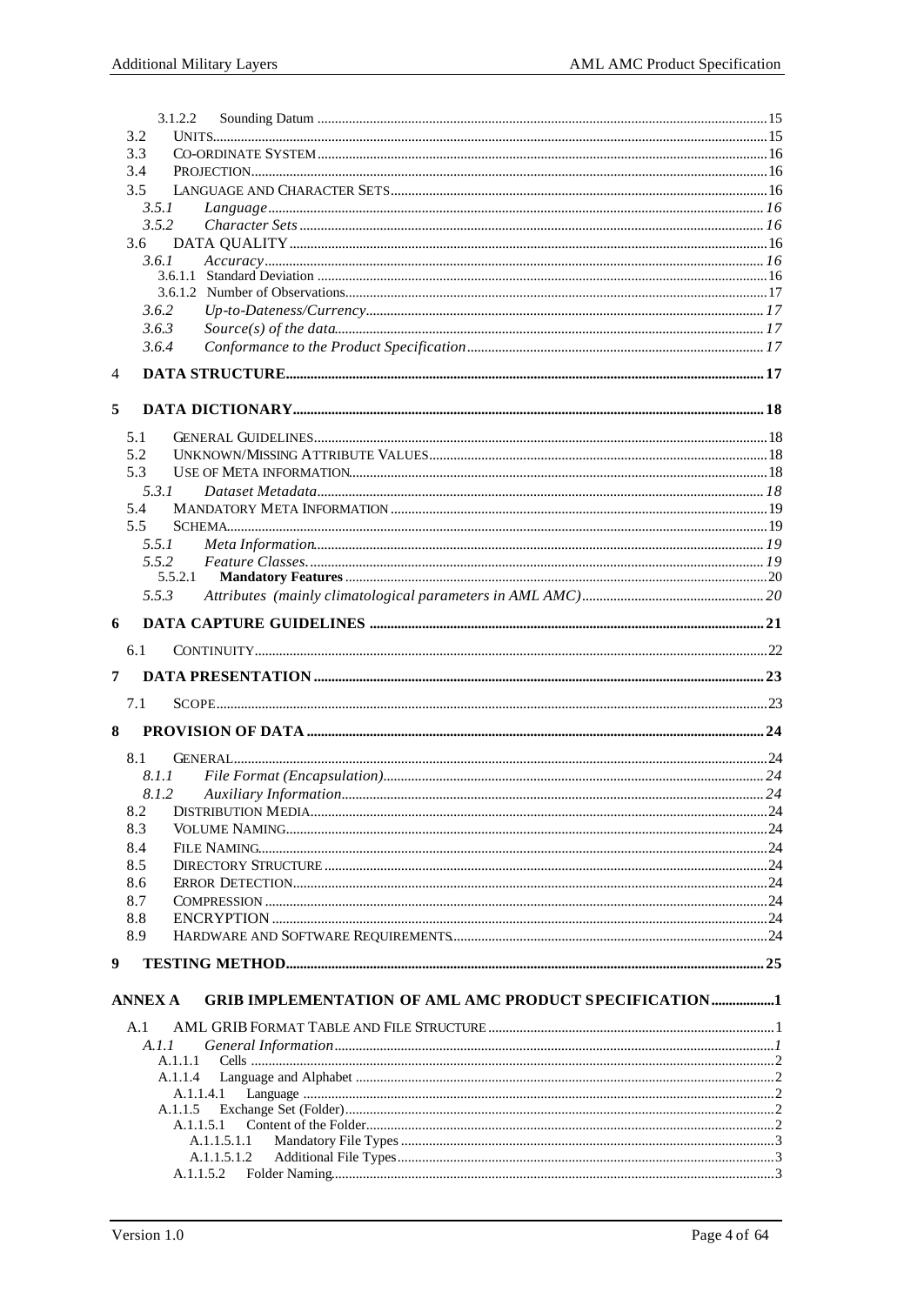| A.1.1.5.3     |  |
|---------------|--|
| A.1.1.6       |  |
| A.1.1.7       |  |
| A.1.1.7.1     |  |
| A.1.1.7.2     |  |
| A.1.1.7.3     |  |
| A.1.1.8       |  |
| A.I.2         |  |
| A.1.2.1       |  |
| A.1.2.2       |  |
| A.1.2.3       |  |
| A.1.2.4       |  |
| A.1.2.5       |  |
| A.1.2.6       |  |
| A.1.2.6.1     |  |
| A.1.2.6.1.1   |  |
| A.1.2.7       |  |
| A.1.2.7.1     |  |
| A.1.2.7.1.1   |  |
| A.1.2.7.1.2   |  |
| A.1.2.7.1.3   |  |
| A.1.2.7.1.4   |  |
| A.1.2.7.1.5   |  |
| A.1.2.7.1.5.1 |  |
| A.1.2.7.1.5.2 |  |
| A.1.2.7.1.5   |  |
| A.2           |  |
| A.2.1         |  |
| A.2.1.1       |  |
| A.2.2         |  |
| A.2.2.1       |  |
|               |  |
| A.2.2.1.1     |  |
| A.2.2.1.2     |  |
|               |  |
|               |  |
|               |  |
| A.2.2.1.2.1   |  |
|               |  |
|               |  |
|               |  |
|               |  |
| A.2.2.1.3     |  |
| A.2.2.1.4     |  |
| A.2.2.1.5     |  |
| A.2.2.1.6     |  |
| A.2.2.1.7     |  |
| A.2.2.1.8     |  |
| A.2.2.1.9     |  |
| A.2.2.1.10    |  |
| A.2.2.2       |  |
| A.2.2.2.1     |  |
| A.2.2.2.1.1   |  |
| A.2.2.2.1.2   |  |
| A.2.2.2.1.3   |  |
| A.2.2.2.1.4   |  |
| A.2.2.2.1.5   |  |
| A.2.2.2.1.6   |  |
| A.2.2.2.2     |  |
| A.2.2.2.3     |  |
| A.2.2.2.4     |  |
| A.2.2.2.5     |  |
| A.2.2.2.6     |  |
| A.2.2.3       |  |
| A.2.2.3.1     |  |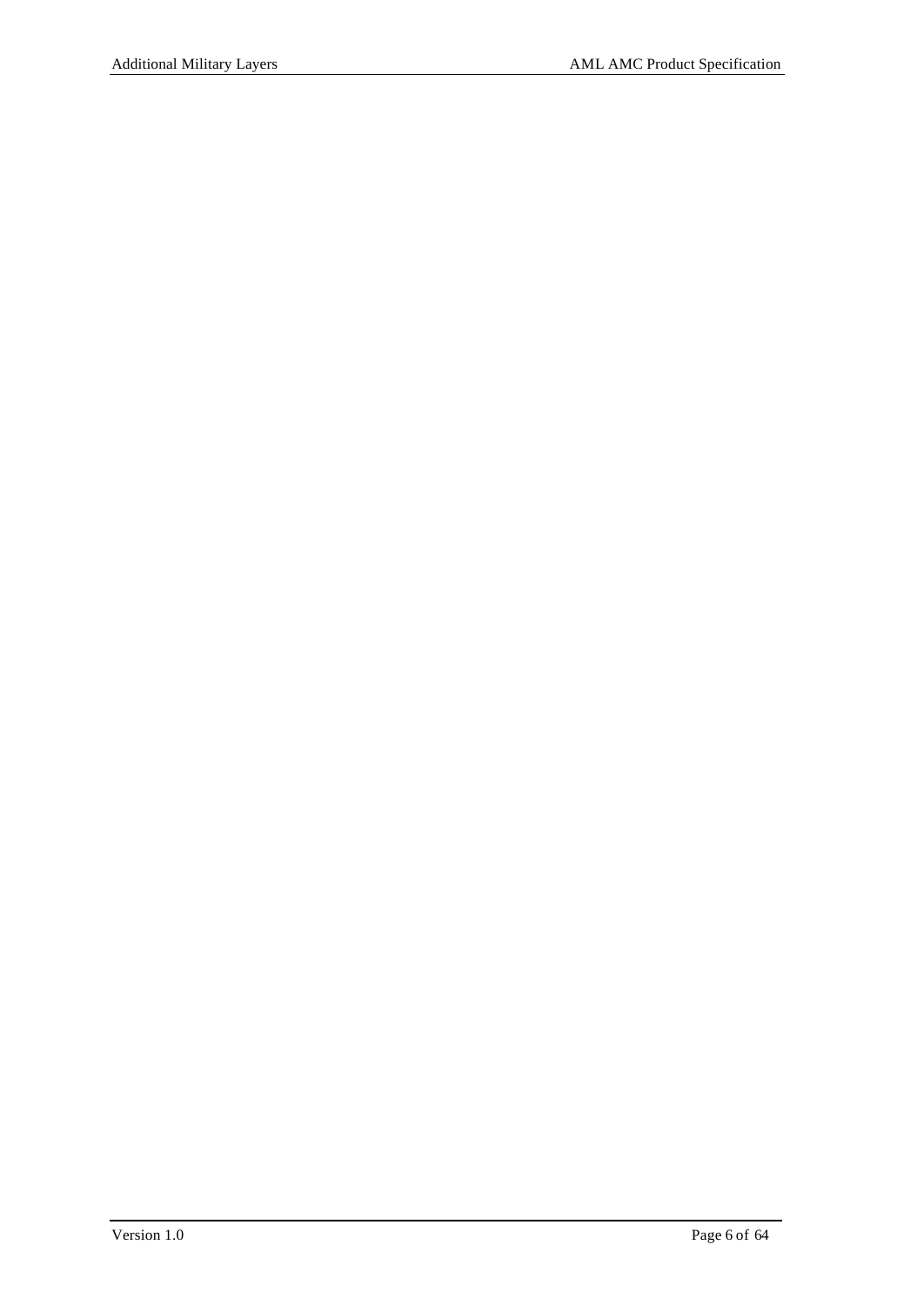## **1 INTRODUCTION**

## **1.1 SCOPE**

The main body of this Product Specification describes the content and defines the data dictionary of the Additional Military Layers: Atmospheric and Meteorological Climatology (AML AMC) product, independent of any exchange standard data format. The schema and data format imposed by the chosen exchange standard implementation are defined in separate annexes (where provided).

It has been prepared in accordance with the draft NATO STANAG 4564, Performance Standards for Warship Electronic Chart Display and Information System (WECDIS) Data Products, and is based on the proposed Common Product Specification Framework which is contained as Annex B to the draft STANAG.

The AML AMC Product Specification is designed to facilitate the encoding of the following components:

- Surface (meteorological) climatology at sea level and above the sea, also over land surfaces, at one or more fixed grid points
- Upper air (atmospheric) climatology above sea and land at one or more fixed grid points

The AML AMC Product is intended to be used in the planning stages of military or civil operations, either at sea, in the air or over land. It does not contain any information about the actual sea or land surface.

## **1.2 GENERAL INFORMATION ON THE PRODUCT SPECIFICATION**

## **1.2.1 Version Number**

The Version Number is 1.0.

### **1.2.2 Date of Issue**

The Date of Issue is 03 November 2004.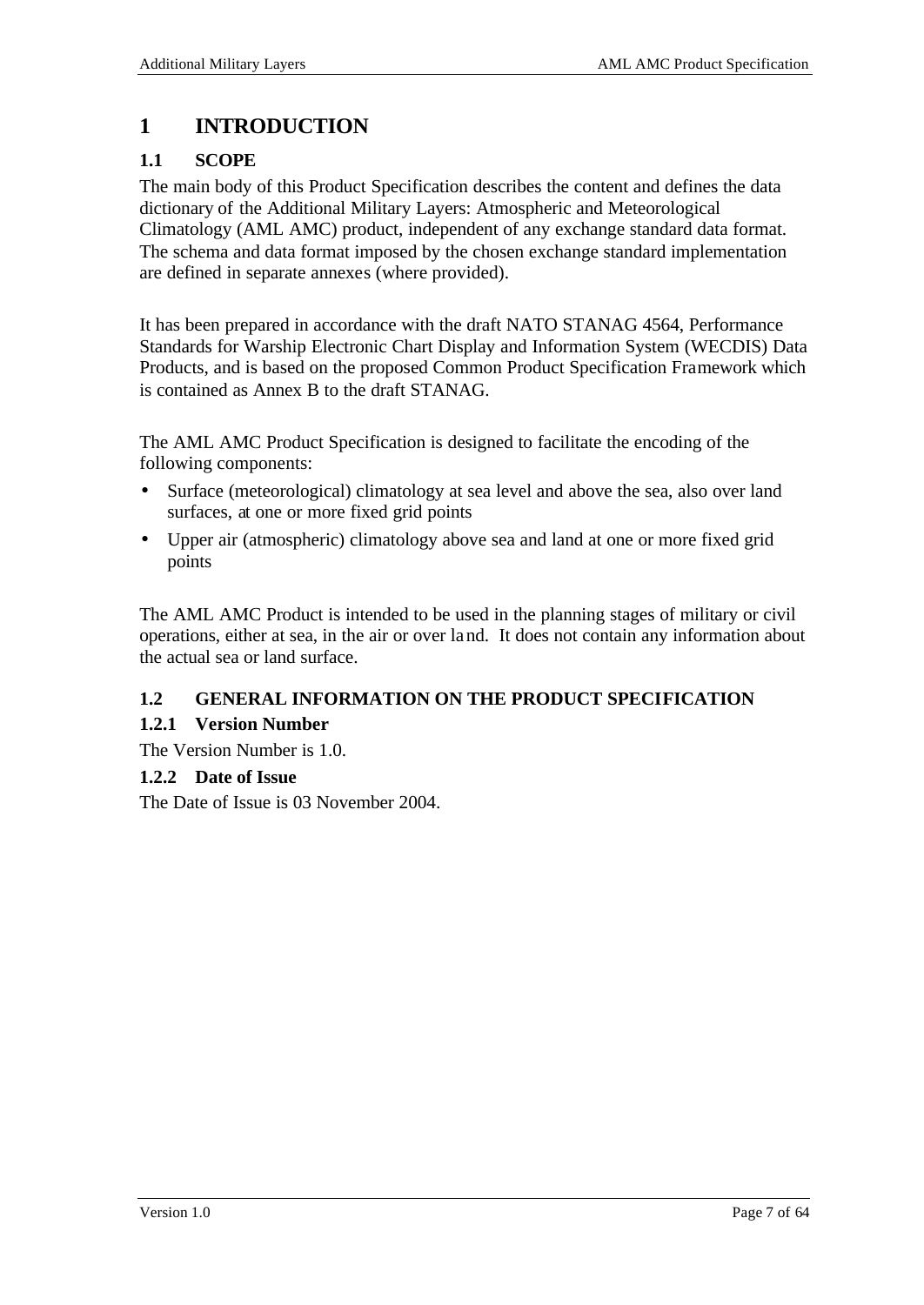### **1.2.3 Custodian of the Product Specification**

The Custodian of this specification is United Kingdom Hydrographic Office.

United Kingdom Hydrographic Office

Admiralty Way Taunton Somerset TA1 2DN United Kingdom

Telephone: +44 (0)1823 337900

Fax: +44 (0)1823 284077

E-mail: brian.parish@ukho.gov.uk

## **1.2.4 Relevant STANAG Number**

STANAG 7170 Additional Military Layers (AML)

## **1.3 STATUS OF THE PRODUCT SPECIFICATION**

This product specification has been endorsed by the Ad Hoc Hydrographic Working Group of the NATO Geographic Conference and is subject to the change control procedures implemented by that group.

## **1.4 SECURITY**

### **1.4.1 Security Classification of the Specification**

The Product Specification is UNCLASSIFIED

### **1.4.2 Security Classification of the Product**

AML AMC can be issued at various security classification levels according to content. However, most basic products will be UNCLASSIFIED. AML AMC products of differing security levels (specified at the dataset level by the 'Protective Marking' and 'National Caveat(s)' details) are physically partitioned.

The table below, common to all AML products, defines how AML AMC security classification information must be described at a dataset level (see section 5.3.1).

| <b>Dataset Security Classification</b><br><b>Information</b>     | <b>Values</b>                                                                      |
|------------------------------------------------------------------|------------------------------------------------------------------------------------|
| International Defence<br>Organisation (IDO) status (see<br>note) | <b>North Atlantic Treaty</b><br>Organisation (NATO)<br>North Atlantic Co-operation |
|                                                                  | Council (NACC)<br>Partnership for Peace (PfP)<br>Western European Union<br>(WEU)   |
| Protective Marking                                               | <b>COSMIC TOP SECRET</b><br><b>FOCAL TOP SECRET</b>                                |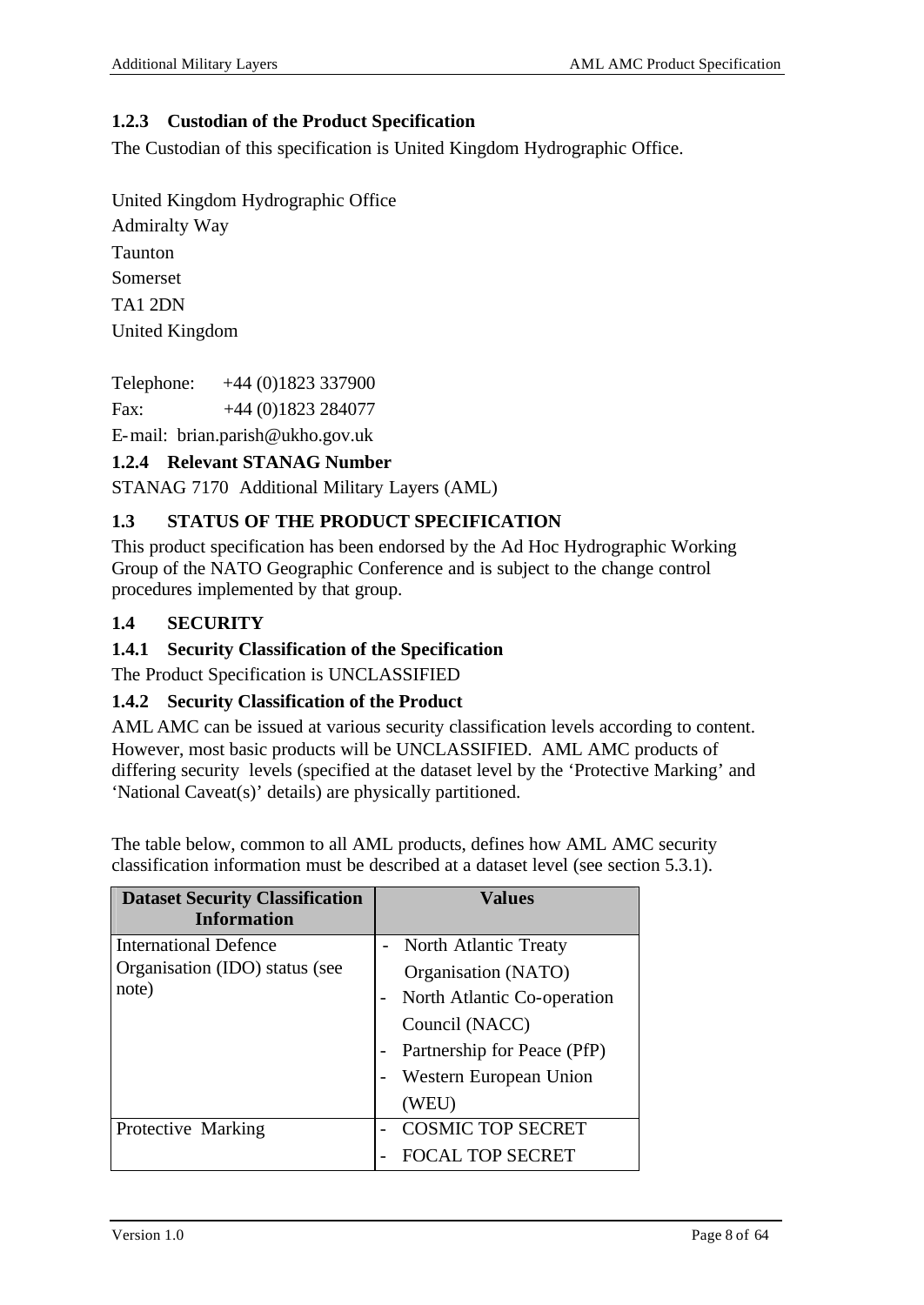|                        | <b>TOP SECRET</b>    |
|------------------------|----------------------|
|                        | <b>SECRET</b>        |
|                        | CONFIDENTIAL         |
|                        | <b>RESTRICTED</b>    |
|                        | UNCLASSIFIED         |
| <b>Owner Authority</b> | e.g. UK, US          |
| Caveat (see note)      | e.g. UK/US Eyes only |

### **Note:**

International Defence Organisation (IDO) markings and caveats are mutually exclusive. If the data has an IDO status, then the caveat is not applicable. Additionally, caveats only apply to data that has an IDO/Protective Marking of CONFIDENTIAL or above.

AML AMC security information may also be encoded at the following levels in a dataset:

• meta information (see section 5.5.1)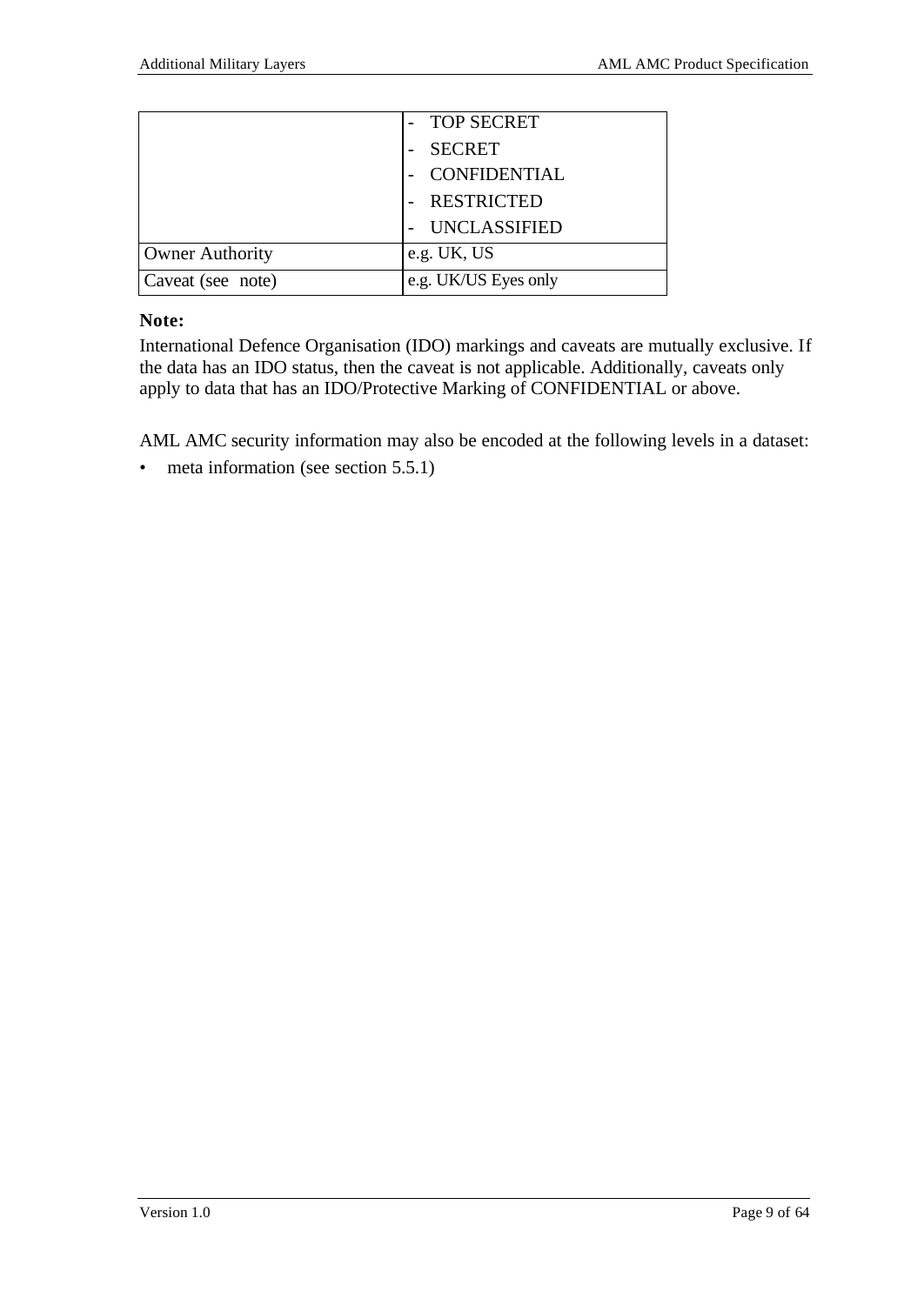### **1.4.3 Copyright Statement**

Producers of AML datasets must ensure that:

- the Intellectual Property Rights of those owning the information that has been used for production of the AML product is not compromised.
- sufficient mechanisms are put in place to ensure that material is not copied either in whole or part, except as specifically required within the host system, without prior agreement of the data producer and any other copyright holders

Copyright statements should be shown at the following locations:

- on the product label
- on the product packaging
- within the product

### **1.5 CONTENTS OF THE DOCUMENT**

The AML AMC Product Specification conforms to the Common Product Specification Framework (CPSF) specified in NATO STANAG No. 4564, Performance Standards for Warship Electronic Chart Display and Information System (WECDIS), Edition 1, Annex B, Data Products.

In accordance with the CPSF, the AML AMC Product Specification defines the realworld entities and metadata required for the production and use of the product.

This Product Specification is divided into the following sections:

- Introduction (section 1)
- General Product Description (section 2)
- General Data Description (section 3)
- Data Structure (section 4)
- Data Dictionary (section 5)
- Data Capture Guide-lines (section 6)
- Data Presentation (section 7)
- Provision of Data (section 8)
- Testing Method (section 9)

Also included, as annexes to the product specification, are details of the implementation using the relevant exchange standard(s).

Each annex (if included) is identified as follows:

• AML AMC Grib Implementation (ANNEX A)

A cross-reference box (an example of which is shown below) will be included for instances when there are relevant details in one or more of the implementation annexes. The box should contain the reference to the annex section number.

| <b>ANNEX</b> | <b>EXAMPLE</b><br>$\mathbf{A}$<br>ப⊏ |
|--------------|--------------------------------------|
|--------------|--------------------------------------|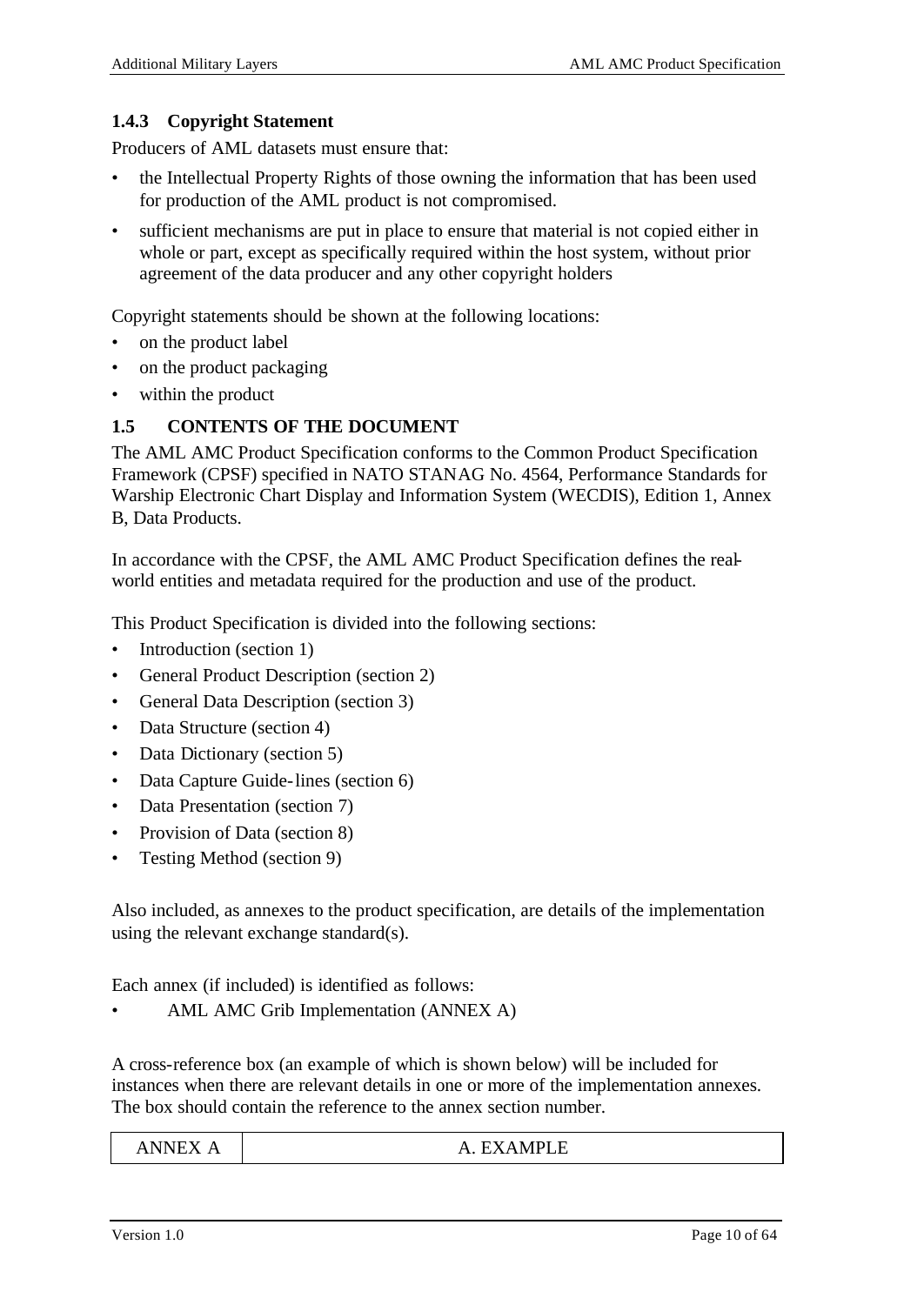## **1.6 REFERENCES**

The following standards and specifications affect the content of this Product Specification.

| 1.6.1 Standards                  |                                                                                                                                                                          |
|----------------------------------|--------------------------------------------------------------------------------------------------------------------------------------------------------------------------|
| NATO STANAG 1059                 |                                                                                                                                                                          |
| (Edition 6)                      | Distinguishing Letters for Geographical Entities for<br>use in NATO.                                                                                                     |
| NATO STANAG 2211                 | Geodetic Datums, Ellipsoids, Grids & Grid<br>References.                                                                                                                 |
| NATO STANAG 4564                 | Standard for Warship Electronic Chart Display and<br>Information System (WECDIS), Edition 1, Annex<br>B, Data Products.                                                  |
| NATO STANAG 7170                 | Additional Military Layers (AML) - Digital<br>Geospatial Data Products.                                                                                                  |
| WMO FM92-VIII                    | Standard for general purpose, bit-oriented data<br>exchange format GRIB (GRIdded Binary) from<br>publication 306, Manual on Codes Vol 1, Part B<br>plus supplements 1-3. |
| <b>ISO 8859</b>                  | Information processing - 8-bit single-byte coded<br>graphic character sets<br>Part 1: Latin alphabet No.1                                                                |
| ISO 9660                         | Information Processing - Volume and File Structure<br>of CD-ROM for Information Interchange.                                                                             |
| ANSI/IEEE 802.3                  | <b>IEEE Standards for Local Area Networks, Carrier</b><br>Sense Multiple Access with Collision Detection<br>(CSMA/CD)Access Method and Physical Layer<br>Specifications  |
| <b>ISO/IEC 10646</b>             | Information technology - Universal Multiple-Octet<br>Coded Character Set (UCS)                                                                                           |
|                                  | Part 1: Architecture and Basic Multilingual Plane                                                                                                                        |
| 1.6.2<br><b>Specifications</b>   |                                                                                                                                                                          |
| N/A                              |                                                                                                                                                                          |
| 1.6.3<br><b>Other References</b> |                                                                                                                                                                          |
| <b>AML</b>                       | Object and Attribute Catalogue                                                                                                                                           |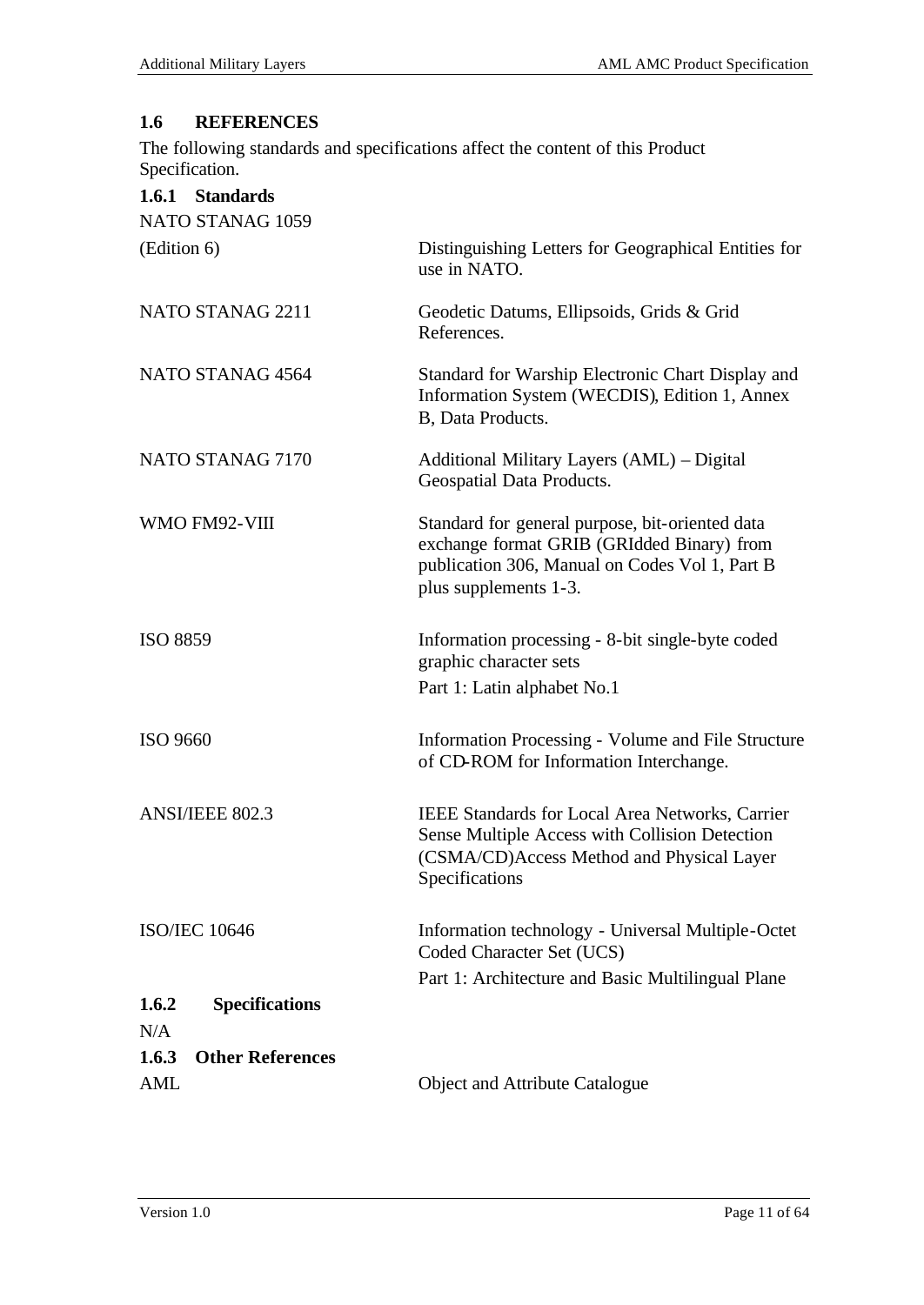### **1.7 DEFINITIONS**

| AML         | AML is a unified range of digital geospatial data products<br>designed to satisfy the totality of NATO non-navigational<br>maritime defence requirements. |
|-------------|-----------------------------------------------------------------------------------------------------------------------------------------------------------|
| <b>ERA</b>  | <b>European Centre for Medium Range Weather Forecasting</b><br>(ECMWF) Re-Analysis Project                                                                |
| <b>WMO</b>  | <b>World Meteorological Organisation</b>                                                                                                                  |
| <b>GRIB</b> | <b>GRIdded Binary</b>                                                                                                                                     |
| <b>NCEP</b> | <b>National Centre for Environmental Prediction</b>                                                                                                       |

**1.8 KEY WORDS**

AML

AMC

PRODUCT SPECIFICATION

### **1.9 MAINTENANCE AND SUPPORT OF THE PRODUCT SPECIFICATION**

Specific processes and mechanisms that are established for the maintenance of AML Product Specifications are described in the sections 1.9.1 to 1.9.6 below.

### **1.9.1 Frequency of Review**

The AML AMC Product specification (version 1.0) will be frozen for a period of 2 years following endorsement.

### **1.9.2 Method of Maintenance**

Corrections, clarifications and requests for change will be administered by the custodian. Discussion regarding proposed changes will be carried out by correspondence with national Points of Contact. Consolidated maintenance documents will be issued periodically containing published corrections and clarifications together with details of agreed extensions (these will be formally incorporated into the Product Specification and become live at its next revision).

Changes to the Product Specification beyond extensions will be reviewed by committee $<sup>1</sup>$ </sup> during preparatory work for production of the next edition of the specification.

## **1.9.3 Method of Promulgation**

Maintenance documents, new editions of specifications, and related documentation will be sent to nations through their appointed AML point of contact.

### **1.9.4 Authority Responsible for Maintenance**

AML Product Specifications will be maintained by the Custodian specified in section 1.2.3.

## **1.9.5 Error Reporting/Change Request Procedure**

Comments concerning the content of the AML Product Specifications and requests for change should be addressed to the Custodian.

### **1.9.6 Available Support**

Contact the Custodian for guidance and advice relating to this product specification.

l

 $1$  Will be a specific group reporting to the GMWG or its successor.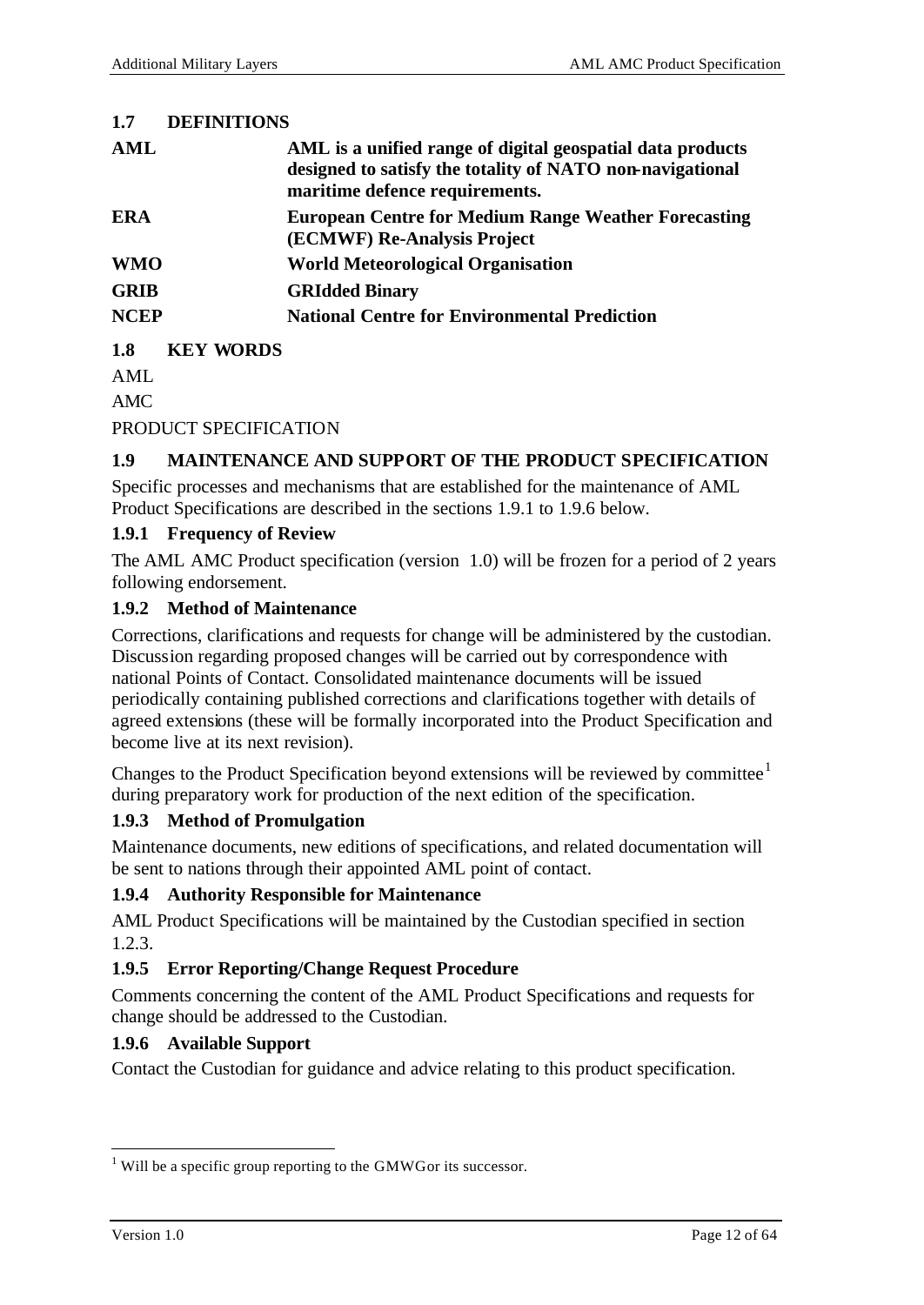## **2 GENERAL PRODUCT DESCRIPTION**

## **PRODUCT TITLE**

Additional Military Layers – Atmospheric and Meteorological Climatology.

### **SHORT TITLE**

AML AMC

### **REFERENCE**

NATO STANAG No. 4564 (Performance Standards for Warship Electronic Chart Display and Information System (WECDIS), Edition 1, Annex B, Data Products.

### **2.1 MAINTENANCE OF THE DATA PRODUCT**

The frequency and method of provision of replacement data will be defined by each AML producing agency.

### **2.2 SUPPORT FOR MULTIPLE MODES OF OPERATION**

AML AMC data is compiled for a variety of purposes such as the depiction of monthly climatological values over an area for the planning of operations. At larger scales, values at the nearest grid point or interpolated from surrounding grid points can be processed from the data. The data itself is at a grid resolution of 1.125°.

| <b>SCALE BAND</b> | <b>DATA COMPILATION</b><br><b>SCALE</b> | <b>DATA COMPUTATION GRID</b><br><b>SIZE</b> |
|-------------------|-----------------------------------------|---------------------------------------------|
|                   | < 1:100,000,000                         | $20^{\circ}$ or coarser                     |
|                   | 1:25,000,000                            | ៹∘                                          |
|                   | 1:5,000,000                             | 10                                          |

| <b>SCALE BAND</b> | <b>DATA DISPLAY SCALE</b><br><b>RANGE</b> | <b>DATA USAGE GRID SIZE</b>   |
|-------------------|-------------------------------------------|-------------------------------|
|                   | $<$ 1:40,000,000                          | 8° or coarser                 |
|                   | $1:10,000,000$ to $1:62,500,000$          | $2^{\circ}$ to $12.5^{\circ}$ |
|                   | 1:2,000,000 to 1:12,500,000               | 24' to $2^{\circ}$            |

### **2.3 Geographic Organisation**

### **2.3.1 Regional Scheme**

AML AMC products will be partitioned by geographic region

| _______<br>. н.<br><br>. .<br>.<br>-- | . |
|---------------------------------------|---|

### **2.3.2 Tiling Scheme**

| -------<br>n<br>$\overline{\phantom{a}}$<br>the contract of the contract of the contract of the contract of the contract of the contract of the contract of | <i>11.1.1.1</i> |
|-------------------------------------------------------------------------------------------------------------------------------------------------------------|-----------------|
|                                                                                                                                                             |                 |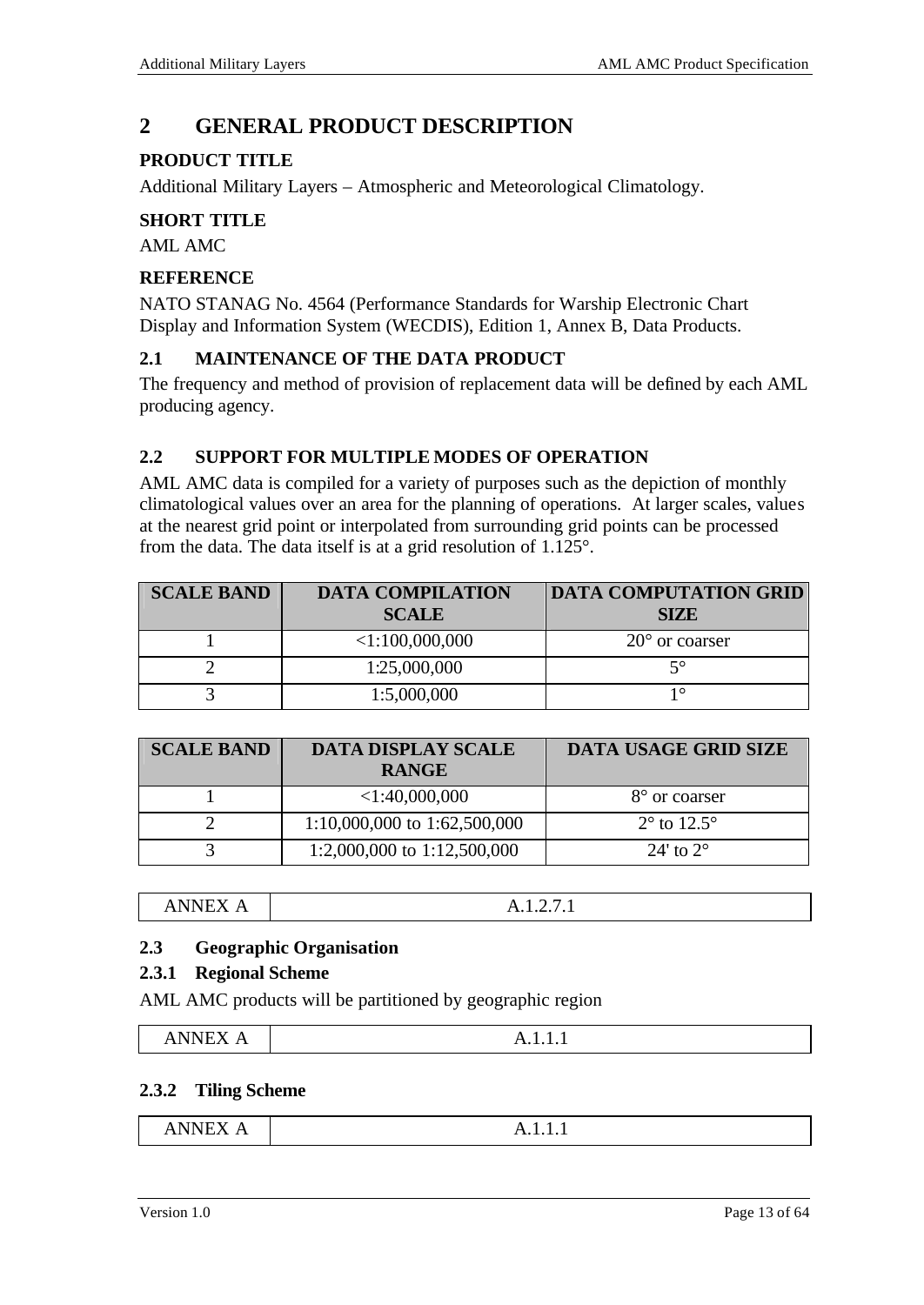## **2.4 LAYER ORGANISATION**

The content of the product is not layered. However, specific exchange standards may impose their own internal layering requirements.

### **2.5 EXCHANGE STANDARD IMPLEMENTATION**

This product specification has been written to be independent of the exchange standard used. Details of exchange standard implementations are given in the relevant annex.

### **2.5.1 Spatial Data Type**

AML AMC does not contains spatial objects as vector data. For each parameter and area, it consists of a four-dimensional grid of parameter values, where the three spatial dimensions are z (vertical), x (eastwards) and y (northwards), and the time dimension for climatology is normally 'weekly' (1-52) and 'annual'(53).

### **2.5.3 Relationship with Layering**

 $N/A$ 

**2.5.4 Textual Information**

 $N/A$ 

**2.5.5 Reference to External Files**

 $N/A$ 

**2.6 SIZING REQUIREMENTS**

 $N/A$ 

### **2.7 GENERAL SOURCE DESCRIPTION**

### **2.7.1 Minimum Source Requirements**

### **2.7.1.1 Parameters**

Parameters should not be used if their values at a large fraction (say 20%) of grid points worldwide are thought to be incorrect or grossly misleading. Consideration should be given to omitting certain areas if the number of data points used to form the mean value is small. Averages of worldwide numerical analyses will usually overcome this problem so that all values can be used; however, errors may then be less obvious, and their detection reliant on later investigations.

## **2.7.1.2 Time Period**

The time period of the analysis should normally be at least several years, perhaps up to several decades. Single years or months do not give a climatology which can be relied upon, so should be avoided. Periods should end as recently as possible, because of changes caused by global warming.

### **2.7.1.3 Grid-point Spacing**

Horizontal grid-point spacing should be small enough so that linear interpolation does not give a misleading value. For worldwide analyses the minimum spacing may be fixed.

### **2.7.2 Applicable Sources**

Well-established worldwide sources such as the ERA atmospheric re-analyses are preferred. However NCEP atmospheric re-analyses made provide an additional data source if required. Grid-point values from a data set are preferred to digitising from graphical representations.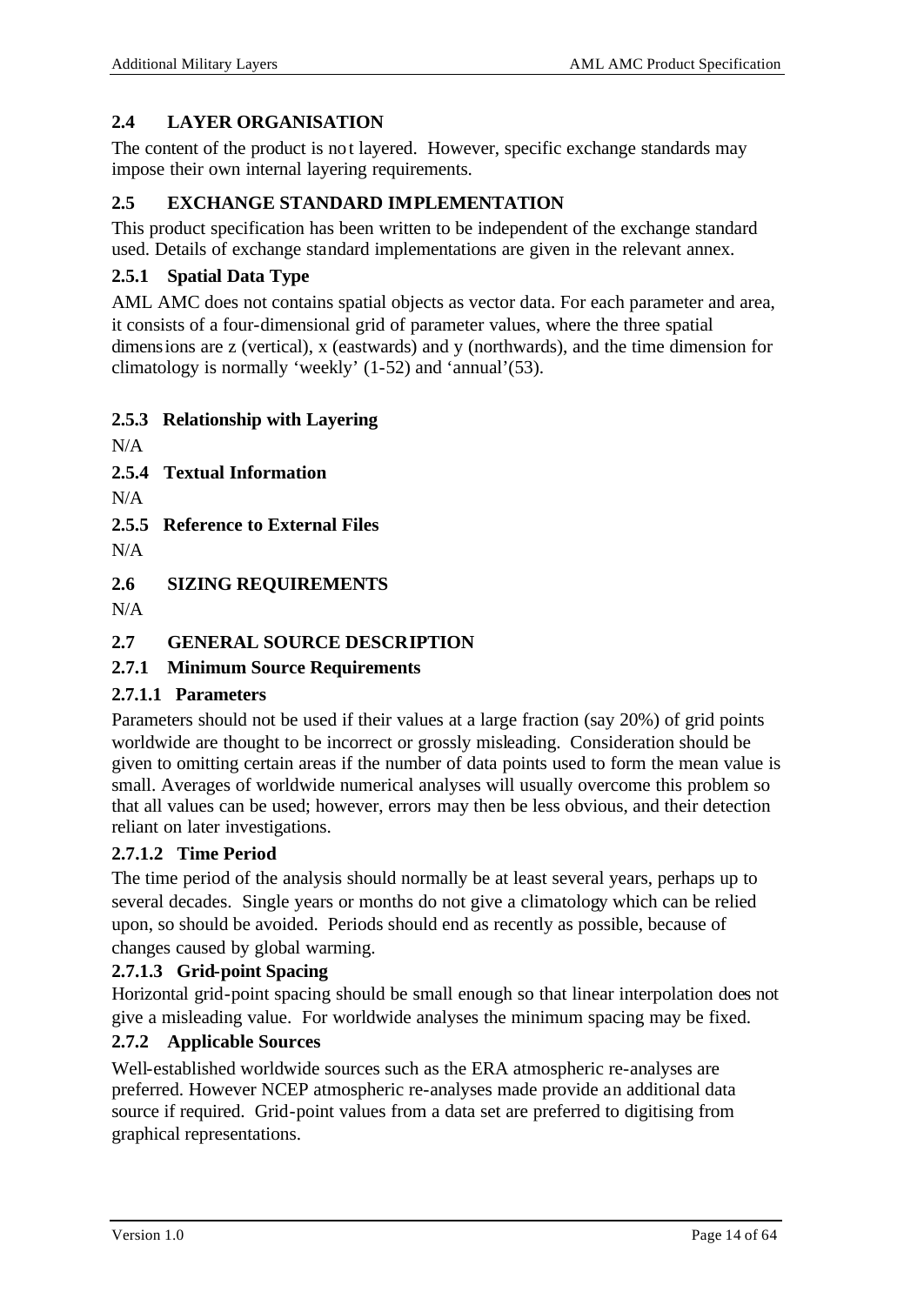## **3 GENERAL DATA DESCRIPTION**

## **3.1 DATUMS**

Please refer to NATO STANAG 2211 - Geodetic Datums, Ellipsoids, Grids & Grid References, which establishes the NATO guidelines to the use of horizontal and vertical datums.

## **3.1.1 Horizontal Datum**

The horizontal datum for the AML AMC is the World Geodetic System 1984 (WGS 84).

| -------                   | -                 |
|---------------------------|-------------------|
| .<br>.<br>$\cdot$ $\cdot$ | _<br>11.1.4.1.1.J |

### **3.1.2 Vertical Datums**

## 3.1.2.1 *Height Datum*

Nominal altitudes are used, for example 0 metres for "surface" parameters over the sea, and ground elevations over the land. In this case, the parameter name should indicate the difference from these values, for example '2-metre air temperature'. Otherwise, differences should be added to altitudes and not included in the parameter names. For "non-surface" based atmospheric data, constant pressure levels are be used rather than fixed altitudes. The default height datum for the AML AMC is specified in the metadata of the dataset.

| $\sim$ $\sim$ $\sim$ $\sim$ $\sim$ $\sim$<br>NIN<br>A1<br>* ** ** **** * * * | -<br>-<br>11.1.4.1.1.J |
|------------------------------------------------------------------------------|------------------------|
|------------------------------------------------------------------------------|------------------------|

### 3.1.2.2 *Sounding Datum*

N/A

## **3.2 UNITS**

The default units to be used in AML AMC are SI and scaled where necessary, for example:

- Position: latitude and longitude in decimal degrees
- Height: metres (geopotential metres for Atmospheric data at constant pressure levels)
- Pressure: pascals (hectopascals for constant pressure levels)
- Temperature: kelvins
- Speed: m/s
- Relative humidity: %
- Cloud cover: fraction 0-1
- Precipitation:  $\text{kg/m}^2$  (equivalent to mm depth of water)
- Direction: degrees clockwise from true north
- Ice cover: 0 or 1
- Soil moisture: metres depth of water
- Probabilities & frequencies: %

| ANNEX A | A.2.2.1.6 |
|---------|-----------|
|---------|-----------|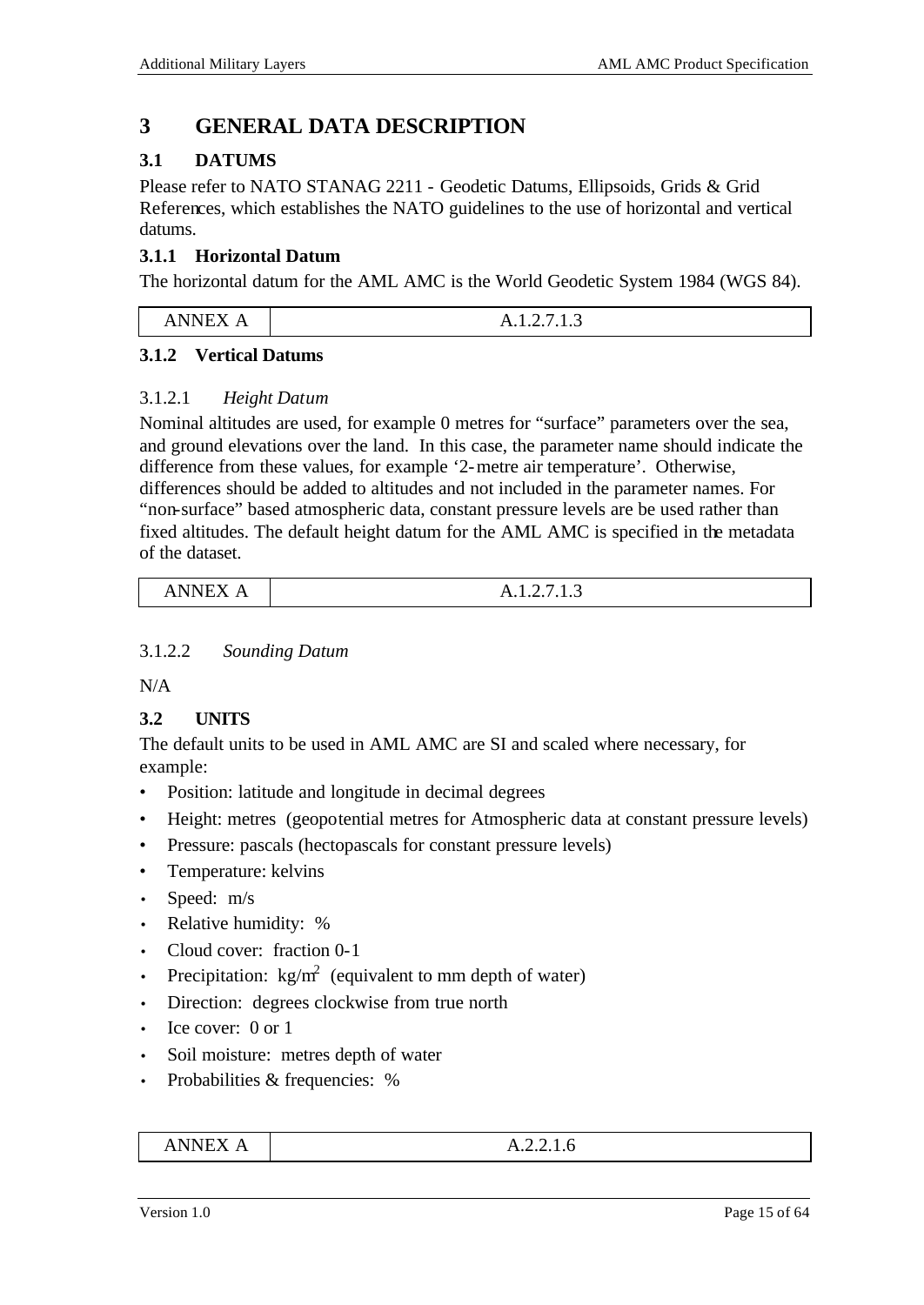### **3.3 CO-ORDINATE SYSTEM**

The co-ordinate system used by AML AMC is Latitude and Longitude. These will be recorded as:

**Positive values:** Used for latitudes **north** of the equator and longitudes **east** of the Greenwich Meridian.

**Negative values:** are used for latitudes **south** of the equator and longitudes **west** of the Greenwich Meridian.

### **3.4 PROJECTION**

AML AMC is based upon geographical co-ordinates and is not projected.

### **3.5 LANGUAGE AND CHARACTER SETS**

### **3.5.1 Language**

The exchange language used by AML AMC is English.

| _______<br>אי<br>n<br>N<br>. .<br><br>_<br>.<br>.<br>. .<br>-<br>the contract of the contract of the contract of the contract of the contract of the contract of the contract of |
|----------------------------------------------------------------------------------------------------------------------------------------------------------------------------------|
|----------------------------------------------------------------------------------------------------------------------------------------------------------------------------------|

### **3.5.2 Character Sets**

ISO 8859-1 supports English and most European languages. For those languages that it does not support ISO/IEC 10646 shall be used.

### **3.6 DATA QUALITY**

AML AMC data quality information should be encoded at an appropriate level, as specified by the exchange standard implementation.

AML data quality information encompasses the following categories:

- Accuracy
- Up-to-dateness/currency
- Source(s) of the data
- Conformance to the Product Specification

Data quality information defined for AML AMC can be encoded in the dataset as:

• dataset metadata (see section 5.3.1)

| <b>NIMITY</b><br>'N<br>$\overline{\phantom{a}}$<br><b>AAA 14 1</b><br>11 1 1 1 1 1 1 1 | $\overline{\phantom{a}}$<br>23<br>A.1.2.1.1.2 |
|----------------------------------------------------------------------------------------|-----------------------------------------------|
|----------------------------------------------------------------------------------------|-----------------------------------------------|

### **3.6.1 Accuracy**

### *3.6.1.1 Standard Deviation*

The grid-point climatological values in AML AMC are normally the result of extensive quality control and processing, so the likely errors are often not available. The standard deviation of individual values used in the climatology, or of weekly means, presented as a parameter, can help in deciding how likely a particular value will be, but does not give the accuracy.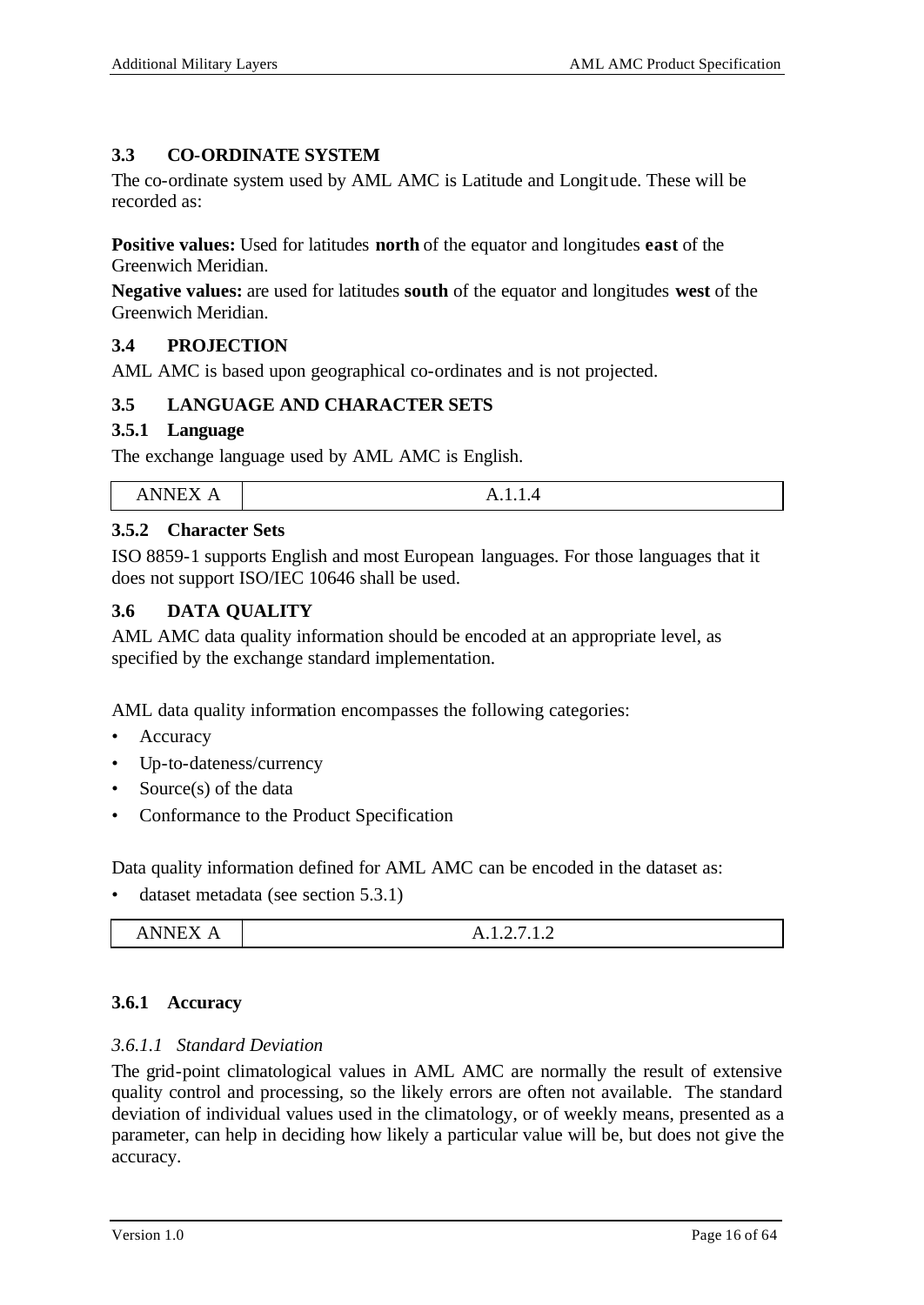### *3.6.1.2 Number of Observations*

The number of independent observations used to produce the grid-point mean would be a more useful parameter for representing accuracy or representivity of the mean, especially if the means are calculated from raw data, or are for a short period. This number varies with each meteorological parameter, so should be used sparingly, if at all.

### **3.6.2 Up-to-Dateness/Currency**

Where applicable, currency information shall specify the up-to-dateness of the AML dataset(s). This information shall include:

• issue date

### **3.6.3 Source(s) of the data**

Where available, AML source information shall include the following details:

- authority (e.g. data provider)
- source data set
- source period

### **3.6.4 Conformance to the Product Specification**

AML products may be produced to fulfil operational requirements, and therefore, may not conform fully to this Product Specification.

All AML datasets must specify instances when:

- all available data/information has been encoded. Missing data means that the information is not available
- only specified/required data/information is encoded

## 4 **DATA STRUCTURE**

Refer to the appropriate implementation annex for details of specific implementation, format, and structure.

| $\sim$ $\sim$ $\sim$ $\sim$ $\sim$ $\sim$ | . <i>.</i> |
|-------------------------------------------|------------|
|                                           | 1.1.1.4.1  |
|                                           |            |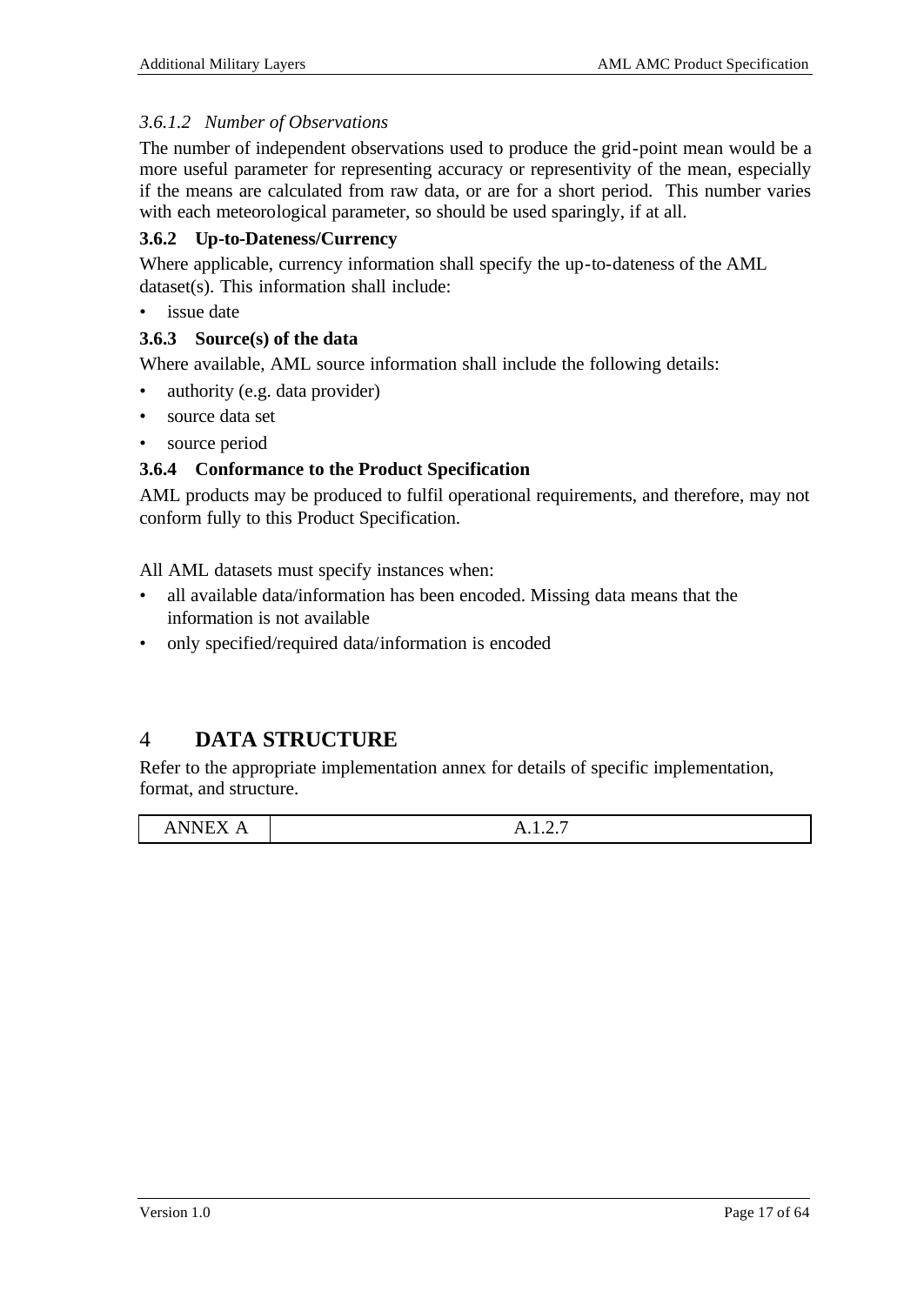## **5 DATA DICTIONARY**

### **5.1 GENERAL GUIDELINES**

This section provides real-world descriptions for the metadata and features contained within the AML AMC dataset. Details of how this information is to be encoded (e.g. using the chosen Exchange Standard) can be found in the tables contained in the implementation annexes.

### **5.2 UNKNOWN/MISSING ATTRIBUTE VALUES**

The way in which an unknown or missing attribute value is handled is dependent upon the exchange standard implemented.

### **5.3 USE OF META INFORMATION**

AML datasets contain the following meta-information:

#### **5.3.1 Dataset Metadata**

Ē

The following table provides the descriptions of dataset meta information required by AML AMC to conform to this Product Specification.

For details of how to represent the dataset metadata described, refer to the appropriate exchange standard implementation annex.

| ANNEX A                                               | $\Delta$ 2 1 1                                                                                       |
|-------------------------------------------------------|------------------------------------------------------------------------------------------------------|
| <b>General/Production</b><br><b>Information</b>       | <b>Description</b>                                                                                   |
| Production Agency                                     | The agency responsible for the production of the data                                                |
| Dataset Name                                          | The name of the dataset                                                                              |
| <b>Edition Number</b>                                 | The edition number of the dataset                                                                    |
| Date of Release                                       | The date of the dataset was made available by the data<br>producer (e.g. edition or revision date)   |
| <b>Product Specification</b><br>Description           | The name of the AML Product Specification to which the<br>dataset conforms (see section 2)           |
| <b>Product Specification</b><br><b>Edition Number</b> | The edition number of the AML Product Specification to<br>which the dataset conforms (section 1.2.1) |
| <b>Product Application</b>                            | The usage application grid spacing of the dataset (see<br>section 2.2)                               |

| <b>Security Classification</b><br><b>Information</b>                    | <b>Description</b>                                                                                                                                                    |
|-------------------------------------------------------------------------|-----------------------------------------------------------------------------------------------------------------------------------------------------------------------|
| <b>International Defence</b><br>Organisation (IDO) status<br>(see note) | The International Defence Organisation (IDO) status (if<br>applicable) that must precede, and be applied to, the<br>Protective Marking thus making it an IDO Marking. |
|                                                                         | North Atlantic Treaty Organisation (NATO)<br>$\overline{\phantom{a}}$<br>North Atlantic Co-operation Council (NACC)                                                   |
|                                                                         | Partnership for Peace (PfP)<br>Western European Union (WEU)                                                                                                           |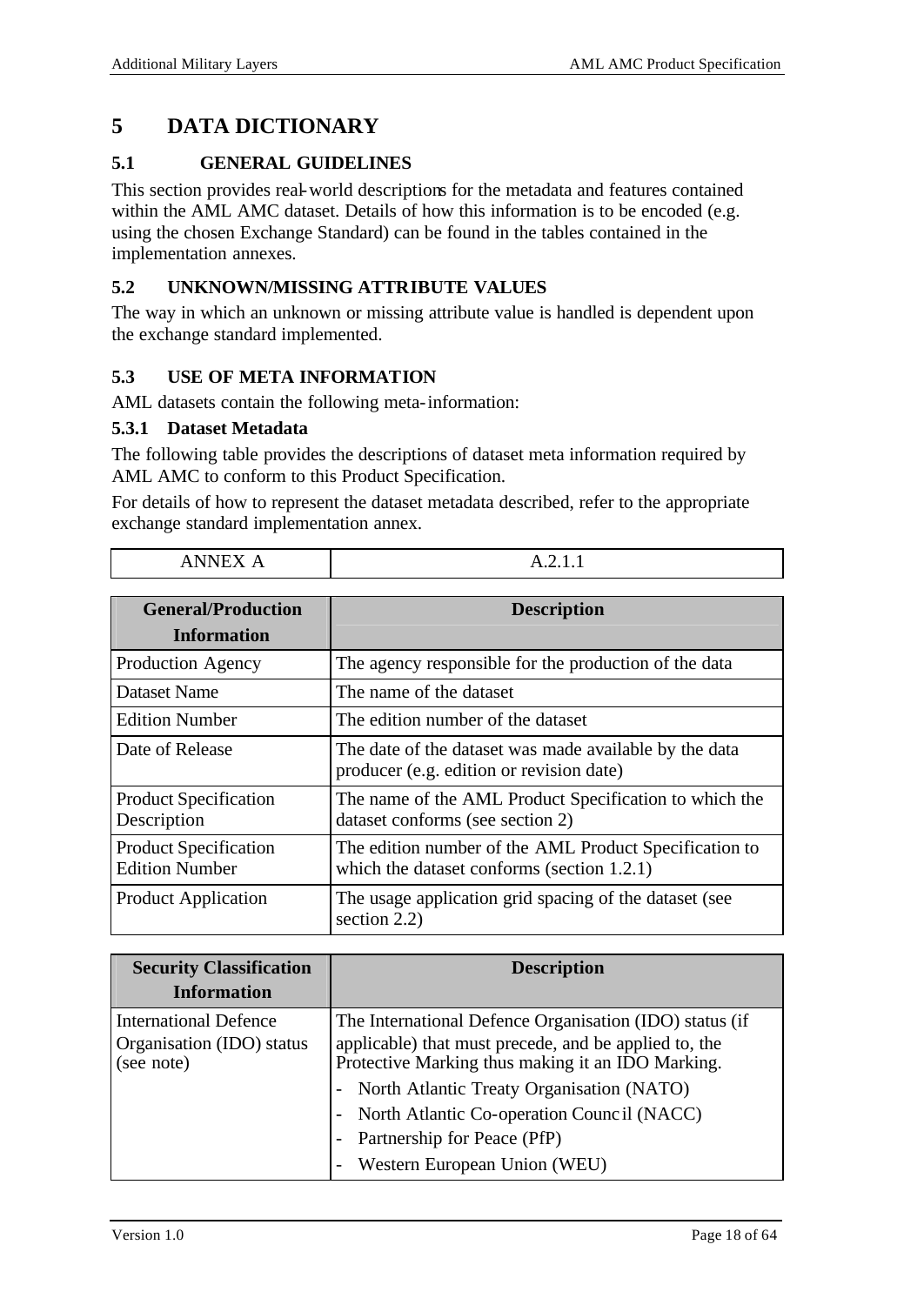| Protective marking     | A marking indicating the minimum standards of protection<br>required of the data.                                                                                                                                  |  |  |  |
|------------------------|--------------------------------------------------------------------------------------------------------------------------------------------------------------------------------------------------------------------|--|--|--|
|                        | - COSMIC TOP SECRET                                                                                                                                                                                                |  |  |  |
|                        | - FOCAL TOP SECRET                                                                                                                                                                                                 |  |  |  |
|                        | - TOP SECRET                                                                                                                                                                                                       |  |  |  |
|                        | - SECRET                                                                                                                                                                                                           |  |  |  |
|                        | - CONFIDENTIAL                                                                                                                                                                                                     |  |  |  |
|                        | - RESTRICTED                                                                                                                                                                                                       |  |  |  |
|                        | - UNCLASSIFIED                                                                                                                                                                                                     |  |  |  |
| <b>Owner Authority</b> | The NATO country code (NATO STANAG 1059)<br>denoting the 'owner' that is responsible for establishing<br>and setting the protective marking level                                                                  |  |  |  |
| Caveat (see note)      | A component of a security clearance and/or security class<br>used for computing access rights and controlling<br>information flow by authorising a specific group of<br>subjects to have access to the information |  |  |  |

#### NOTE:

International Defence Organisation (IDO) markings and caveats are mutually exclusive. If the data has an IDO status, then the caveat is not applicable. Additionally, caveats only apply to data that has an IDO/Protective Marking of CONFIDENTIAL or above.

## **5.4 MANDATORY META INFORMATION**

All dataset meta information stated in section 5.3.1 is mandatory.

## **5.5 SCHEMA**

The following tables (5.5.1, 5.5.2, and 5.5.3) provide the descriptions of meta information, real-world features, and associated attributes required by AML AMC to conform to this Product Specification. Regular grid points or centres of latitude/longitude cells can be considered as zero-dimensional features, and climatological parameters at these points as associated attributes.

For details of how to represent the real-world features and associated attributes described, refer to the appropriate exchange standard implementation annex.

| NNI | $\sim$<br>A.2.2.1, A.2.2.2 and A.2.2.3 |
|-----|----------------------------------------|
|-----|----------------------------------------|

## **5.5.1 Meta Information**

 $N/A$ 

## **5.5.2 Feature Classes.**

The object 'primitive point' is only allowable for any object/feature in AML AMC It can be a grid point where a climatological field is sampled, or the centre of a latitude/longitude cell over which the field is averaged. The following table contains the information described below: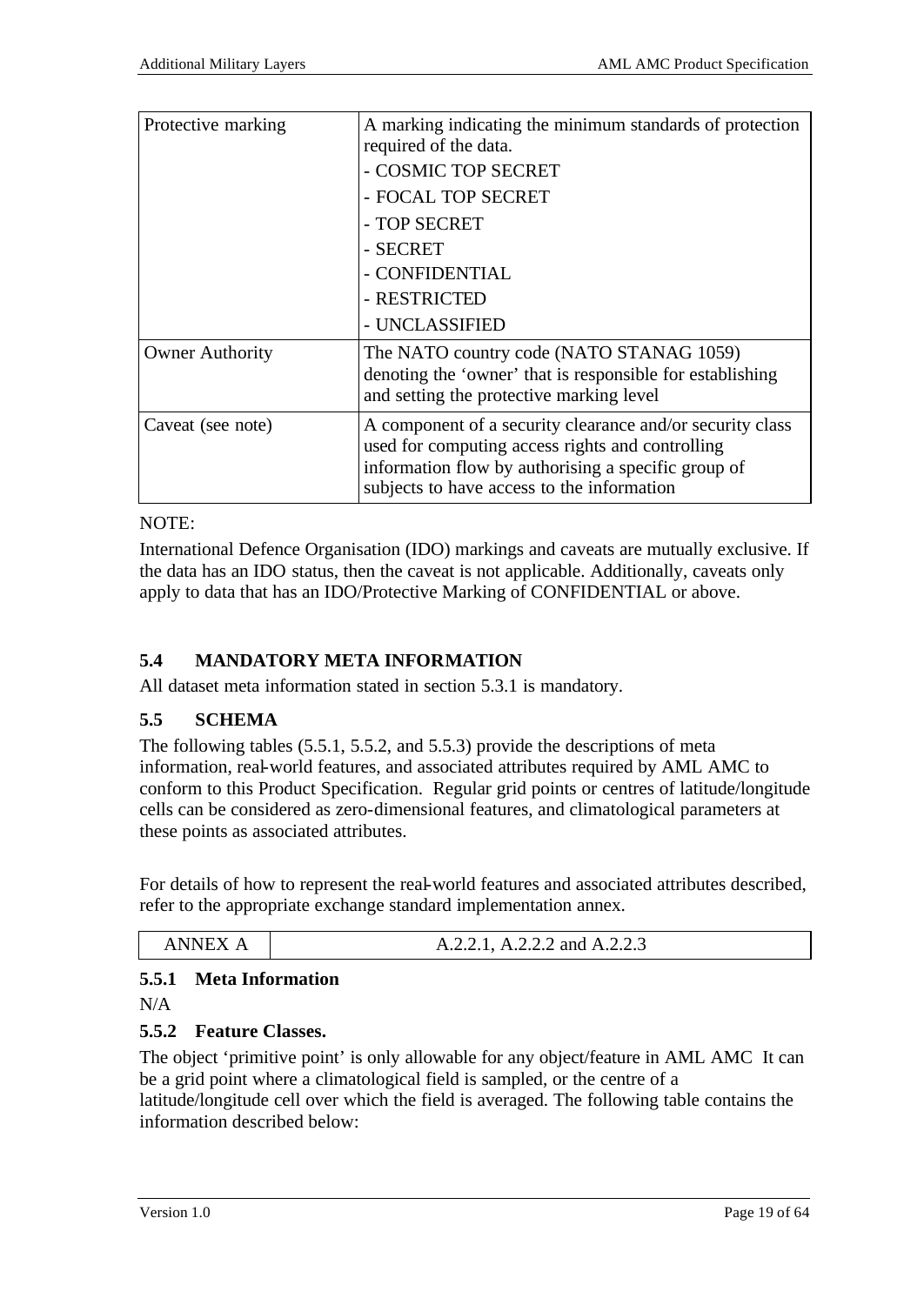- Feature Class gives the name of the feature class
- Description describes the feature class
- Associated Attributes indicates allowable attributes relevant to each feature class. (see section 5.5.3 for attribute descriptions and values.)
- M denotes that export of the attribute field is mandatory
- Form indicates the geometric form that the feature class can take (i.e. **P**oint, **L**ine, or **A**rea)

| <b>Feature Class</b> | <b>Description</b>                                                             | <b>Associated Attributes</b> |                             | Form     |  |  |  |
|----------------------|--------------------------------------------------------------------------------|------------------------------|-----------------------------|----------|--|--|--|
|                      |                                                                                |                              | <b>Description</b>          | <b>N</b> |  |  |  |
| <b>Grid Point</b>    | A geographical<br>point & vertical<br>column and month<br>or other time period |                              | Climatological<br>parameter |          |  |  |  |

For details of how to encode the feature classes listed in this section, refer to the appropriate exchange standard implementation annex.

### *5.5.2.1* **Mandatory Features**

Real-world objects that are mandatory for this product are:

• Grid Point – the only feature type

## **5.5.3 Attributes (mainly climatological parameters in AML AMC)**

The climatological parameters can be considered as attributes of the point features. The table below displays the following information:

- Attribute gives the name of attribute (climatological parameter).
- Definition gives a more detailed description of the attribute if required.
- Domain atmospheric depth (UA), surface (SF), land only  $(L)$ , sea only  $(S)$
- Values specifies the approximate range of values the attribute may take

| Attribute                    | Definition                           | Domain    | Values             |
|------------------------------|--------------------------------------|-----------|--------------------|
| Mean scalar speed of<br>wind | Scalar magnitude                     | <b>UA</b> | $0 - 80$ m/s       |
| Mean u-speed of wind         | West to east positive.               | <b>UA</b> | $-50$ to $+80$ m/s |
| Mean v-speed of wind         | South to north positive              | <b>UA</b> | $-50$ to $+50$ m/s |
| Standard vector deviation    | 2-D population standard<br>deviation | <b>UA</b> | $0-50 \text{ m/s}$ |
| Mean temperature             | Dry-bulb air temperature.            | <b>UA</b> | 183-318 K          |
| <b>Standard Deviation of</b> | Population standard                  | <b>UA</b> | $0-40$ K degrees   |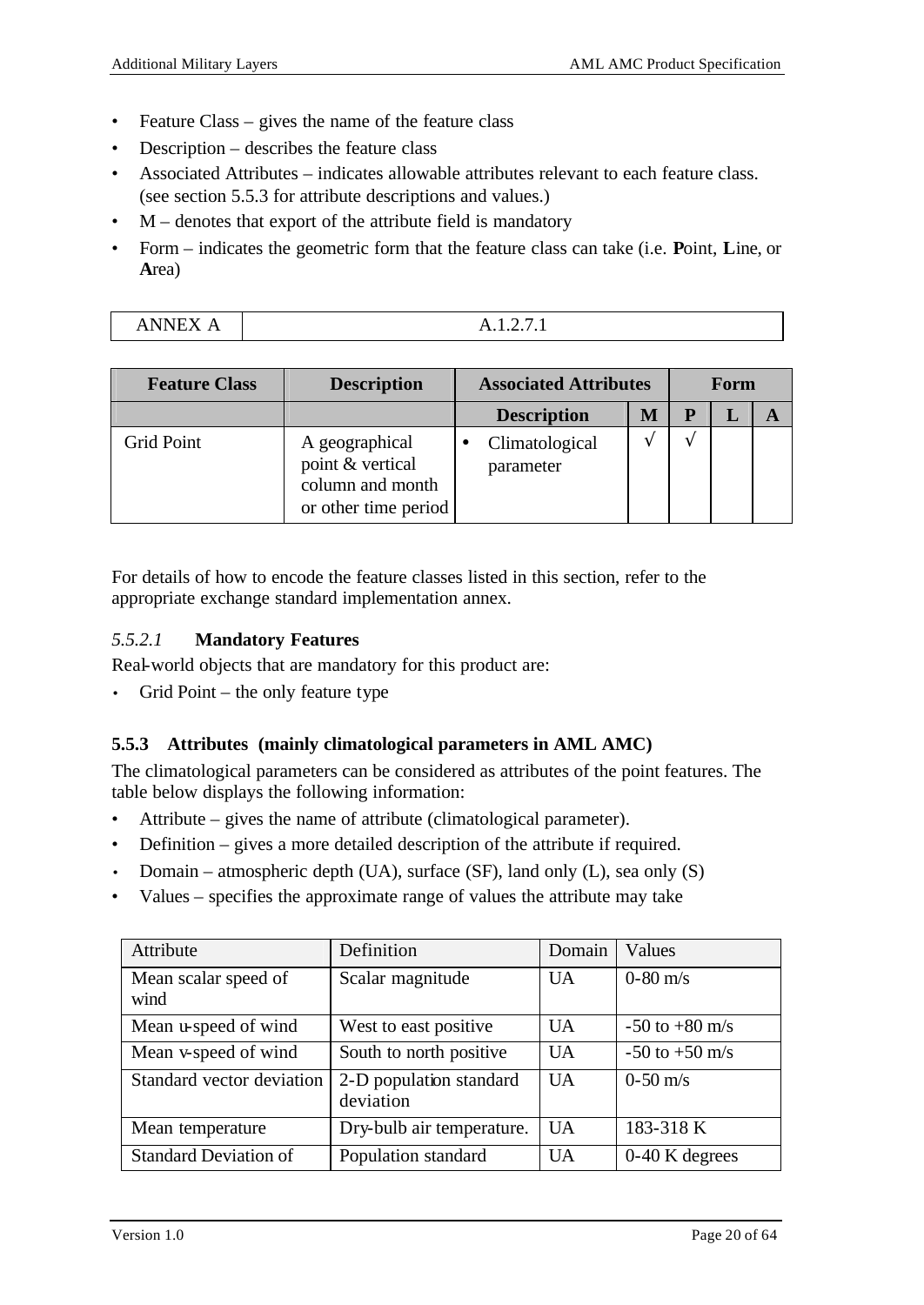| temperature                                  | deviation.                                                                 |           |                       |
|----------------------------------------------|----------------------------------------------------------------------------|-----------|-----------------------|
| Mean relative humidity                       | Relative to water above<br>273K & ice below 273K.                          | <b>UA</b> | 5-98 %                |
| Mean dew point                               | Relative to water above<br>273K & ice below 273K.                          | <b>UA</b> | 173-303 K             |
| Mean lowest 0degC<br>isotherm                | Vertical altitude of<br>freezing point.                                    | <b>UA</b> | $0 - 6000$ gpm        |
| Mean height of pressure<br>surface           | Altitude equivalent to<br>standard pressure<br>surface.                    | <b>UA</b> | $-200$ to $25000$ gpm |
| Mean 10-m scalar speed<br>of wind            | Scalar magnitude at 10m<br>above local surface.                            | <b>SF</b> | $0-20$ m/s            |
| Mean 10-m u-wind                             | West to east positive<br>vector component at 10m<br>above local surface.   | <b>SF</b> | $-20$ to $+20$ m/s    |
| Mean 10-m v-wind                             | South to north positive<br>vector component at 10m<br>above local surface. | <b>SF</b> | $-20$ to $+20$ m/s    |
| Mean total cloud cover                       | Mean numbers of<br>oktas/8.                                                | <b>SF</b> | $0 - 1$               |
| Mean 2-m temperature                         | Dry-bulb air temperature<br>at 2m above local<br>surface.                  | <b>SF</b> | 193-318 K             |
| Mean 2-m dew point                           | At 2m above local<br>surface.                                              | <b>SF</b> | 183-303 K             |
| Mean MSL pressure                            | Mean pressure at sea<br>level.                                             | <b>SF</b> | 97000-104000 Pa       |
| <b>Standard Deviation of</b><br>MSL pressure | Population standard<br>deviation.                                          | <b>SF</b> | 50-2000 Pa            |
| Mean low cloud cover                         | Cloud amount below<br>Xm.                                                  | <b>SF</b> | $0 - 1$               |
| Mean medium cloud<br>cover                   | Cloud amount between<br>Xm & Ym.                                           | <b>SF</b> | $0 - 1$               |
| Mean high cloud cover                        | Cloud amount between<br>Ym & Zm.                                           | <b>SF</b> | $0 - 1$               |

For details of how to encode the attributes listed in this section, refer to the appropriate exchange standard implementation annex.

| ANNEX<br>Δ<br>the contract of the contract of the contract of the contract of the contract of the contract of the contract of | A.2.2.1 and A.2.2.2 |
|-------------------------------------------------------------------------------------------------------------------------------|---------------------|
|-------------------------------------------------------------------------------------------------------------------------------|---------------------|

## **6 DATA CAPTURE GUIDELINES**

The 'AML AMC Guidance on Feature Coding and Attribution' provides guidance on the conventions that are to be used to encode features (grid points), and associated attribution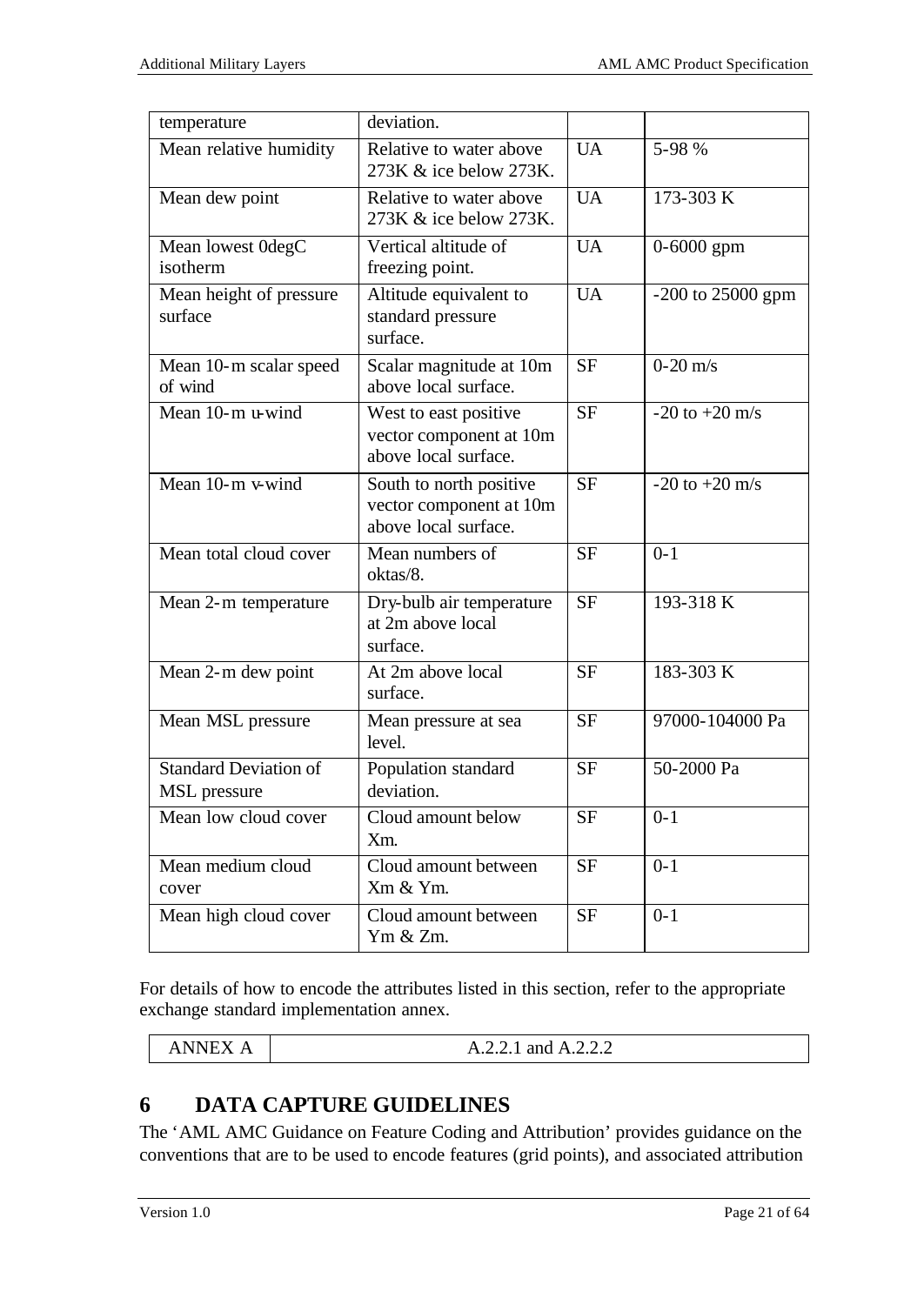(parameters), using a relevant implementation standard. The content of the AML AMC is at the discretion of the producing authority.

## **6.1 CONTINUITY**

Datasets consisting of multiple digital source files should aim to be contiguous for consistency of display. To avoid duplication, grid points on the eastern and northern boundaries of a selected area should not be included, in case an adjacent area is added later.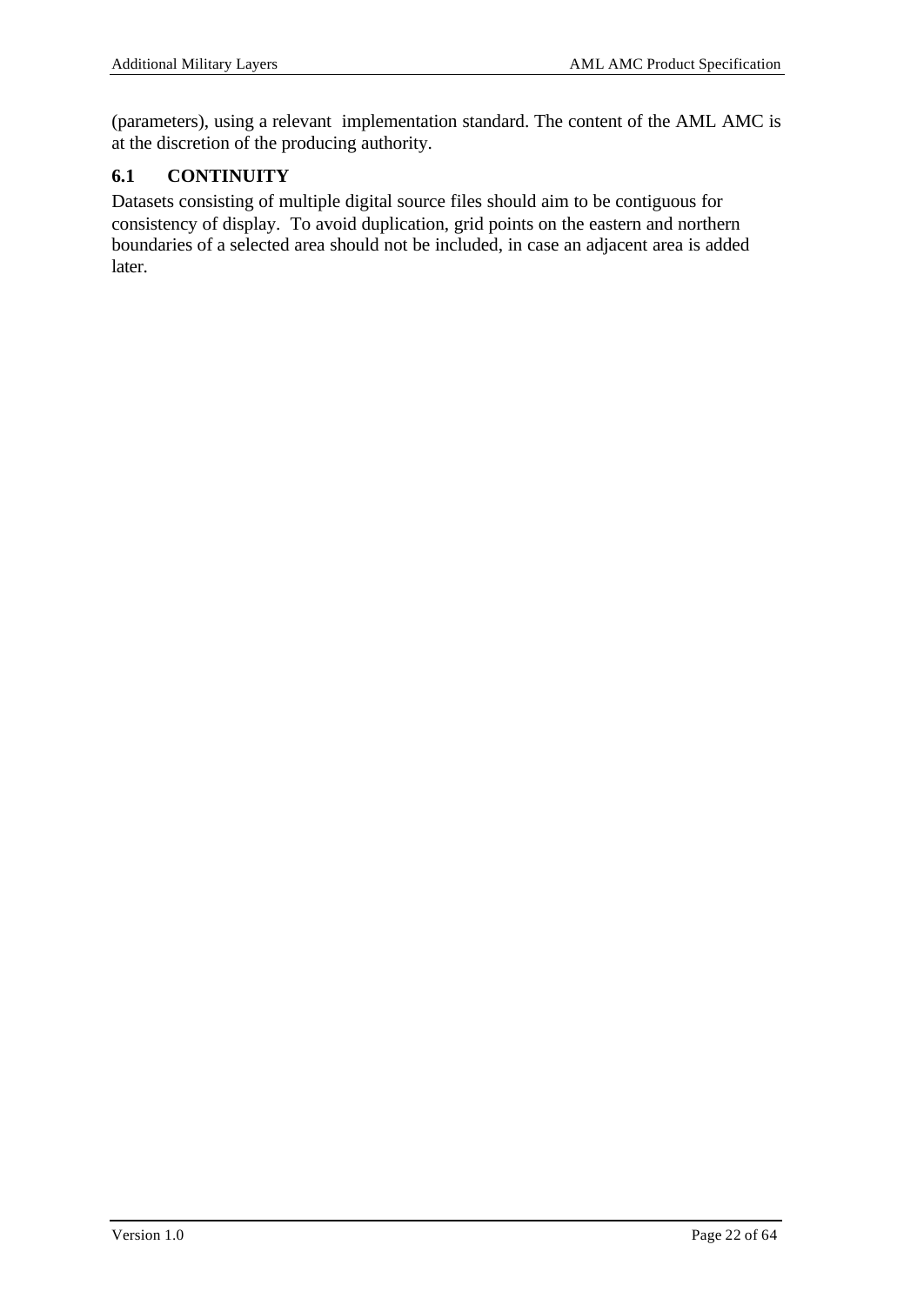## **7 DATA PRESENTATION**

## **7.1 SCOPE**

The way in which AML AMC is displayed is dependent upon an individual customer's requirement. How their systems are developed to display AML AMC data will largely be governed by the:

- environment in which the data is to be viewed
- types of products that are to be displayed with the AML product

This Product Specification is designed to support the production and supply of Atmospheric and Meteorological Climatology. It does not address data presentation.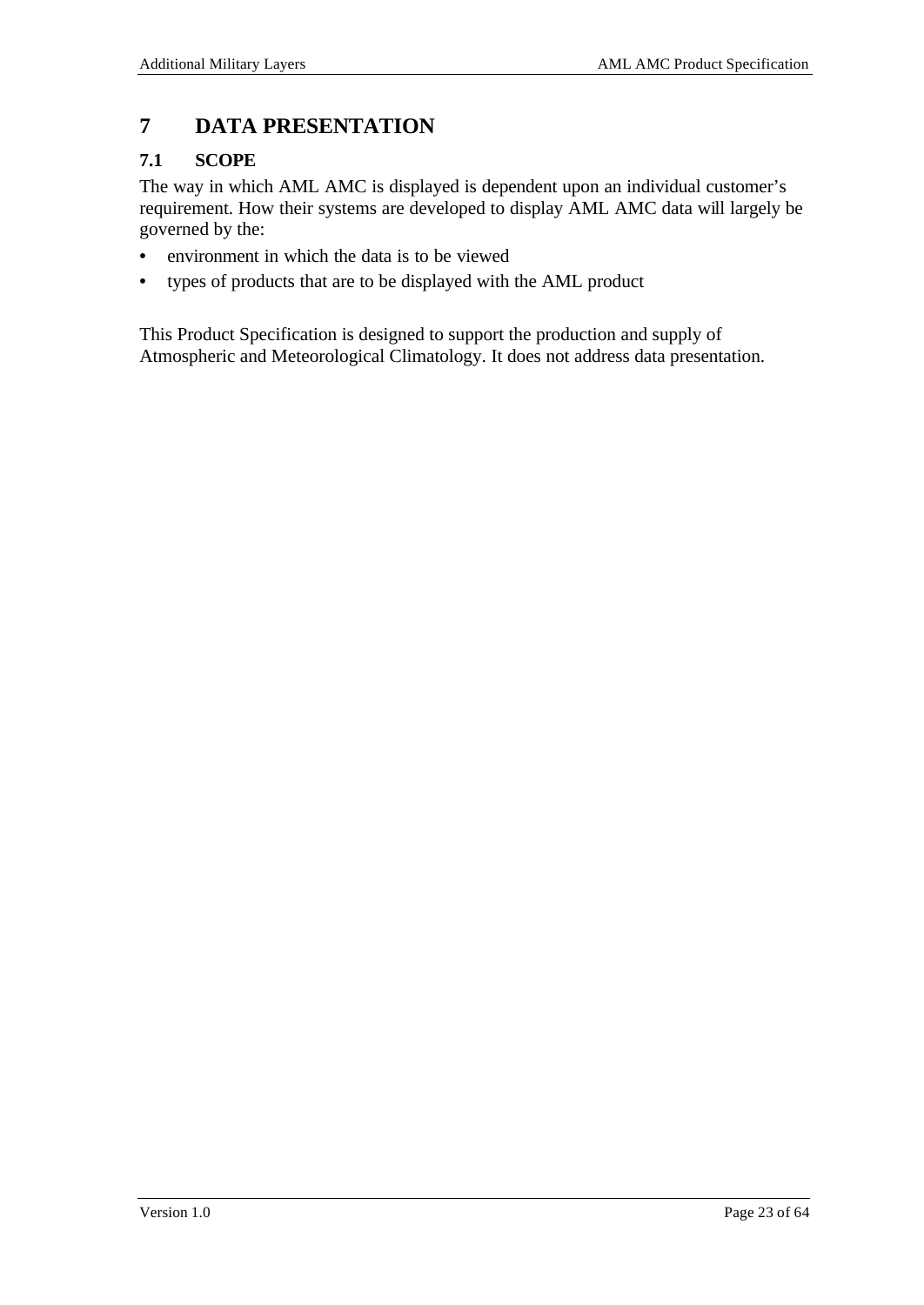## **8 PROVISION OF DATA**

#### **8.1 GENERAL**

#### **8.1.1 File Format (Encapsulation)**

The file format or encapsulation is exchange standard specific.

| <b>NIMITY</b><br>$\lambda$<br>*********** | 11.1.1.0 |
|-------------------------------------------|----------|
|                                           |          |

### **8.1.2 Auxiliary Information**

All media containing AML products will contain cataloguing information regarding the coverage of the products contained within it. A complete AML catalogue is planned for future development.

The data will neither be encrypted nor compressed.

#### **8.2 DISTRIBUTION MEDIA**

AML is available in the following format(s):

#### • **CD-ROM**

Other approved means of distribution will be promulgated in due course. While data must be available to users on standard media, other media/transmission means may be agreed directly between producers and recipients.

#### **8.3 VOLUME NAMING**

AML volumes (defined as packages) may contain several datasets, each from a different product specification. The volume naming convention for AML 'Packages' is not defined by AML Product Specifications.

#### **8.4 FILE NAMING**

**CD-ROM** AML file naming conforms to ISO 9660, International Standards Organisation, Information Processing - Volume and File Structure of CD-ROM for Information Interchange.

### **8.5 DIRECTORY STRUCTURE**

**CD-ROM** The directory structure conforms to ISO 9660, International Standards Organisation, Information Processing - Volume and File Structure of CD-ROM for Information Interchange.

#### **8.6 ERROR DETECTION**

N/A.

**8.7 COMPRESSION**

 $N/A$ 

**8.8 ENCRYPTION**

 $N/A$ .

#### **8.9 HARDWARE AND SOFTWARE REQUIREMENTS**

N/A.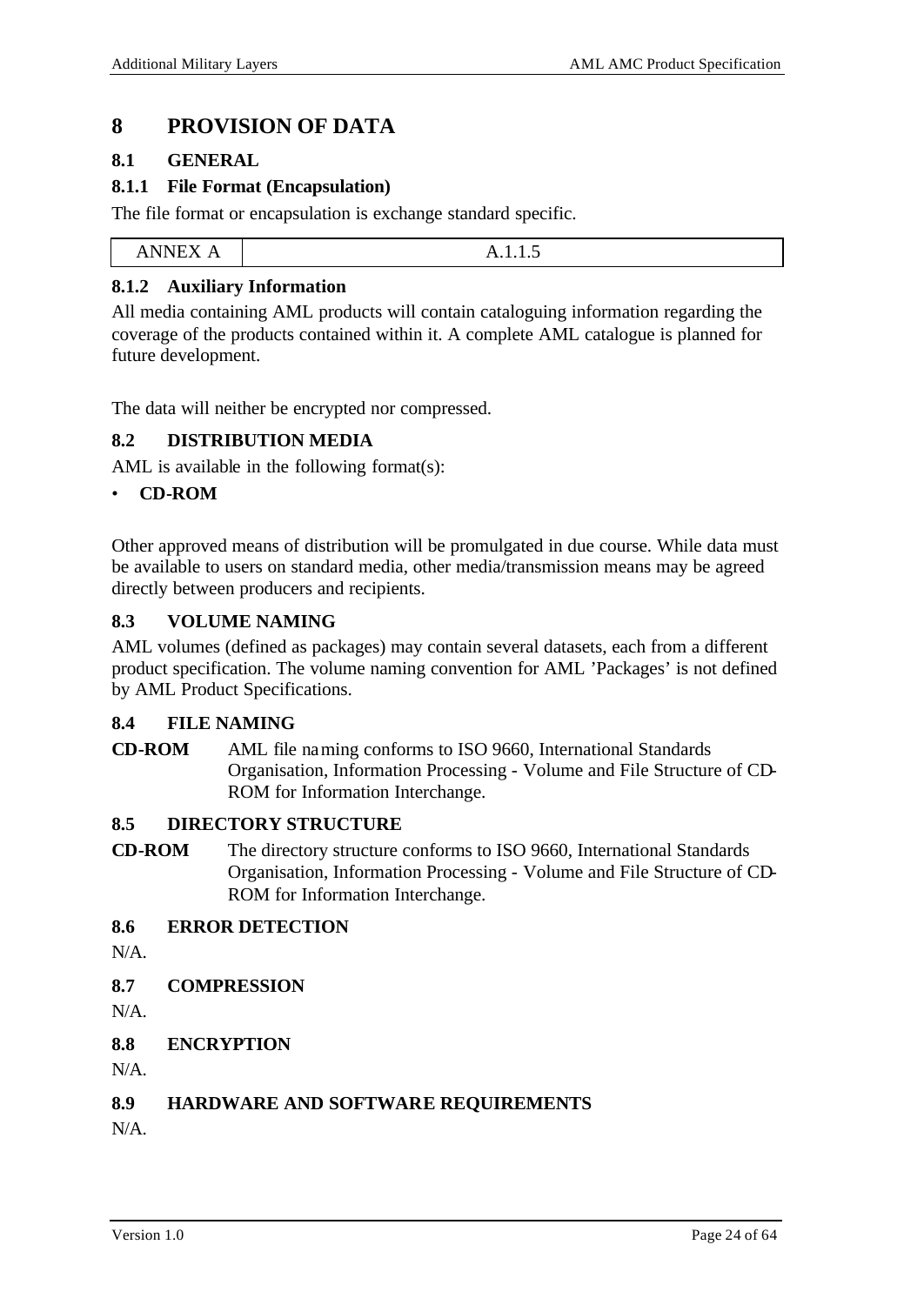## **9 TESTING METHOD**

This product specification has been designed to achieve interoperability of AML data products and other digital data products. This is achieved by the separation of the data dictionary from the standard used to encode the data and by the use of internationally recognised standards for the transfer of the data.

It is the responsibility of the data producer to ensure that AML data products fully conform to this Product Specification and to the chosen transfer standard.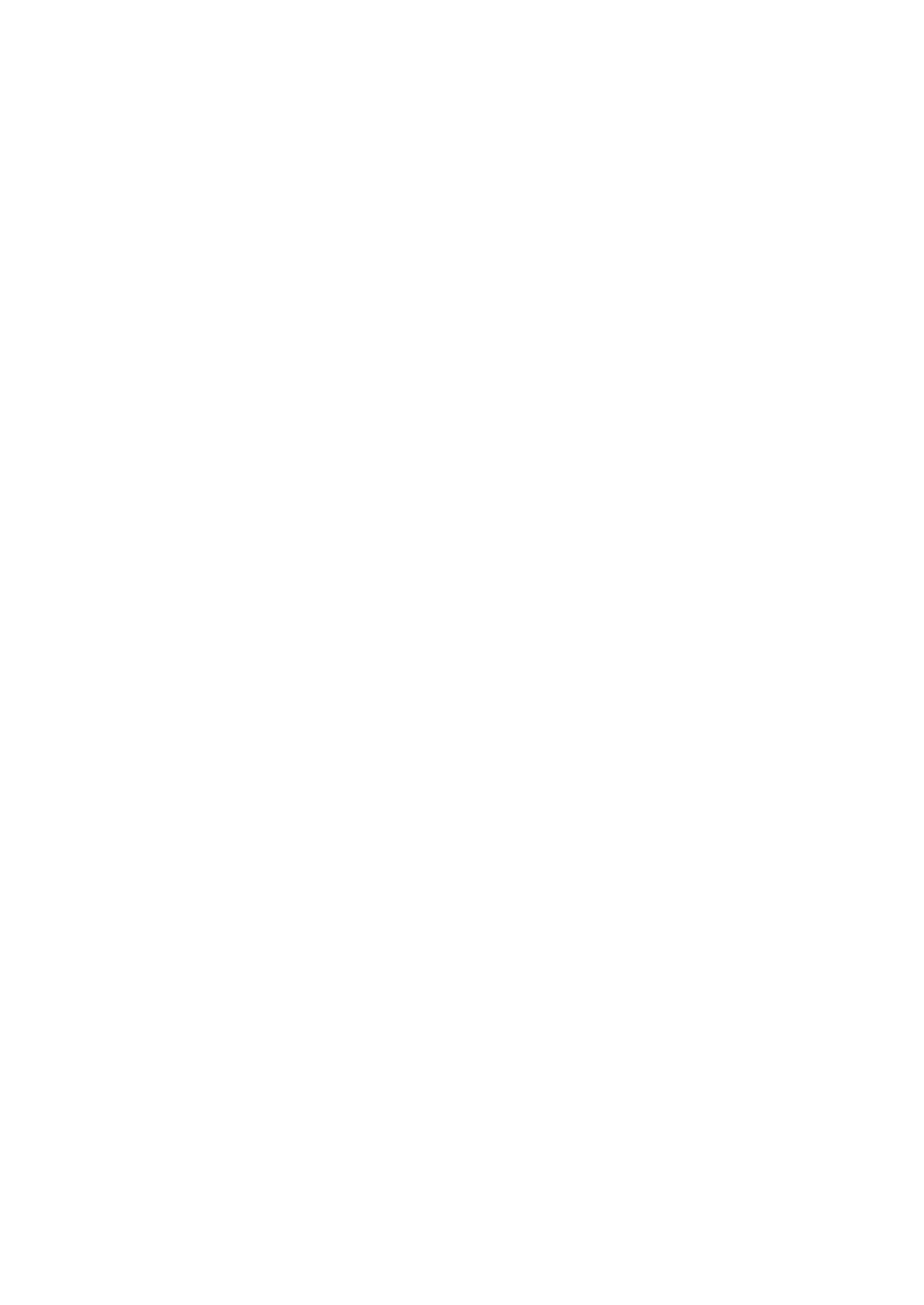## **ANNEX A GRIB IMPLEMENTATION OF AML AMC PRODUCT SPECIFICATION**

## **A.1 AML GRIB FORMAT TABLE AND FILE STRUCTURE**

## **A.1.1 GENERAL INFORMATION**

The World Meteorological Organization (WMO) Commission for Basic Systems (CBS) Extraordinary Meeting Number VIII (1985) approved a general purpose, bit-oriented data exchange format, designated FM 92- VIII Ext. GRIB (GRIdded Binary). It is an efficient vehicle for transmitting large volumes of gridded data to automated centers over high speed telecommunication lines using modern protocols. By packing information into the GRIB code, messages (or records - the terms are synonymous in this context) can be made more compact than character oriented bulletins, which will produce faster computer-to-computer transmissions. GRIB can equally well serve as a data storage format, generating the same efficiencies relative to information storage and retrieval devices.

Changes and extensions to GRIB were approved at the regular meeting of the WMO/CBS in February, 1988; additional changes were introduced at the CBS/WGDM/Sub-Group on Data Representation (SGDR) meetings in May 1989 and in October 1990. The 1990 changes were of such structural magnitude as to require a new Edition of GRIB, Edition 1, which this document describes. Further augmentations and interpretations were made by the SGDR in September 1993, with approval by the WGDM in February 1994. These changes did not result in a new Edition to GRIB, but did change some of the Tables, resulting a new Version number for them. This brings us now to Table Version 2. The changes from Version 1 were mainly additions of new parameters or more precise definition of existing ones.

It is not anticipated that there will be any large-scale structural changes to GRIB for at least four to five years, or more. The SGDR is undertaking a thorough review of the present and future requirements that GRIB is supposed to satisfy. The plan is to design a major revision of GRIB capable of accommodating these requirements and more, without "straining" the structure of the data representation form

Each GRIB record intended for either transmission or storage contains a single parameter with values located at an array of grid points, or represented as a set of spectral coefficients, for a single level (or layer), encoded as a continuous bit stream. Logical divisions of the record are designated as "sections", each of which provides control information and/or data. A GRIB record consists of six sections, two of which are optional:

- (0) Indicator Section
- (1) Product Definition Section (PDS)
- (2) Grid Description Section (GDS) optional
- (3) Bit Map Section (BMS) optional
- (4) Binary Data Section (BDS)
- (5) '7777' (ASCII Characters)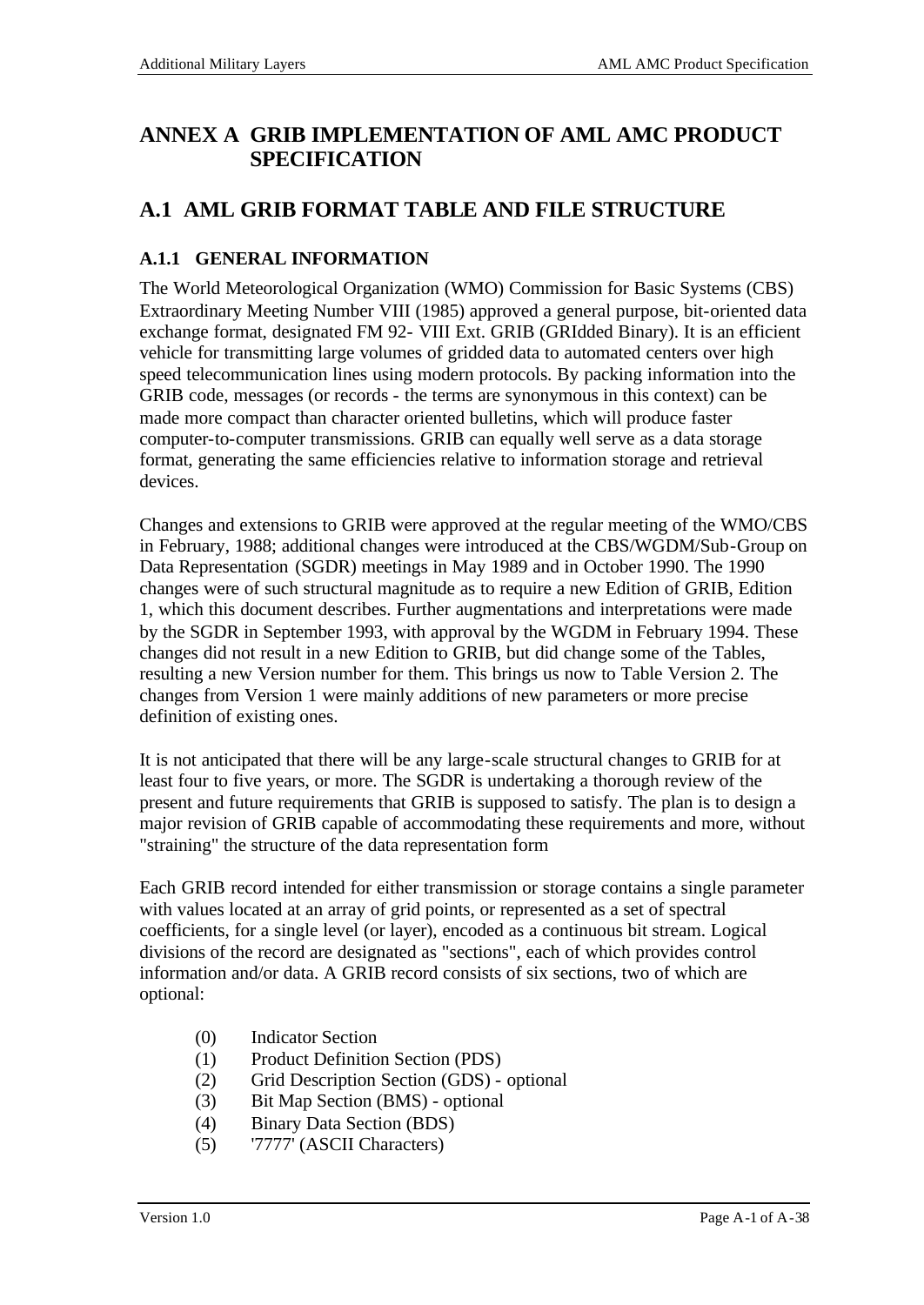Although the Grid Description Section is indicated as optional, it is highly desirable that it be included in all messages. That way there will be no question about just what is the "correct" geographical grid for a particular field.

In this product specification, certain symbols are used to clarify the contents of octets (groups of eight consecutive binary bits). If unadorned letters are used, they are symbolic and their meanings are described in the text; a decimal number is simply printed as is; a character or string of characters is represented inside single quote marks. International Alphabet No. 5, which is identical in its essential elements to the U.S. National Standard 7-bit ASCII, is used for character representation in the GRIB code.

Octets are numbered consecutively from the start of each section; bits within an octet are also numbered from left (the most significant bit) to right (the least significant bit). Thus an octet with bit 8 set to the value 1 would have the integer value 1; bit 7 set to one would have a value of 2, etc.

The numbering of Tables in the following text corresponds to the description of GRIB in the WMO Manual on Codes. Some additional tables not found in the WMO Manual are indicated by letters. These, generally, contain information unique to a particular processing center.

The application profiles define the structure and content of the catalogue file and data set files.

## **A.1.1.1 Cells**

In order to facilitate the efficient processing of AML data the geographic coverage of a given usage may be split into cells. Each cell of data must be contained in a physically separate, uniquely identified file on the transfer medium, known as a data set file (see sections A.1.1.6 and A.1.1.7.3 of this Product Specification).

Cells must be rectangular (i.e. defined by 2 meridians and 2 parallels). It is recommended that the geographic extent of the cell be chosen by the AML producer to ensure that the resulting data set file contains no more than 100 Megabytes of data. Subject to this consideration, the cell size must not be too small in order to avoid the creation of an excessive number of cells. The coordinates of the borders of the cell are encoded in decimal degrees in the catalogue file.

## **A.1.1.4 Language and Alphabet**

### *A.1.1.4.1 Language*

The exchange language must be English. Other languages may be used as a supplementary option.

## **A.1.1.5 Exchange Set (Folder)**

The AML AMC will consist of data set folders, each containing a number of files.

*A.1.1.5.1 Content of the Folder*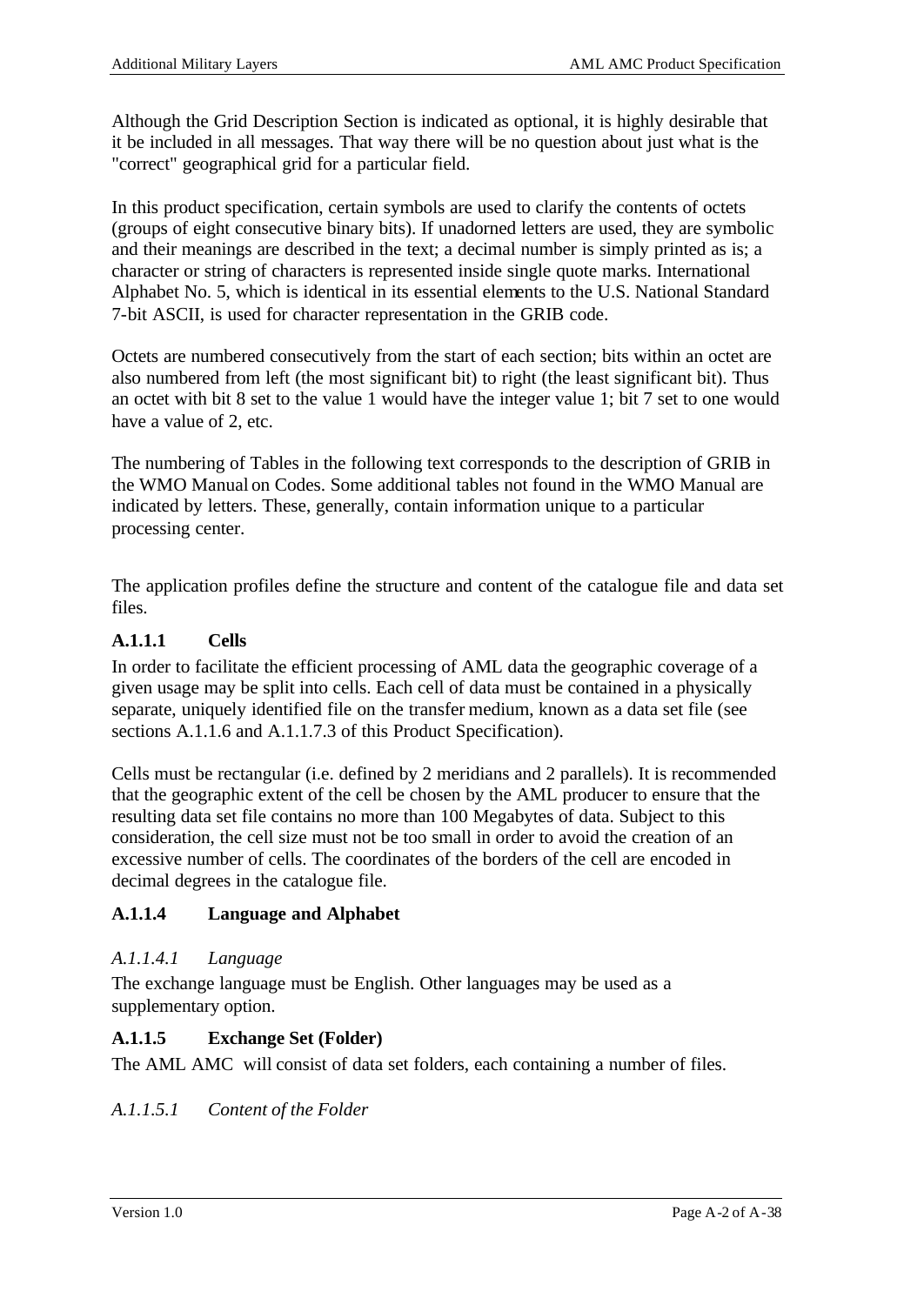A folder is composed of one and only one catalogue file and at least one data set file. Additional files can also be included in the AML exchange set. These files may be included to provide additional information within an AML product.

A folder may also contain an optional README file.

\n- $$
|--<3>--
$$
 Data set folder (named as in A.1.1.5.2)
\n- $|--<1>--$  README file (see A.1.1.7.1) (optional)
\n- $|--<1>--$  Catalogue file (see A.1.2.6) (ISO compliant)
\n- $|----$  GRIB data set file (see A.1.1.6)
\n- $|----$  Metadata file (named as in A.1.1.7) (optional, and undefined at present)
\n

In tables A.1.1.5.1.1 and A.1.1.5.1.2, all files (shown in the File Type columns) must be in the formats given in column two of the tables (File Format/Extension).

## A.1.1.5.1.1 Mandatory File Types

The table below provides details of the file types and formats that are mandatory in an AML Exchange Set.

| <b>File Type</b> | Implementation |
|------------------|----------------|
| Catalogue        | ASCII          |
| Data Set         | Binary         |

A.1.1.5.1.2 Additional File Types

The table below provides examples of the file contents and formats that may be included within an AML AMC folder.

| <b>File Type</b> | <b>File Format/Extension</b>       |  |  |
|------------------|------------------------------------|--|--|
| Metadata         | Undefined                          |  |  |
| Text             | $\mathbf{T} \mathbf{X} \mathbf{T}$ |  |  |

*A.1.1.5.2 Folder Naming*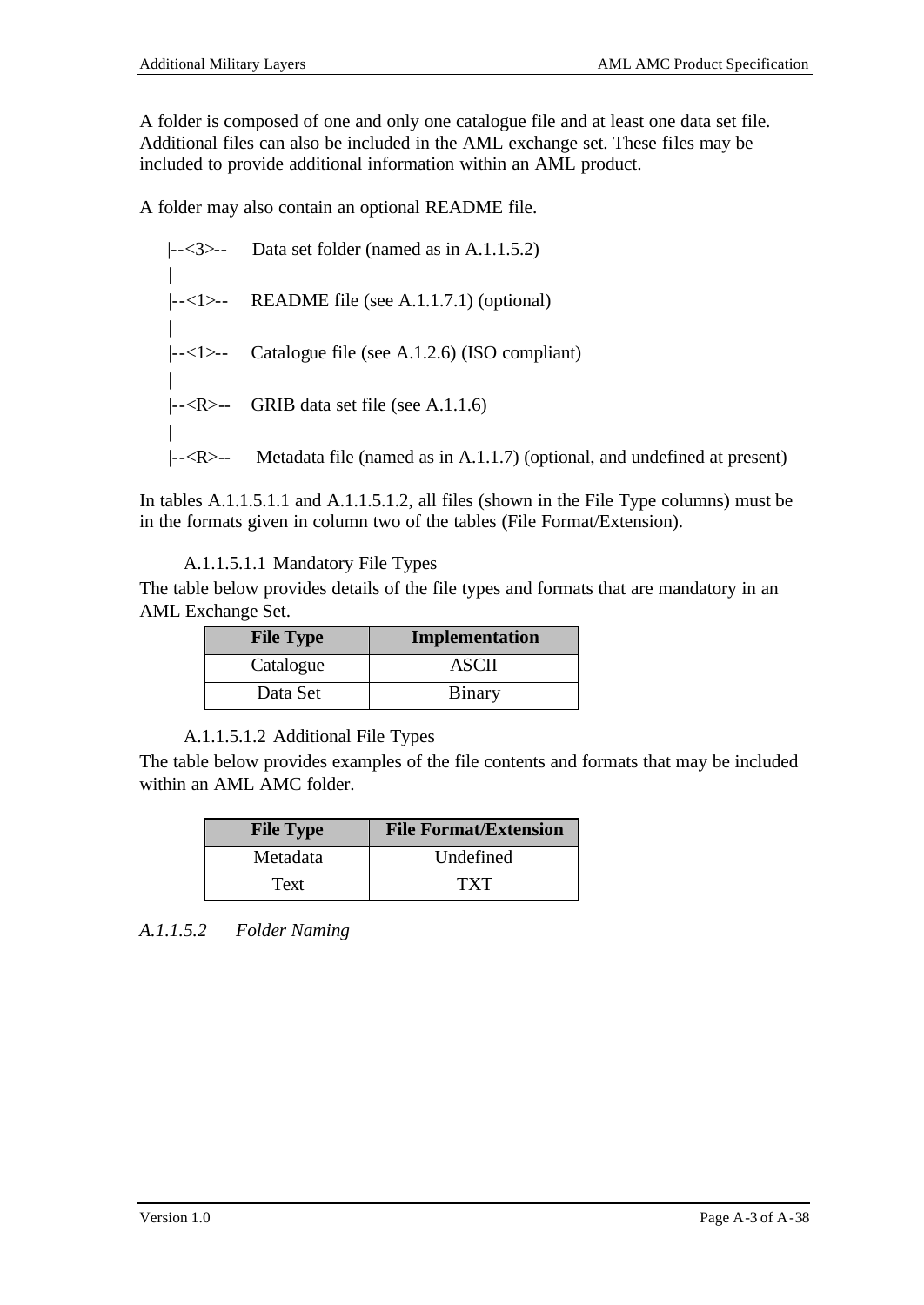All AML products will follow the naming convention specified in this section.

#### **Format**

XXABcDDD

#### Where

- $\bf{XX}$  = the two-letter NATO country code of the producer (NATO STANAG 1059)
- $A$  = the first character of the three-letter AML product identifier AMC. . As defined, the overall basic AML service would be made up of eight products:
	- a AMC (Atmospheric and Meteorological Climatology)
	- m MFF (Maritime Foundation and Facilities)
	- e ESB (Environment, Seabed and Beach)
	- r RAL (Routes Areas and Limits)
	- l LBO (Large Bottom Objects)
	- s SBO (Small Bottom Objects)
	- c CLB (Contour Line Bathymetry)
	- i IWC (Integrated Water Column)
- $\bf{B}$  = identifies that the exchange set is a base, not an update exchange set.

B – Base. A base exchange set may contain original base cells, new editions and re-issues. All three are base cell files as defined in section A.1.2.7.

U – Update. Not used in AML AMC

 $c =$  the security classification code:

N – COSMIC TOP SECRET W – FOCAL TOP SECRET T – TOP SECRET S - SECRET C - CONFIDENTIAL R - RESTRICTED U - UNCLASSIFIED

**DDD**  $\equiv$ is the mandatory alphanumeric geographic area identification code. Codes for use in AML are product specific and have yet to be defined.

### *A.1.1.5.3 Directory Structure*

The following is an example directory structure for an AML AMC exchange set (folder) in MS-DOS format.Directory of D:\UKABuDDD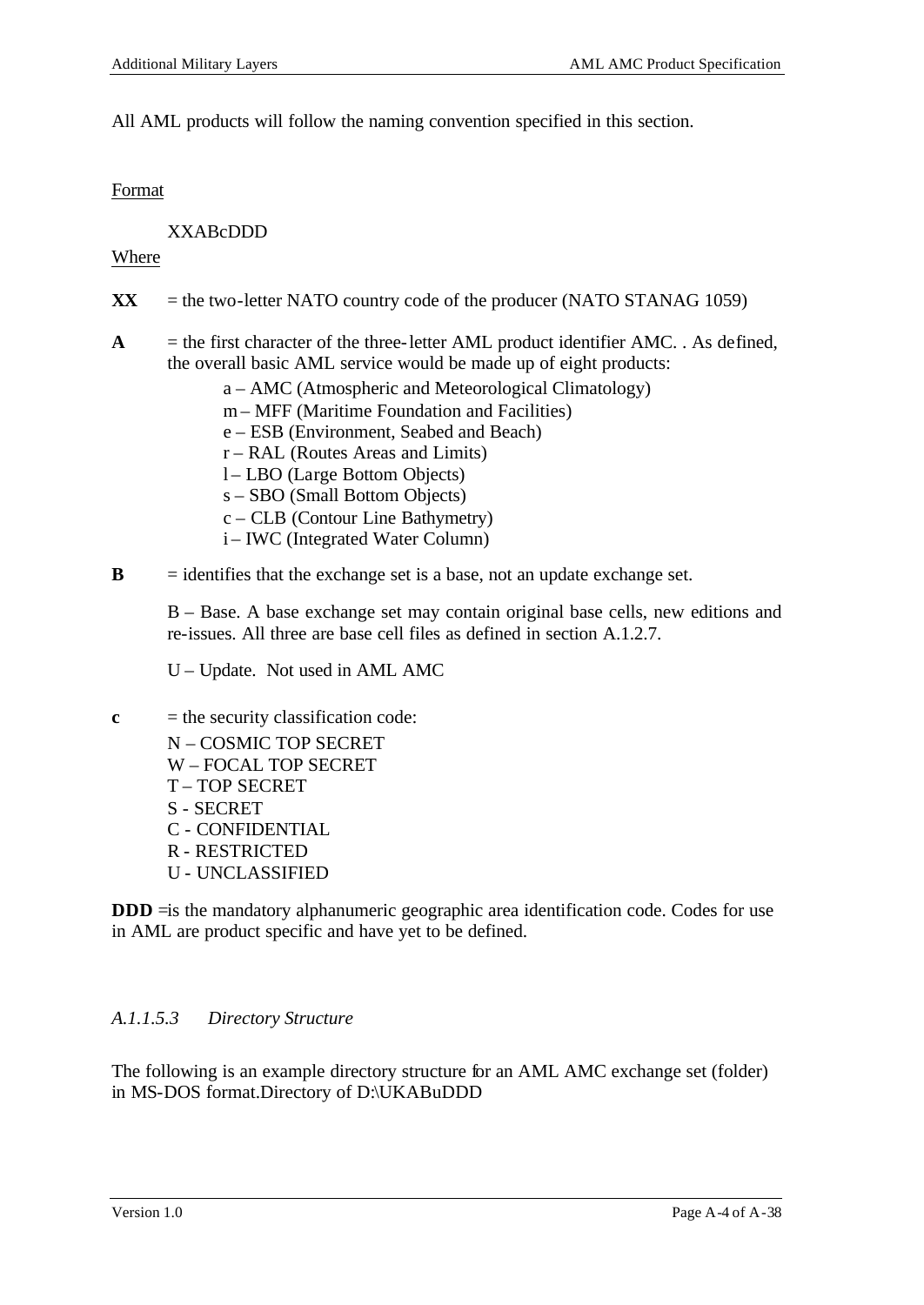| $<$ DIR $>$             |     |                    | $09 - 15 - 96$       | 12:40p                           |
|-------------------------|-----|--------------------|----------------------|----------------------------------|
| $<$ DIR $>$             |     |                    | $09 - 15 - 96$       | 12:40p                           |
| CATALOG <sup>4</sup>    | 031 | 1,584              | $09 - 15 - 96$       | 12:46p CATALOG.031               |
| UKA0c $123^1000$        |     | 45,584             | $09 - 15 - 96$       | 12:50p UKA0c123.000 <sup>3</sup> |
| UKA0c $123^1001$        |     | 1,095              | $09 - 15 - 96$       | 12:54p UKA0c123.001              |
| UKA0c $123^1002$        |     | 1,722              | $09 - 15 - 96$       | 12:54p UKA0c123.002              |
| README <sup>2</sup> TXT |     | 504                | $09 - 15 - 96$       | 12:44p README.TXT                |
|                         |     | $5$ file(s)        | 49,489 bytes         |                                  |
|                         |     | $2 \text{ dir}(s)$ | 1,405,952 bytes free |                                  |
|                         |     |                    |                      |                                  |

Notes:

1. UKA0c123 follows the file naming convention specified in section A.1.1.7 of this Product Specification.

2. The directory may also contain a general README file containing ASCII text.

3. For each file in the exchange set the catalogue file must contain the name of the volume on which it is held and the full path name relative to the exchange set directory in that volume. The full path name relative to the exchange set directory must be encoded in the FILE subfield of the "Catalogue Directory" [CATD] field. The LFIL subfield of the CATD field may be used for other purposes. The full path name of the UKA0c123 file shown in the example is UKA0c123.000.

4. The catalogue file must be in the root directory of the exchange set

## **A.1.1.6 Data Sets**

For each individual AML grid-point product, two kinds of data sets may be produced:

- new data set: no AML data has previously been produced for this area for the same purpose, or, at the same security classification
- new edition of a data set: including new or revised information

Each new data set or new edition is called a base file.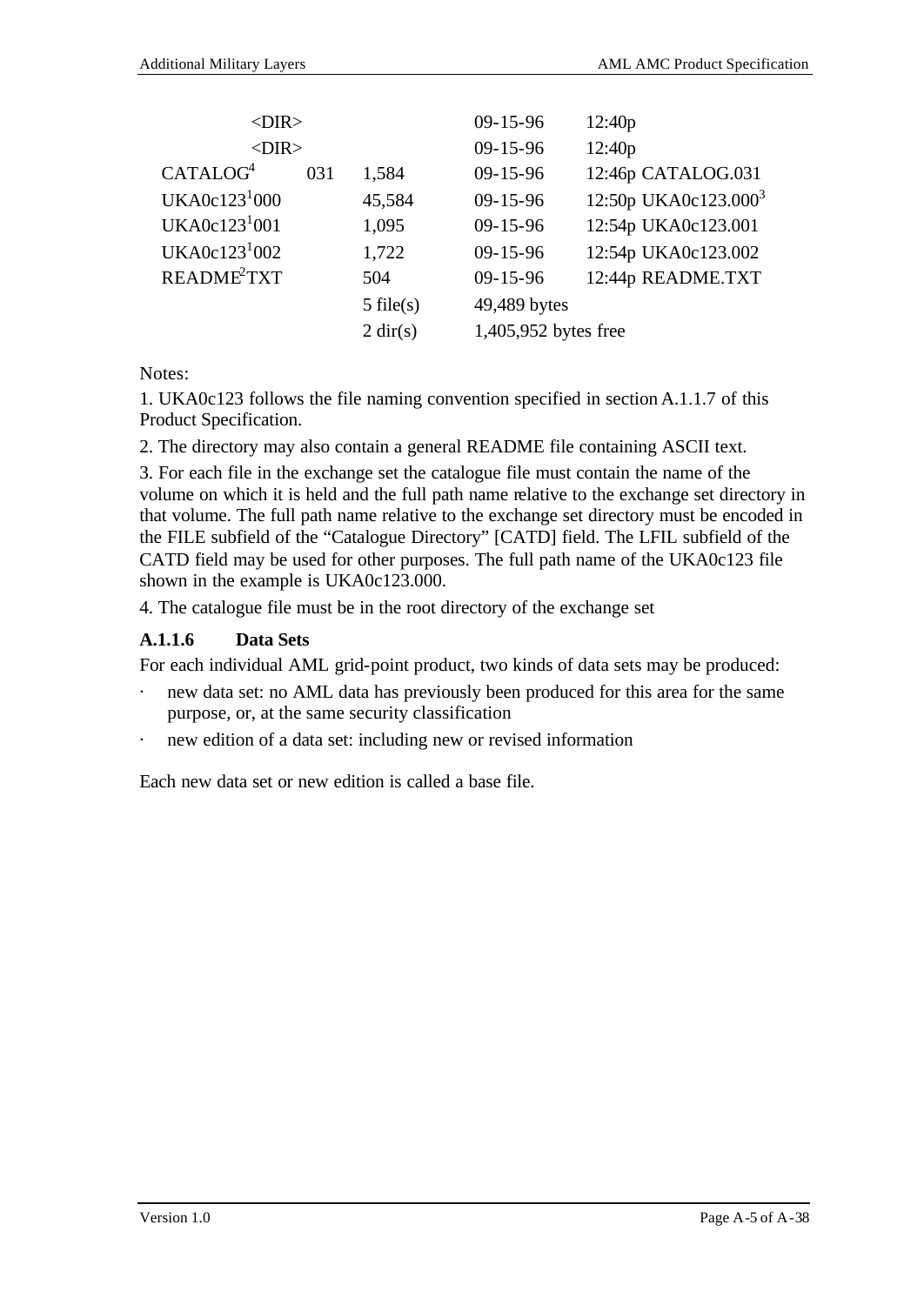### **A.1.1.7 File Naming**

AML AMC will follow the file naming convention specified below.

### Format

XXAnc123.eee

### Where

- $XX =$  the two-letter NATO country code of the producer (NATO STANAG 1059)
- $\bf{A}$  = the first character of the three-letter  $\bf{AML}$  product identifier.
	- a AMC (Atmospheric and Meteorological Climatology)
	- m MFF (Maritime Foundation and Facilities)
	- e ESB (Environment, Seabed and Beach)
	- r RAL (Routes Areas and Limits)
	- l LBO (Large Bottom Objects)
	- s SBO (Small Bottom Objects)
	- c CLB (Contour Line Bathymetry)
	- i IWC (Integrated Water Column)
- **n** = 'Usage Band' values of grid-point spacing for climatological AML products. Potential values are given below.
	- 0 Unscaled data
- $c =$  the security classification code:
	- N COSMIC TOP SECRET
	- W FOCAL TOP SECRET
	- T TOP SECRET
	- S SECRET
	- C CONFIDENTIAL
	- R RESTRICTED
	- U UNCLASSIFIED

**123** = product specific alphanumeric identification. This is dependent upon the geographical partitioning of the product and has yet to be fully defined.

**eee** = extension where 000 is base cell and 001, 002 etc are successive revised editions.

## *A.1.1.7.1 README File*

The README file is an optional ASCII file of general information. References to descriptions and papers on limitations of the data source will be useful here but restricted to items that cannot be recorded in the mandatory, structed, quality meta data.

README.TXT is the mandatory name for this file.

## *A.1.1.7.2 Catalogue File*

The catalogue file acts as the table of contents for the exchange set (see section A.1.1.5.3).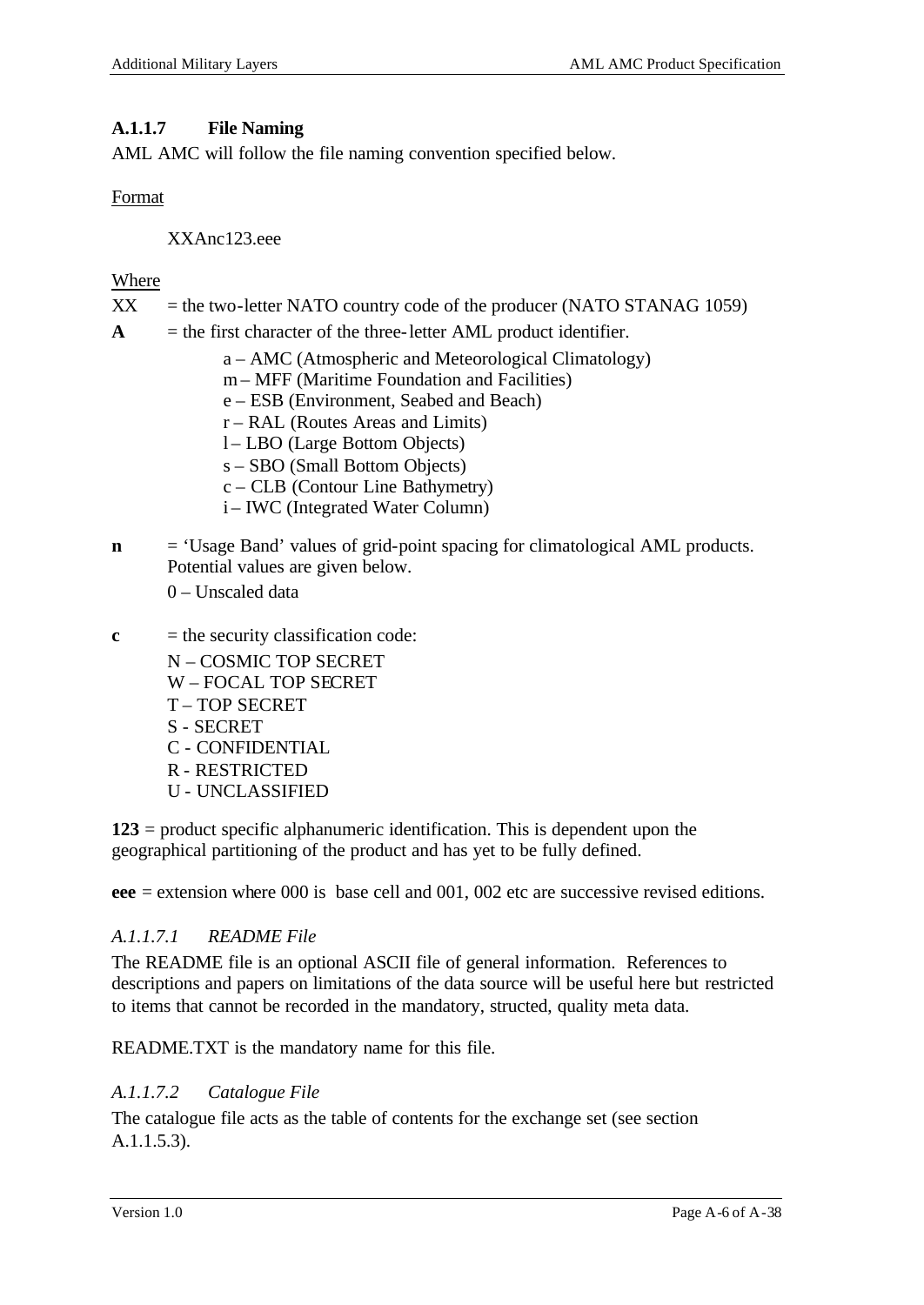The catalogue file of the exchange set must be named CATALOG.EEE

where EEE is the edition number of GRIB used for this exchange set, i.e. 002 for the current edition (1). No other file may be named CATALOG.

## *A.1.1.7.3 Data Set Files*

Each data set file contains data for one cell (see section A.1.1.1) that represents the whole globe or a regular array of cells that represent geographical regions. This includes:

- data set descriptive information that is specific to the data set
- the description and location of the real-world features (grid points and their climatological parameters)

## **A.1.1.8 Data Processing**

The code form represents numeric data as a series of binary digits (bits). Such data representation is independent of any particular machine representation; by convention data lengths are measured in octets (groups of eight consecutive binary bits). Data are coded as binary integers using the minimum number of bits required for the desired precision. Numeric values, with units as shown in A.2.2.1.6 (Table 2), may first be scaled by a power of ten to achieve an appropriate decimal precision, a reference value is subtracted from them to reduce redundancy and eliminate negative values, and they may then be further scaled by a power of two to pack them into a pre-selected word length. The two scaling operations are independent; which, or both, are used in any given case depends upon choices made as to the method of packing. See below.

The representation of a single value is such that:

$$
\mathbf{Y} * 10^{\mathsf{D}} = \mathbf{R} + (\mathbf{X} * 2^{\mathsf{E}})
$$

where

 $Y =$  original or unpacked value; units as in A.2.2.1.6 (Table 2);

 $D =$  decimal scale factor, to achieve desired precision (sign bit, followed by a 15bit integer);

 $R$  = reference value (32 bits):

 $X =$  internal value (No. of bits varies for each record);

 $E = \text{binary scale factor}$  for variable bit word length packing (sign bit, followed by a 15-bit integer).

The reference value (R) is the minimum value of the (possibly) decimally scaled data that is being encoded.

R is placed in the Binary Data Section in four octets as a single precision floating-point number:

## sAAAAAAA BBBBBBBB BBBBBBBB BBBBBBBB

where

s = sign bit, encoded as  $0 \Rightarrow$  positive; 1  $\Rightarrow$  negative  $A = 7$ -bit binary integer, the characteristic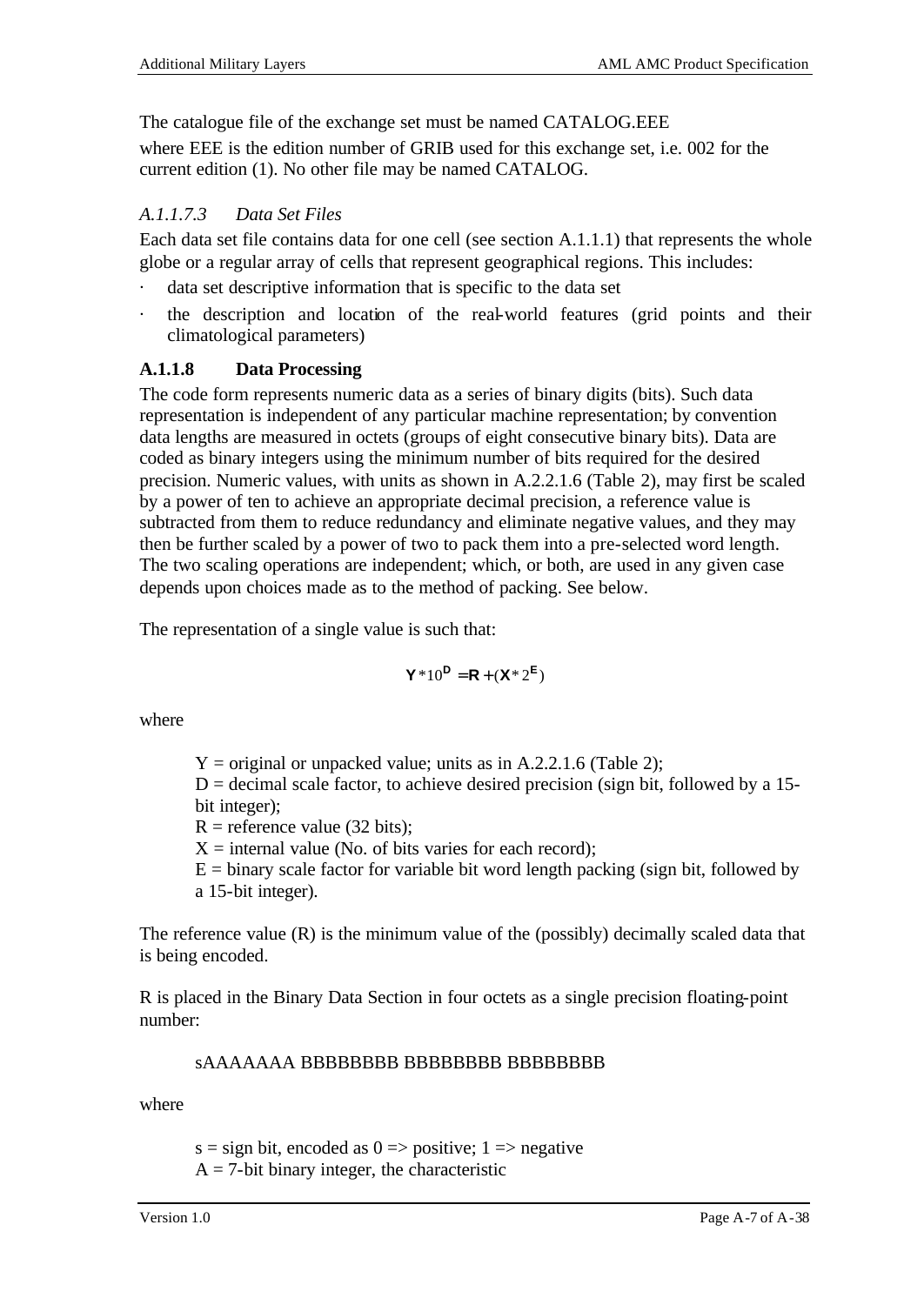$B = 24$ -bit binary integer, the mantissa.

The appropriate formula to recover the value of R is:

$$
\mathbf{R} = (-1)^{\mathbf{s}} * 2^{-24} * \mathbf{B} * 16^{(\mathbf{A} - 64)}
$$

This formula is the standard IBM representation for a single precision (real) floating point number. (Consideration is being given to using the IEEE floating point representation in the future, in a later Edition of GRIB.)

If second order (or "complex") packing is used (see the description of that later on) the internal value,  $X$ , will be made up of two values, a "local minimum value",  $X_i$ , and a "second order packed value",  $X_j$ . There will be one  $X_j$  for each grid point and a variable number of X<sub>i</sub> values. This will all come clear later on when we get to the description of second-order packing.

## **A.1.2 USE OF GRIB SECTIONS**

### **A.1.2.1 General**

The Official International Documentation for GRIB is the just referenced Manual on Codes (World Meteorological Organization publication No. 306, Manual on Codes, **Vol. 1**, **Part B**, *Secretariat of the WMO*, Geneva, Switzerland, 1988, plus Supplements No. 1, 2, & 3). This document is a summary of all of the features currently found in the Manual and is used for producing AML AMC.

The "Implementation" [IMPL] subfield of the "Catalogue Directory" [CATD] field must be set to "BIN" for the data set files (see section A.1.2.6.1.1).

### **A.1.2.2 Catalogue and Data Set Files**

These files are composed of the files and groups defined sections (A.1.2.6.1) and (A.1.2.7). The order of data in each base file is described below:

Dataset file

- Indicator Section (Group 0)
- Product Definition Section (PDS) (Group1)
- Grid Description Section (GDS) optional (Group 2)
- Bit Map Section (BMS) optional (Group 3)
- Binary Data Section (BDS) (Group 4)
- '7777' (ASCII Characters) (Group 5)

## **A.1.2.3 Files**

Files and groups that do not appear in the following tree structure diagrams are prohibited. The order must be the same as that described in the tree structure diagrams. The file name must provide a unique world-wide identifier of the record.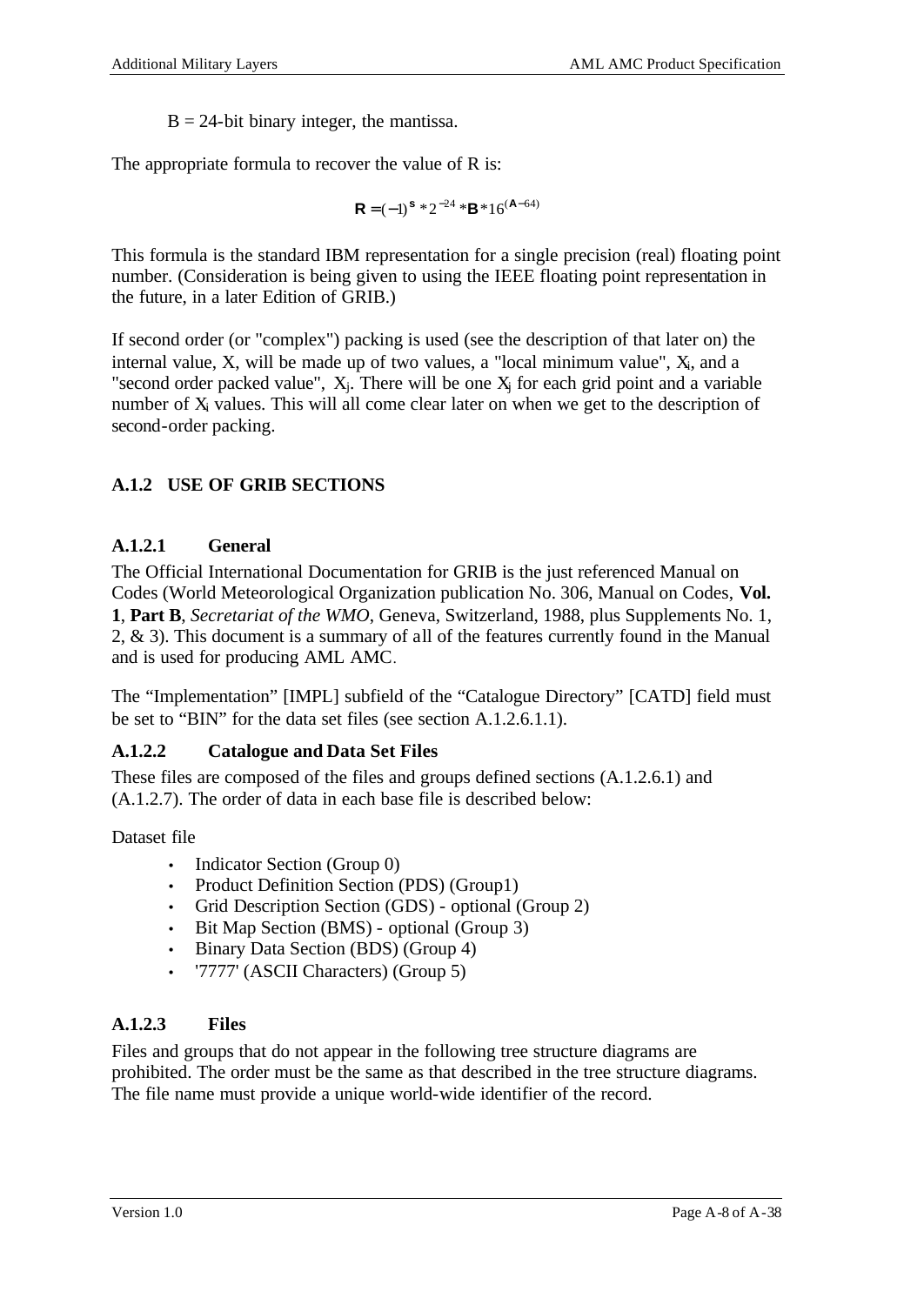## **A.1.2.4 Groups**

For base files, although the Grid Description Section is indicated as optional, it is highly desirable that it be included in all messages. That way there will be no question about just what is the "correct" geographical grid for a particular field.

### **A.1.2.5 Fields**

Mandatory fields must be filled by the non-null value 9999.

Prohibited fields must be encoded as missing fields values. Any missing attribute value is encoded by 9999.

In the tables following the tree structure diagrams, mandatory fields are shown by "M" in the "use" column and prohibited fields by "P" in the same column. If there is nothing in this column, it means that the use of this field is optional. When a field value is prescribed, it is indicated in the "value" column. The "comment" column contains general comments and an indication of whether the field is ASCII or binary coded.

## **A.1.2.6 Catalogue File**

### *A.1.2.6.1 Catalogue File Structure*

### **Catalogue file**

```
|
|--<R>--Catalogue Directory record
|
```
A.1.2.6.1.1 Catalogue Directory Record

| ID          | <b>Field</b>          | <b>Use</b> | <b>Value</b>                           | <b>Comment</b>                                                                                                       |
|-------------|-----------------------|------------|----------------------------------------|----------------------------------------------------------------------------------------------------------------------|
| <b>FILE</b> | File name             | M          |                                        | full path name                                                                                                       |
| <b>IMPL</b> | Implementation        | M          | <b>ASC</b><br><b>BIN</b><br><b>TXT</b> | Examples<br>for the catalogue file<br>for the data set files<br>for ASCII text files (including the README.TXT file) |
| <b>SLAT</b> | Southernmost latitude |            |                                        | mandatory for data set files                                                                                         |
| <b>WLON</b> | Westernmost longitude |            |                                        | mandatory for data set files                                                                                         |
| <b>NLAT</b> | Northernmost latitude |            |                                        | mandatory for data set files                                                                                         |
| <b>ELON</b> | Easternmost longitude |            |                                        | mandatory for data set files                                                                                         |

| NB: All field values are encoded as ASCII. |
|--------------------------------------------|
|--------------------------------------------|

## **A.1.2.7 AML File Structure**

### *A.1.2.7.1 Data Set Descriptive Field Content*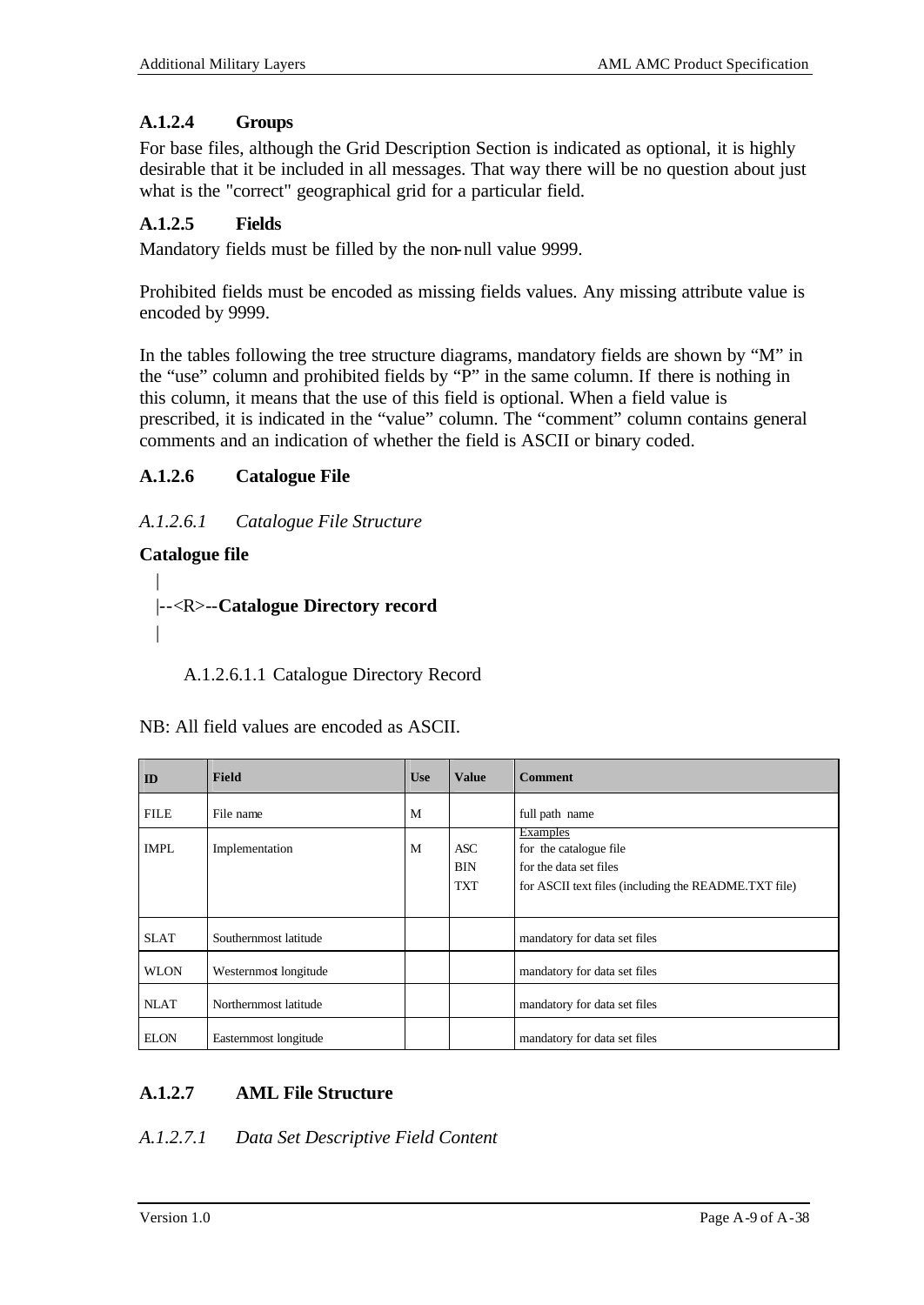With the exception of the first four octets of the Indicator Section, and the End Section, all octets contain binary values. All sections contain an even number of octets; the variable length sections are padded with zero values as necessary. These extra bits must be accounted for in finding one's way through the sections; their content should be ignored.

A.1.2.7.1.1 GRIB Indicator Section – IS (Group 0)

The indicator section serves to: identify the start of the record in a human readable form, indicate the total length of the message, and indicate the Edition number of GRIB used to construct or encode the message. The section is always eight octets long.

| Octet no | Content                                                                 |
|----------|-------------------------------------------------------------------------|
| $-4$     | 'GRIB' (Coded CCITT-ITA No. 5) (ASCII)                                  |
| $5 - 7$  | Total length, in octets, of GRIB message (including Sections 0)<br>& 5) |
|          | Edition number - currently 1                                            |

A.1.2.7.1.2 GRIB Product Definition Section – PDS (Group 1)

The PDS contains indicators for the Parameter table Version, the originating center, the numerical model (or "generating process") that created the data, the geographical area covered by the data, the parameter itself, the values for the appropriate vertical level or layer where the data reside, the decimal scale factor, and date/time information. The PDS is normally 28 octets long but it may be longer if an originating center chooses to make it so. Users of GRIB messages are strongly urged to use the length-of-section portion of the PDS to determine where the next section begins. Never assume a fixed octet length in this, or any other, section.

| Octet no       | <b>PDS</b> Content                                                  |
|----------------|---------------------------------------------------------------------|
| $1 - 3$        | Length in octets of the Product Definition Section                  |
| $\overline{4}$ | Parameter Table Version number. Currently Version 2 for             |
|                | international exchange. Parameter table version numbers 128-        |
|                | 254 are reserved for local use                                      |
| 5              | Identification of center in A.2.2.1.3 (Table 0 - Part 1)            |
| 6              | Generating process ID number (allocated by the originating          |
|                | center; $A.2.2.1.1 - Table A$                                       |
|                | Grid Identification (geographical location and area; $A.2.2.1.2 -$  |
|                | Table B)                                                            |
| 8              | Flag specifying the presence or absence of a GDS or a BMS in        |
|                | A.2.2.1.5 (Table 1)                                                 |
| 9              | Indicator of parameter and units in A.2.2.1.6 (Table 2)             |
| 10             | Indicator of type of level or layer in A.2.2.1.7 & A.2.2.1.8        |
|                | (Tables $3 & 3a$ )                                                  |
| 11-12          | Height, pressure, etc. of the level or layer in A.2.2.1.7 (Table 3) |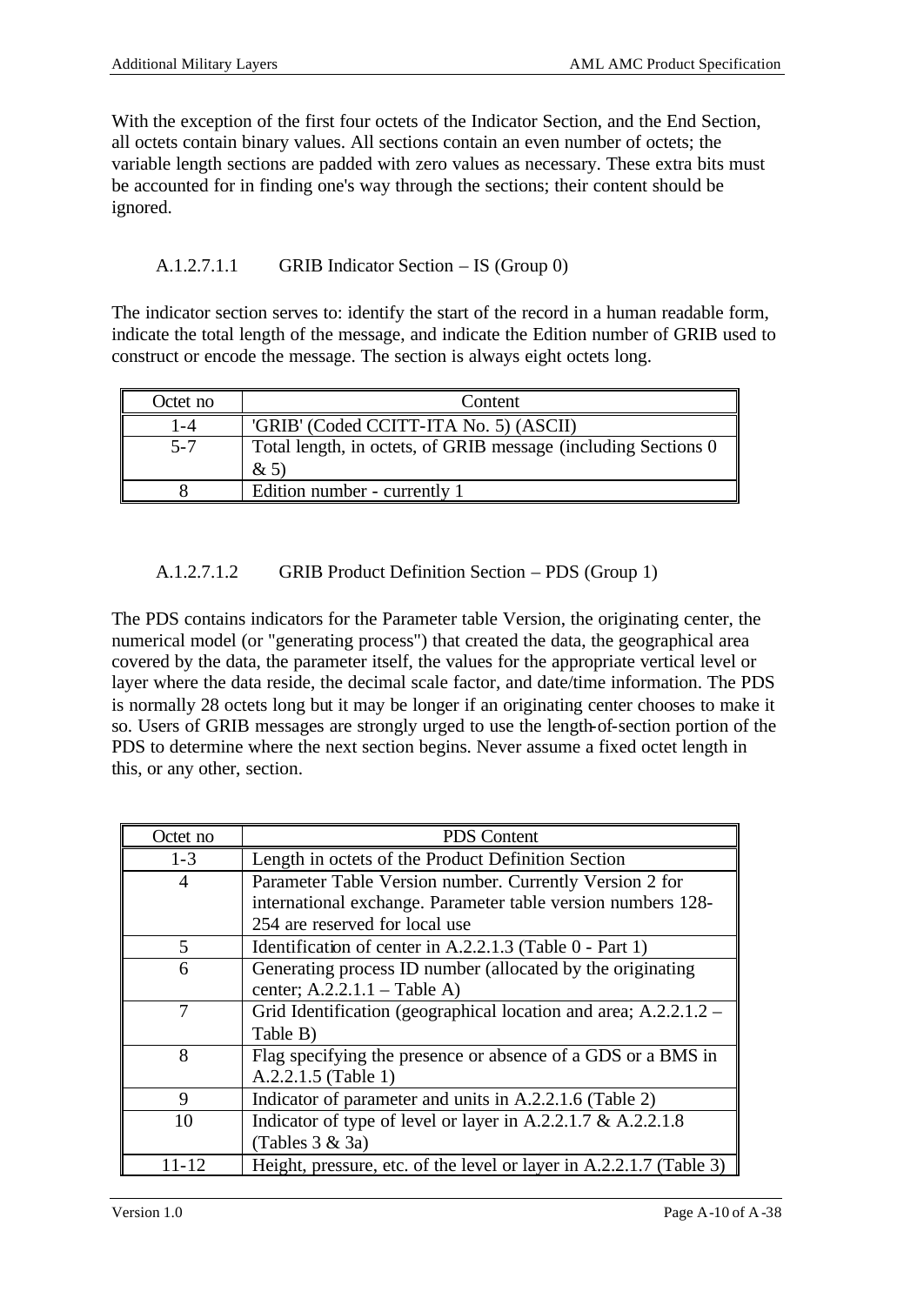| 13        | Year of century Initial (or Reference) time of forecast – UTC or  |
|-----------|-------------------------------------------------------------------|
|           | Start of time period for averaging or accumulation of analyses    |
| 14        | Month of year                                                     |
| 15        | Day of month                                                      |
| 16        | Hour of day                                                       |
| 17        | Minute of hour                                                    |
| 18        | Forecast time unit in A.2.2.1.9 (Table 4)                         |
| 19        | P1 - Period of time (Number of time units) (0 for analysis or     |
|           | initialized analysis.) Units of time given by content of octet 18 |
| 20        | P2 - Period of time (Number of time units) or Time interval       |
|           | between successive analyses, successive initialized analyses, or  |
|           | forecasts, undergoing averaging or accumulation. Units given      |
|           | by octet 18.                                                      |
| 21        | Time range indicator in A.2.2.1.10 (Table 5)                      |
| $22 - 23$ | Number included in average, when octet 21 in A.2.2.1.10           |
|           | (Table 5) indicates an average or accumulation; otherwise set to  |
|           | zero.                                                             |
| 24        | Number Missing from averages or accumulations.                    |
| 25        | Century of Initial (Reference) time (=20 until Jan. 1, 2001)      |
| 26        | Identification of sub-center in A.2.2.1.4 (Table 0 - Part 2)      |
| $27 - 28$ | The decimal scale factor D. A negative value is indicated by      |
|           | setting the high order bit (bit No. 1) in octet 27 to 1 (on).     |
| 29-40     | Reserved (need not be present)                                    |
| 41        | Reserved for originating center use.                              |

Note (1): Octet 8 may indicate the presence of the Grid Description Section (GDS) even though octet 7 specifies a predefined grid. In this case the GDS must describe that grid this device serves as a mechanism for transmitting new "predefined" grids to users prior to their formal publication in this or the official WMO documentation. It is, however, the desired practice to always include the GDS in GRIB bulletins.

Note (2): The use of octet 26 to indicate a "sub-center" is not (yet) an officially sanctioned WMO practice. The Manual indicates the octet is to be "reserved", and set to 0. The use arises out of an upcoming change in the Manual in which the "originating centers" for both GRIB and BUFR (FM 94) will reference a single common table. The difficulty is that BUFR has two octets available for an originating center number while GRIB has only one. The compromise solution is to allow the use of octet 26 as the "second" octet for GRIB, but only in a national context. The WMO will coordinate the assignment of the numbers for octet 5 for national and international centers (for both GRIB and BUFR), while each national center will then be free to assign sub-center numbers at will to be placed in the octet 26. A zero value in octet 26 will serve as the default indicating that there is no sub- center associated with a particular center. Table 0, in this document, shows, in Part 1, a selection of the WMO recognized originating centers (those that are currently active) as would be found in octet 5.

A.1.2.7.1.3 GRIB Grid Description Section – GDS (Group2)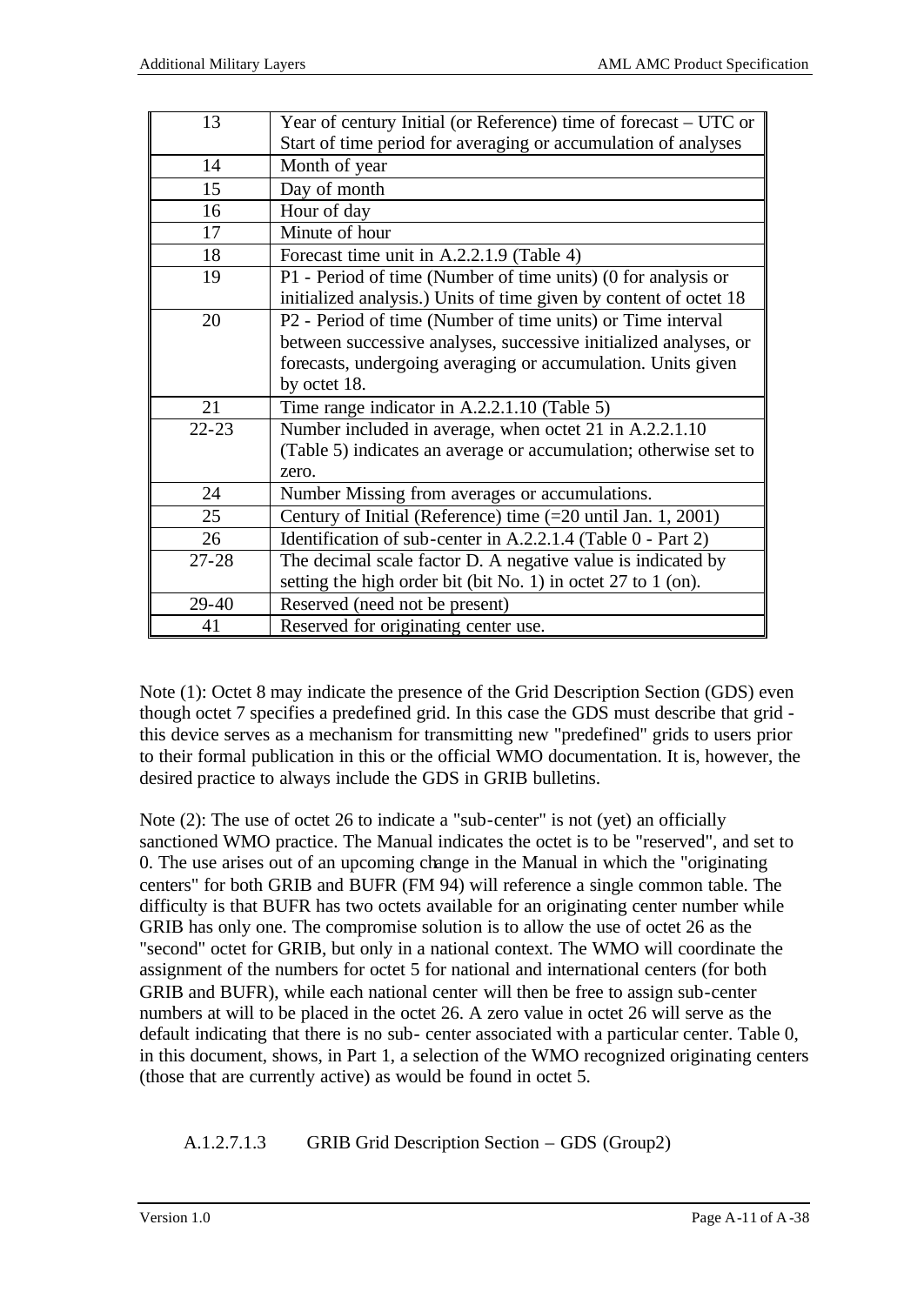The purpose of the (optional) GDS is to provide a grid description for grids not defined by number in A.2.2.1.2 (Table B).

| Octet no       | <b>PDS</b> Content                                                                                                           |
|----------------|------------------------------------------------------------------------------------------------------------------------------|
| $1 - 3$        | Length in octets of the Grid Description Section                                                                             |
| $\overline{4}$ | NV, the number of vertical coordinate parameters                                                                             |
| 5              | PV, the location (octet number) of the list of vertical                                                                      |
|                | coordinateparameters, if present or PL, the location (octet<br>number) of the list of numbers of points in each row (when no |
|                | vertical parameters are present), if present or 255 (all bits set to                                                         |
|                | 1) if neither are present                                                                                                    |
| 6              | Data representation type on A.2.2.2.2 (Table 6)                                                                              |
| $7 - 32$       | Grid description, according to data representation type, except                                                              |
|                | Lambert, Mercator or Space View or,                                                                                          |
| $7 - 42$       | Grid description for Lambert or Mercator grid or,                                                                            |
| $7 - 44$       | Grid description for Space View perspective grid                                                                             |
| <b>PV</b>      | List of vertical coordinate parameters (length $=$ NV x 4 octets);                                                           |
|                | if present, then $PL = 4 \times NV + PV$                                                                                     |
| PL             | List of numbers of points in each row, used for quasi-regular                                                                |
|                | grids (length $=$ NROWS x 2 octets, where NROWS is the total                                                                 |
|                | number of rows defined within the grid description)                                                                          |

Note: NV and PV relate to features of GRIB not, at present, in use in international exchange. See the WMO Manual on Codes<1> for the descriptions of those features.

PL is used for "quasi-regular" or "thinned" grids; e.g., a lat/lon grid where the number of points in each row is reduced as one moves poleward from the equator. The reduction usually follows some mathematical formula involving the cosine of the latitude, to generate an (approximately) equally spaced grid array. The association of the numbers in octet PL (and following) with the particular row follows the scanning mode specification in Table 8.

## A.1.2.7.1.4 GRIB Bit Map Section – BMS (Group 3)

The purpose of the (optional) BMS is to provide either a bit map or a reference to a bit map pre-defined by the center. The bit map consists of contiguous bits with a bit-to-datapoint correspondence as defined in the grid description. A bit set equal to 1 implies the presence of a datum for that grid point in the BDS; a value of zero implies the absence of such. This is useful in shrinking fields where fair portions of the field are not defined. An example would be global grids of sea surface temperature; the bit map would be used to suppress the "data" at grid points over land. One would not want to use the BMS if the data were un-defined at only a small number of grid points as the overhead of adding the bit map array (one bit for each grid point) might add more bits to the overall message that were subtracted by the removal of a few data values.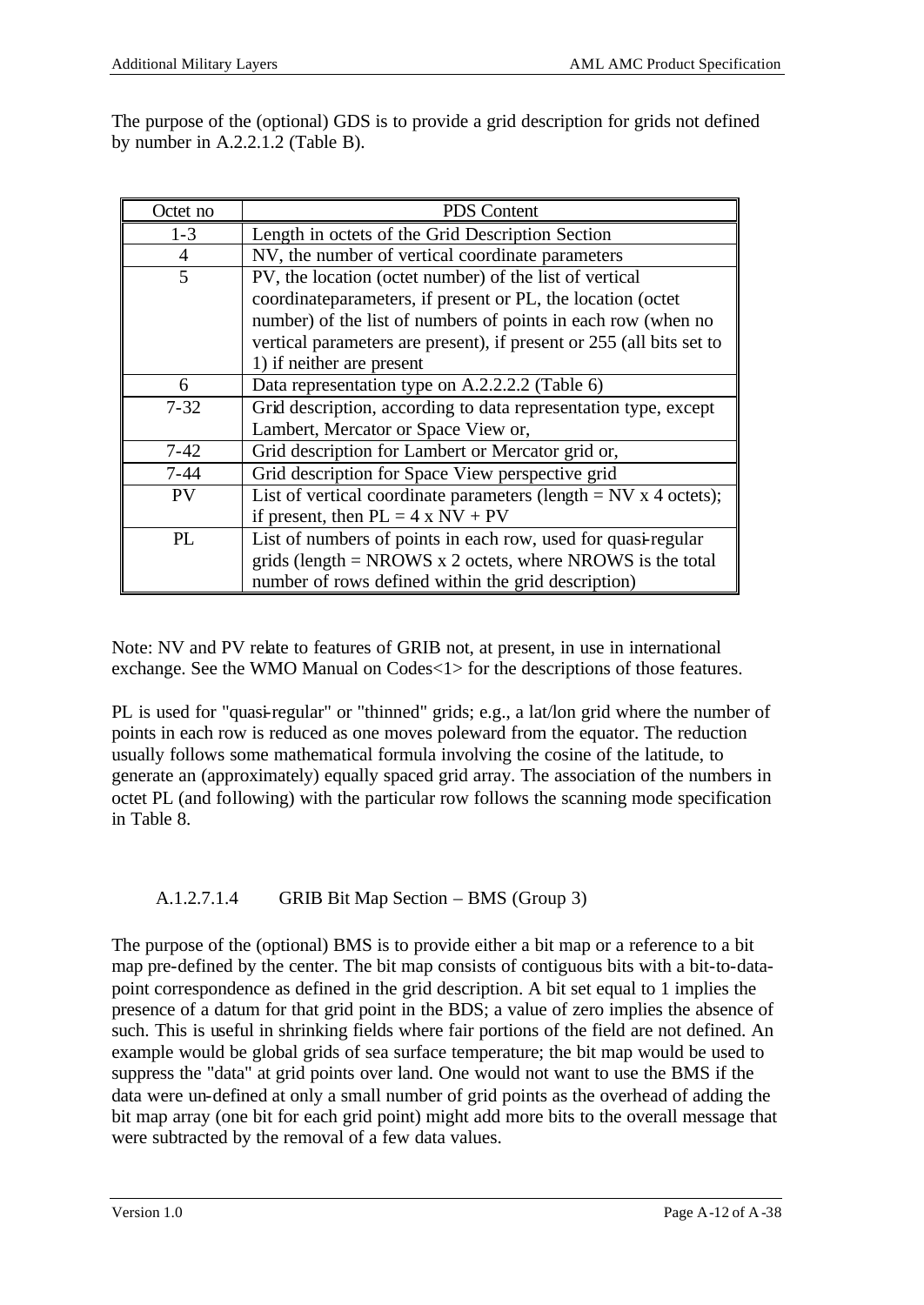| Octet no | Meaning                                                           |
|----------|-------------------------------------------------------------------|
| $1 - 3$  | Length in octets of Bit Map Section                               |
|          | Number of unused bits at end of Section 3.                        |
| $5-6$    | Numeric: $= 0$ : a bit map follows; otherwise: the numeric refers |
|          | to a predefined bit map provided by the center                    |
| -nnn     | Bit map, zero filled to an even number of octets                  |

## A.1.2.7.1.5 GRIB Binary Data Section – BDS (Group 4)

The BDS contains the packed data and the binary scaling information needed to reconstruct the original data from the packed data. The required decimal scale factor is found in the PDS, above. The data stream is zero filled to an even number of octets.

| Octet no  | Meaning                                                            |
|-----------|--------------------------------------------------------------------|
| $1 - 3$   | Length in octets of binary data section                            |
|           | Bits 1 through 4: Flag $- A.2.2.3.1$ (Table 11), Bits 5 through 8: |
|           | Number of unused bits at end of Section 4.                         |
| $5-6$     | The binary scale factor $(E)$ . A negative value is indicated by   |
|           | setting the high order bit (bit No. 1) in octet 5 to 1 (on).       |
| $7 - 10$  | Reference value (minimum value); floating point representation     |
|           | of the number                                                      |
| 11        | Number of bits into which a datum point is packed                  |
| $12$ -nnn | Variable, depending on octet 4; zero filled to an even number of   |
|           | octets.                                                            |
| 14        | Optionally, may contain an extension of the flags in octet 4.      |
|           | A.2.2.3.1 (Table 11)                                               |

Here are some of the various forms the binary data can take; the flag table in BDS octet 4, possibly extended into octet 14, identifies which variant is in use.

## *A.1.2.7.1.5.1 Grid-Point Data – simple packing*

Here the data simply begin in octet 12 and continue, packed according to the simple packing algorithm described above, without any particular regard for computer "word" boundaries, until there is no more data. There may be some "zero-fill" bits at the end.

If all the data in a grid point field happen to have the same value, then all of the deviations from the reference value are set to zero. Since a zero value requires no bits for packing, octet 11 is set to zero, thus indicating a field of constant data, the value of which is given by the reference value. Under these circumstances, octet 12 is set to zero (the required "zero fill to an even number of octets") and bits 5-8 of octet 4 contain an 8. The number of data points in the field is implied by the grid identification given in the PDS and/or the GDS and BMS.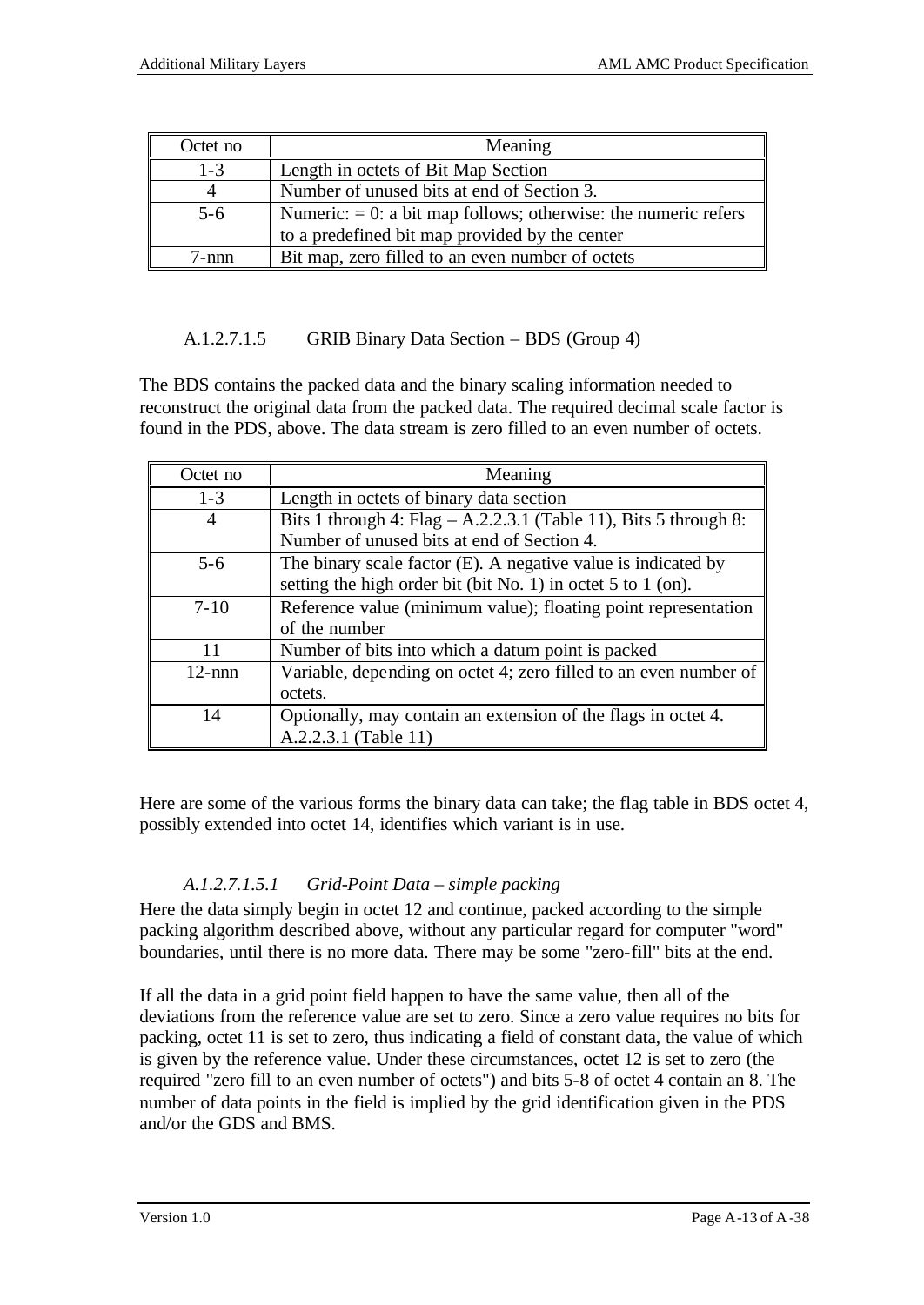The layout of the information, with further explanatory notes, when second order packing has been employed:

| Octet no    | Content                                                                                                                        |
|-------------|--------------------------------------------------------------------------------------------------------------------------------|
| $1 - 3$     | Length in octets of binary data section                                                                                        |
| 4           | Bits 1 through 4: Flag – See A.2.2.3.1 (Table 11), Bits 5                                                                      |
|             | through 8: Number of unused bits at end of Section 4.                                                                          |
| $5 - 6$     | The binary scale factor $(E)$ . A negative value is indicated by                                                               |
|             | setting the high order bit (bit No. 1) in octet $5$ to $1$ (on).                                                               |
| $7 - 10$    | Reference value (minimum value); floating point representation                                                                 |
|             | of the number. This is the overall or "global" minimum that                                                                    |
|             | has been subtracted from all the values.                                                                                       |
| 11          | Number of bits into which a datum point is packed. . This width                                                                |
|             | now refers to the collection of first order packed values that                                                                 |
|             | serve as the local minimum values, one for each sub-section. It                                                                |
|             | is determined in the same manner as for the simple (first order)                                                               |
|             | packing.                                                                                                                       |
| $12 - 13$   | N1 - Octet number, relative to the start of the BDS, at which the                                                              |
|             | collection of first order packed numbers begins, i.e. the                                                                      |
|             | collection of local minimum values.                                                                                            |
| 14          | The flags that are an extension of octet 4. See A.2.2.3.1 (Table                                                               |
|             | 11)                                                                                                                            |
| $15 - 16$   | N2 - Octet number, relative to the start of the BDS, at which the                                                              |
|             | collection of second order packed numbers begins.                                                                              |
| $17 - 18$   | P1 - The number of first order packed values, the local minima.                                                                |
|             | This number is the same as the number of sub-sections.                                                                         |
| 19-20       | P2 - The number of second order packed values actually in the                                                                  |
|             | message. This is the number of actual data points as (possibly)                                                                |
|             | modified by the bit map in the BMS, if any, and/or reduced by<br>the number of identical points collapsed together by the run- |
|             | length encoding (see below)                                                                                                    |
| 21          | Reserved                                                                                                                       |
| $22-(xx-1)$ | Width(s), in bits, of the second order packed values; each width                                                               |
|             | value is contained in 1 octet. There are as many width values,                                                                 |
|             | or octets, as there are sub-sections, P1 of them. However, there                                                               |
|             | may be but one such value under special circumstances; see                                                                     |
|             | below. Also, the width value for a particular sub-section may                                                                  |
|             | perfectly well be zero.                                                                                                        |
| $xx-(N1-1)$ | Secondary bit map, one bit for each data point. It will be P2 bits                                                             |
|             | long, then padded to an even number of octets with binary 0                                                                    |
| $N1-(N2-1)$ | P1 first order packed values, the local minima, each held in a                                                                 |
|             | "word" of bit-length found in octet 11, then padded to a whole                                                                 |
|             | number of octets with 0s                                                                                                       |
| $N2$ -      | P2 second order packed values. There is no "marking" of the                                                                    |
|             | sub-sections here; all the sub-section second order values are                                                                 |
|             | placed in a continuous string of bits. The bit-length of the                                                                   |
|             | "words" holding the values will change from place to place but                                                                 |
|             | again this has to be determined by reference to the other                                                                      |
|             | information.                                                                                                                   |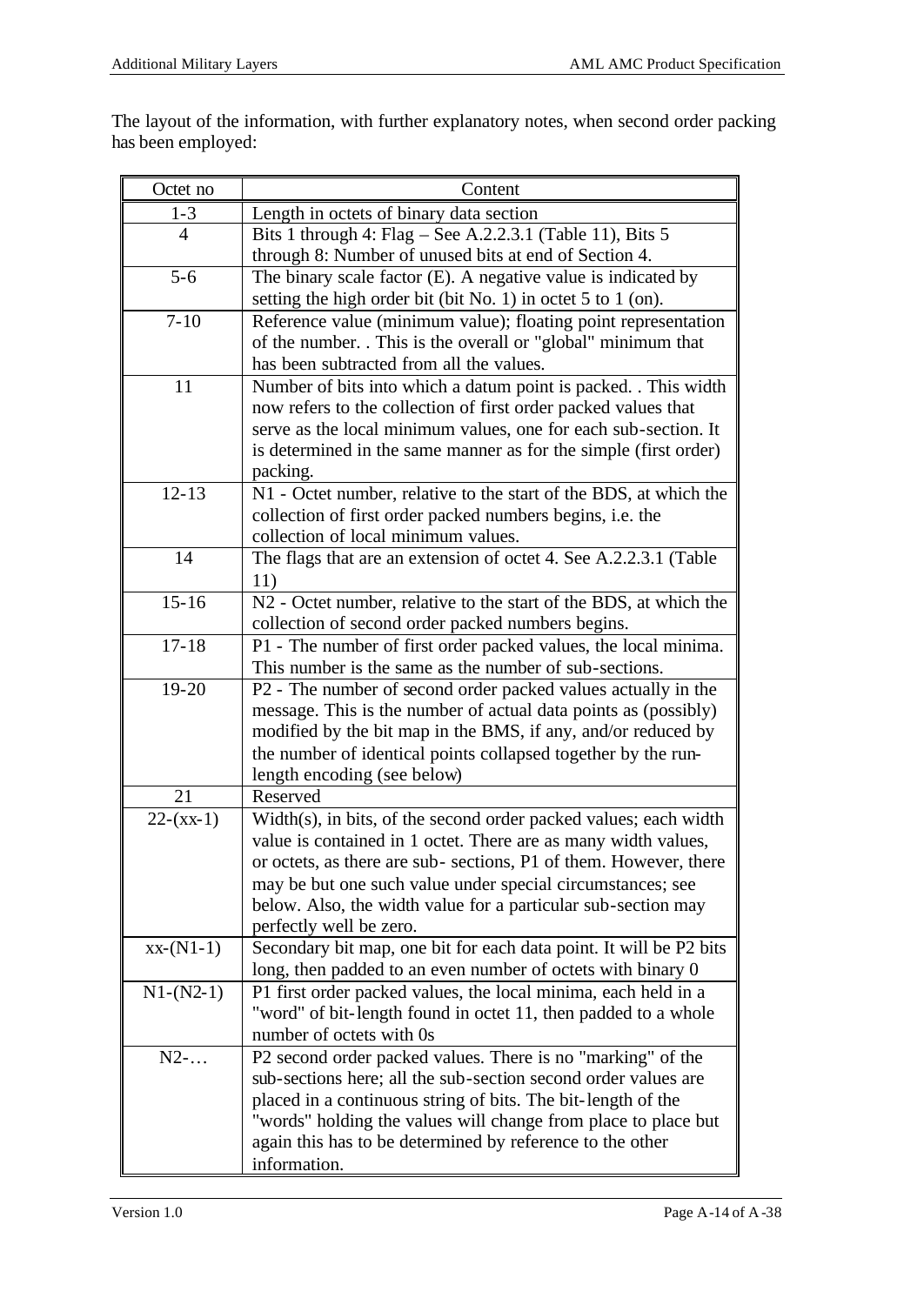| As usual, there may be padding by binary 0 bits sufficient to |                                                       |
|---------------------------------------------------------------|-------------------------------------------------------|
|                                                               |                                                       |
|                                                               | bring the entire section to an even number of octets. |

#### Notes::

(1). If the bit-width for a sub-section is zero, then no second order values for that subsection are included in the part of the message starting at octet N2. The value of P2 will reflect the absence of those points. This will happen is all the first order values in the subsection are identical. This is a form of "run-length encoding" and contributes greatly to packing efficiency if the original data contains strings of constant value (including zero). (2). Under some circumstances, it may turn out that there is no need to use different bitwidths for each of the sub-sections. In that case, a flag is set in bit 8 of the extended flags found in octet 14 (section A.2.2.3.1 – Table 11) indicating that all the sub-sections are packed with the same bit- width, and that the single value will be found in octet 22. (3). Row by row packing is defined as selecting entire rows (or columns) to serve as subsections, without regard to "variability" determinations. It can have some compression value. If row by row packing is employed, this is indicated by setting a flag in bit 7 of the extended flags found in octet 14 (see Table 11) and NOT including the secondary bit map in the message. It is unnecessary since the length of the rows (columns) is known from the grid specifications given elsewhere in the message.

## *A.1.2.7.1.5.2 Spherical Harmonic Coefficients - Simple Packing*

Octets 12-15 contain the real part of the (0.0) coefficient in the same floating point format as the reference value in octets 7-10. The imaginary part of the (0.0) coefficient, mathematically, is always equal zero. Octets 16 to the end contain the remaining coefficients packed up as binary data with the same sort of scaling, reference value, and the like, as with grid-point numbers. Excluding the  $(0,0)$  coefficient, which is usually much larger than the others, from the packing operation means that the remaining coefficients can be packed to a given precision more efficiently (fewer bits per word) than would be the case otherwise.

| Octet no  |                                                                            | Meaning                                                          |  |
|-----------|----------------------------------------------------------------------------|------------------------------------------------------------------|--|
| $12 - 13$ |                                                                            | N, Pointer to the start of the packed data (i.e. gives the octet |  |
|           | number)                                                                    |                                                                  |  |
| $14 - 15$ | P, scaling factor by which is packed not the field itself, but the         |                                                                  |  |
|           | modulus of the laplacian <sup>P</sup> . Thus the co-efficients Xnm will be |                                                                  |  |
|           | multiplied by $(n(n+1))$ <sup>P</sup> before packing, and divided by this  |                                                                  |  |
|           |                                                                            | factor after unpacking.                                          |  |
| 16        | ${\bf I}^1$                                                                | For spherical harmonics-complex packing, the $J^1$ , $K^1$ ,     |  |
| 17        | $K^1$                                                                      | $M1$ are the pentagonal resolution parameters specifying         |  |
| 18        | M <sup>1</sup>                                                             | the truncation of a subset of data, which shall be               |  |
|           |                                                                            | represented unpacked (as the reference value) and shall          |  |
|           |                                                                            | precede the packed data.                                         |  |
| $19-.$    |                                                                            | Unpacked binary data represented in 4 octets in the same way     |  |
|           | as the reference value (pairs of co-efficients)                            |                                                                  |  |
| $N$ -     |                                                                            | Packed binary data                                               |  |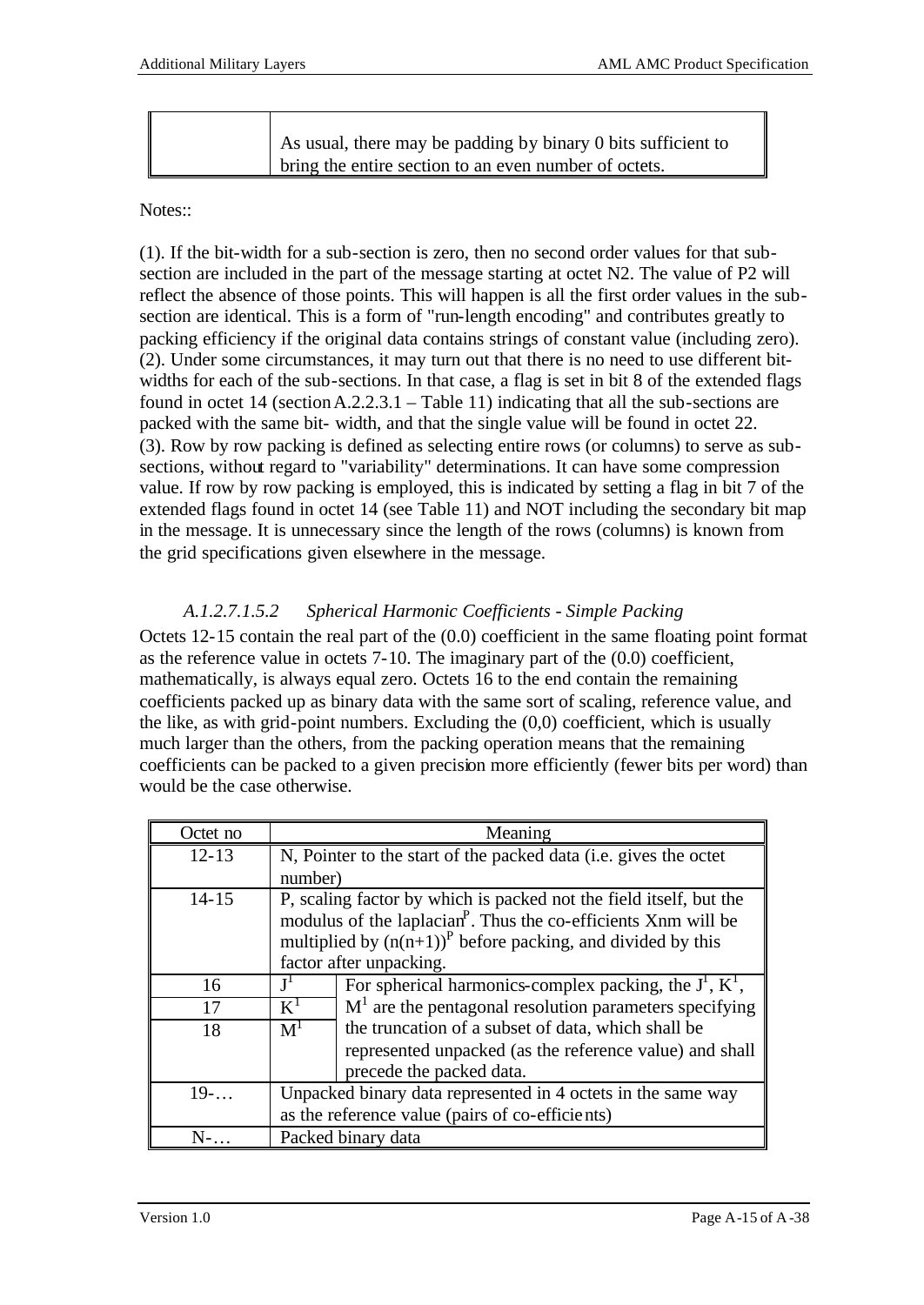Notes:

(1). Removal of the real (0,0) coefficient considerably reduces the variability of the coefficients and results in better packing

(2). For some spherical harmonic representations, the (0,0) coefficient represents the mean value of the parameter represented.

(3). The representation code (Code figure=2 in section A.2.2.2.6 – Table 10) in Section 2 shall indicate this type of packing, but as Section 2 is optional, the flag field in Section 4 may also be used to indicate the more complex method.

(4). ECMWF provides this error report regarding its archive including a suitable workaround

A.1.2.7.1.5 GRIB End Section – BDS (Group 5)

The end section serves a human readable indication of the end of a GRIB record. It can also be used for computer verification that a complete GRIB record is available for data extraction. It should not be used as a search target since a '7777' bit combination could exist anywhere in the binary data stream.

| Octet no | Meanino                            |
|----------|------------------------------------|
| -4       | ' (Coded CCITT-ITA No. 5<br>リワワワワリ |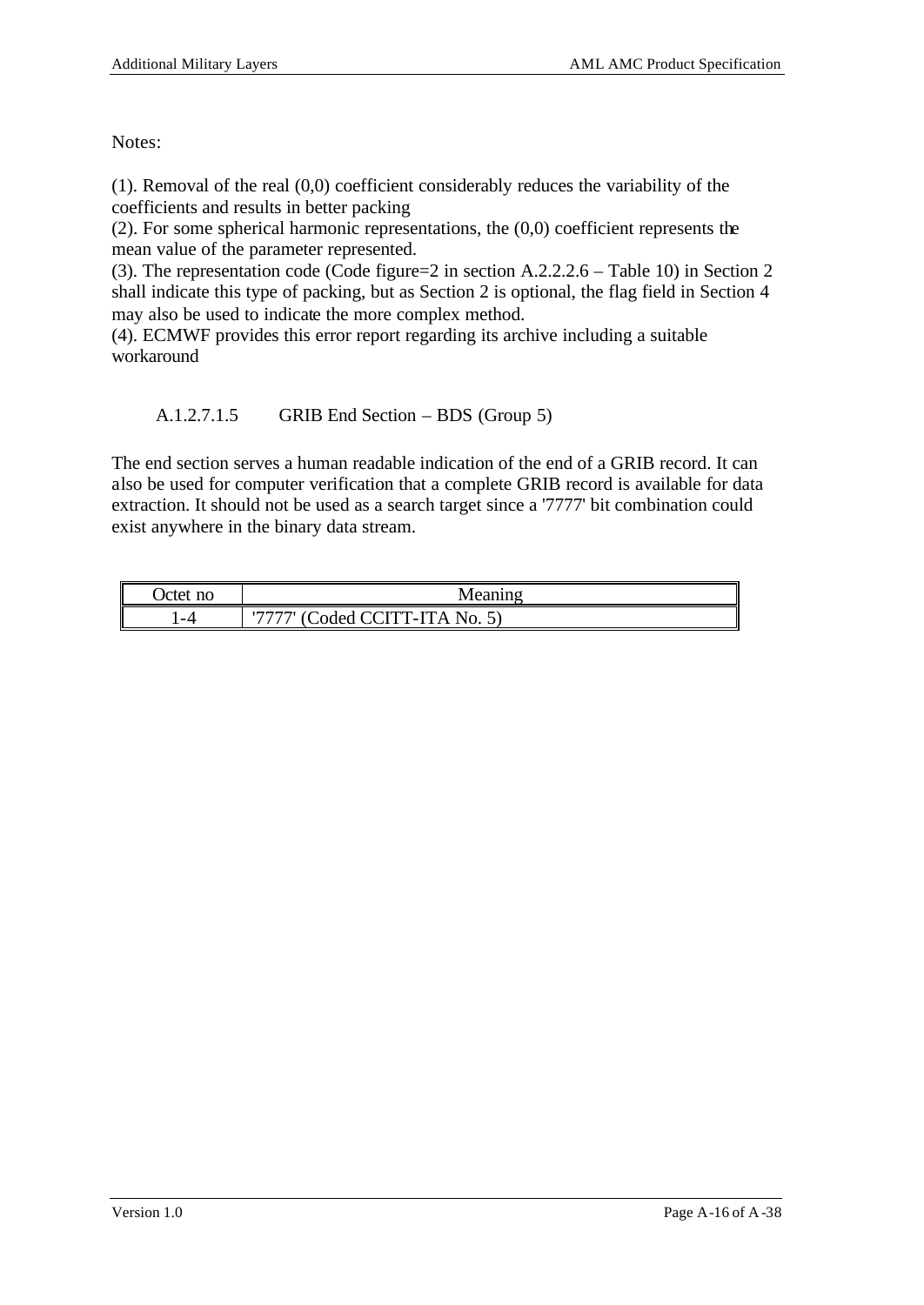## **A.2 AML GRIB DATA DICTIONARY**

### **A.2.1 USE OF META INFORMATION**

### **A.2.1.1 AML Data Set Metadata**

For all AML Products, the Data Set Descriptive records (defined in the application profile structures - sections A.1.2.7.1) are used to contain the metadata of the dataset. The mandatory meta information specified in section 5.3.1 is encoded in GRIB Group 1.

## **A.2.2 SCHEMA**

### **A.2.2.1 Product Definition Section (PDS)**

### *A.2.2.1.1 Table A – Generating Process or Model*

These values and model ("generating process") numbers would be supplied by the individual centers. There is no standard generation method.

### *A.2.2.1.2 Table B – Grid Identification*

Various National Grids would be identified here by the Center. International exchange grids are included here.

| Value     | Grid                                                                                                                                                                      |
|-----------|---------------------------------------------------------------------------------------------------------------------------------------------------------------------------|
| $21 - 26$ | International Exchange grids - see below                                                                                                                                  |
| $37 - 44$ | Eight lat-long 1.25x1.25 "thinned" grids, covering the<br>globe by octants of 3447 points. Full GRIB specifications<br>below. For WAFC, ICAO, and International exchange. |
| $61 - 64$ | International Exchange grids - see below.                                                                                                                                 |
| 255       | (non-defined grid - specified in the GDS)                                                                                                                                 |

| <b>International Exchange Grids</b> |                  |               |         |             |             |        |
|-------------------------------------|------------------|---------------|---------|-------------|-------------|--------|
| Value                               | Resolution       | Area Coverage |         | Grid Shape  |             | Grid   |
|                                     | (degrees) lon    | (degrees)     |         | cols        | rows        | Points |
|                                     | x lat            |               |         |             |             |        |
| 21                                  | $5.0 \times 2.5$ | $0-180E$      | $0-90N$ | 37          | $36 + pole$ | 1333   |
| 22                                  | $5.0 \times 2.5$ | 180W-         | $0-90N$ | 37          | $36 + pole$ | 1333   |
|                                     |                  | $\theta$      |         |             |             |        |
| 23                                  | $5.0 \times 2.5$ | 0-180E        | $90S-0$ | $pole + 37$ | 36          | 1333   |
| 24                                  | $5.0 \times 2.5$ | 180W-         | $90S-0$ |             | 36          | 1333   |
|                                     |                  | $\Omega$      |         |             |             |        |
| 25                                  | $5.0 \times 5.0$ | 0-355E        | $0-90N$ | 72          | $18 + pole$ | 1297   |
| 26                                  | $5.0 \times 5.0$ | $0-355E$      | $90S-0$ | $pole + 72$ | 18          | 1297   |
| 61                                  | $2.0 \times 2.0$ | $0-180E$      | $0-90N$ | 91          | $0-90N$     | 4096   |
| 62                                  | $2.0 \times 2.0$ | 180W-         | $0-90N$ | 91          | $45 + pole$ | 4096   |
|                                     |                  | 0             |         |             |             |        |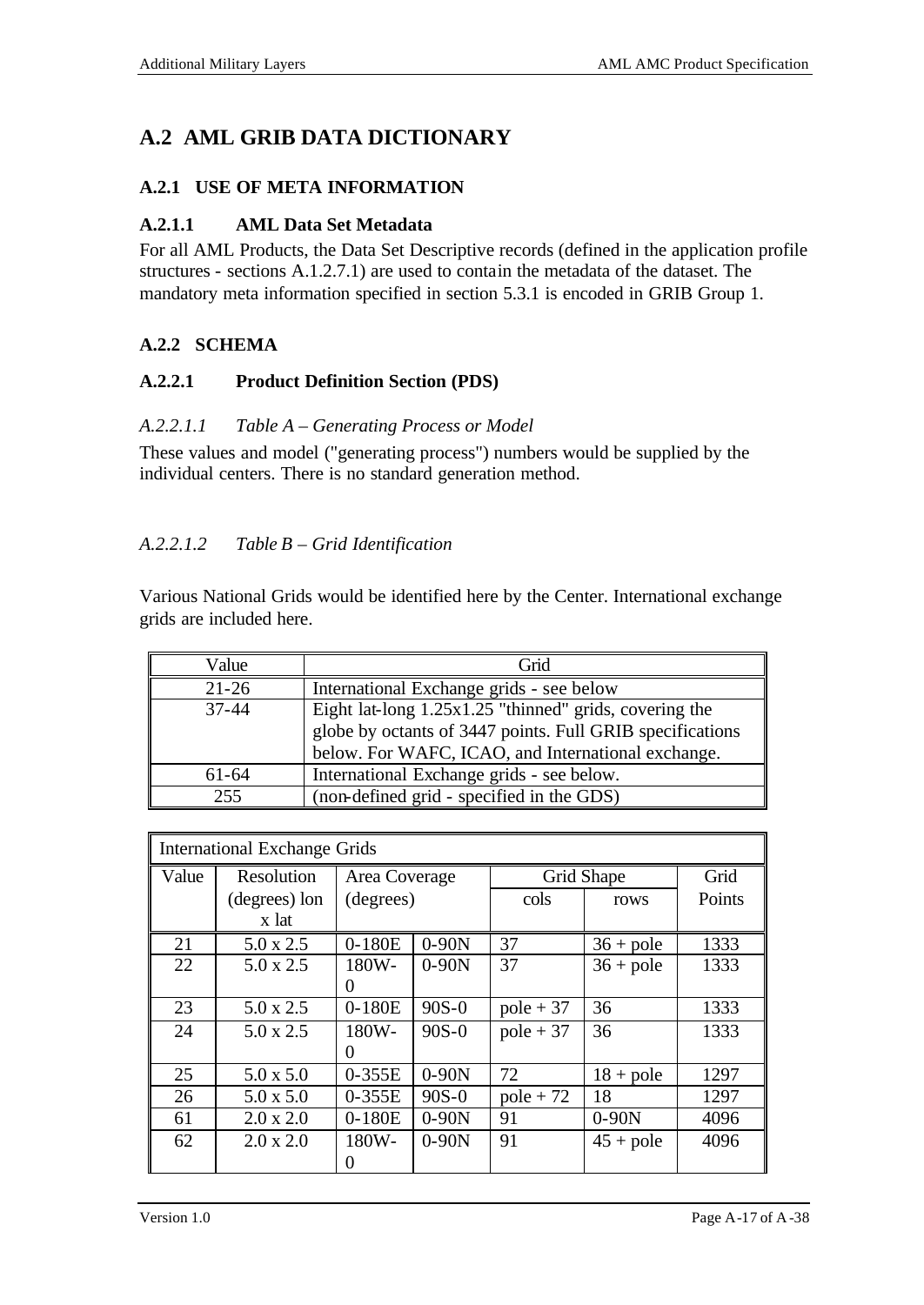| 63  | $2.0 \times 2.0$ | $0-180E$ | $90S-0$ | $pole + 91$ | 45 | 4096 |
|-----|------------------|----------|---------|-------------|----|------|
| 64  | $2.0 \times 2.0$ | 180W-    | $90S-0$ | $pole + 91$ | 45 | 4096 |
|     |                  |          |         |             |    |      |
| 255 | (non-standard)   |          |         |             |    |      |
|     | grid - defined   |          |         |             |    |      |
|     | in the GDS)      |          |         |             |    |      |

Notes on International Exchange FOS Grids:

(1). The grid points are laid out in a linear array such that the longitude index (the columns) is the most rapidly varying. For the northern hemisphere grids the first point in the record is at the intersection of the western-most meridian and southern-most circle of latitude; the last point is the single polar value (see note iii, below). For the southern hemisphere grids the first point in the record is the single polar value (see note iii, below); the last point is at the intersection of the eastern-most meridian and northern-most circle of latitude. For those familiar with FORTRAN subscripting conventions, longitude is the first subscript, latitude the second.

(2). In grids 21 through 26, and 61 through 64, the values on the shared boundaries are included in each area.

(3). The datum for the pole point is given only once in each grid. The user must expand, if desired, the single pole point value to all the pole "points" at the pole row of a latitudelongitude grid. Scalar quantity values are the same for all pole points on a the grid. Wind components at the poles are given by the formulae:

**u** = −**speed**\*sin(**dd**) **v**− −**speed**\*cos(**dd**)

where dd is the direction of the wind as reported according to the specification of wind direction at the poles (refer to WMO Manual on Codes, code table 878).

The WMO convention can be given this operational definition: At the North Pole, face into the wind and report the value of the west longitude meridian along which the wind is coming at you; at the South Pole do likewise but report the east longitude meridian value. This is equivalent to placing the origin of a right-handed Cartesian coordinate system on the North Pole with the y-axis pointing to the prime (0 degree) meridian and the x-axis pointing to the 90 degrees west meridian, and then resolving any vector wind at the pole point into components along those axes. At the South Pole the coordinate axes are oriented such that the y-axis points toward 180 degrees west. Those components are the u- and v-values given as the single pair of pole point winds in the GRIB format.

In terms of a longitude/latitude grid these are the wind components for the pole point at the 180 degree meridian. For example, on a 2.5x2.5 degree northern hemisphere grid (145x37 points), with the abscissa along the equator and the ordinate along the prime meridian, the transmitted north pole wind components are those that belong at the gridpoint (73,37). The wind components at the other grid points along the pole row may be obtained through suitable rotation of the coordinate system. All the components at the pole row are, of course, simply representations of the same vector wind viewed from differing (rotated) coordinate systems. In the southern hemisphere the analogous situation holds; the single set of transmitted pole point wind components belong at the gridpoint  $(73,1)$ .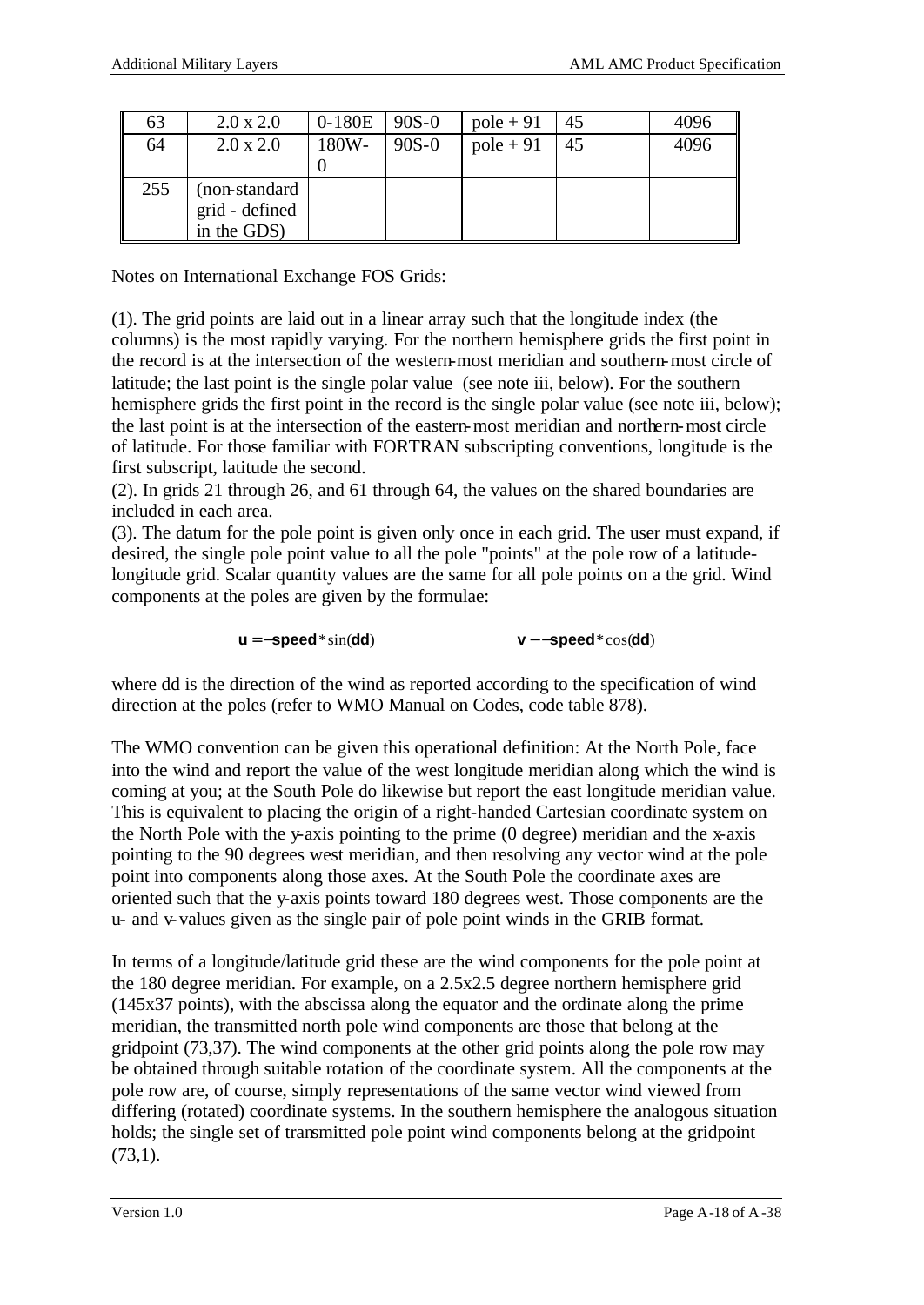#### A.2.2.1.2.1 Wafs/Icao/International Exchange/Fos Grids

In Figure 1 the boxes indicate the location of the octants of the globe, the numbers are the corresponding



grid identification numbers (PDS Octet 7), and the letters are the grid identification used in the WMO Abbreviated Heading. The left and right meridional columns of each octant/grid are shared with the neighbours. The basic grid point separation is 1.25x1.25 deg. on a latitude/longitude array, but the grid is "thinned" by reducing the number of points in each row as one goes northward (or southward) away from the equator. In GRIB terms, this is referred to as a "quasi- regular" grid. The latitudinal increment is always 1.25 deg.; this results in 73 rows where the pole is included as a "row", not a single gridpoint. The longitudinal spacing at the equator is also 1.25 deg.; thus there will be 73 gridpoints at the equator in each octant.

The number of points on each latitudinal row, other than the equator, is given by (using FORTRAN notation):

 $NPOINTS = IFIX(2.0 + (90.0/1.25) * COS(LATTUDE))$ 

Thus at the pole there will be two gridpoints, one each at the meridians that delineate the edges of the octant. The formula was worked out so that there is (approximately) equal geographic separation between the grid points uniformly across the globe.

Because of variations in precision and roundoff error in different computers, the value of NPOINTS may vary by 1 at "critical" latitudes when calculated on various hardware platforms. Here is a table of the exact values of NPOINTS as a function of latitude as used in the internationally exchanged grids. These numbers will, of course, be found in the Grid Description Section of each GRIB bulletin.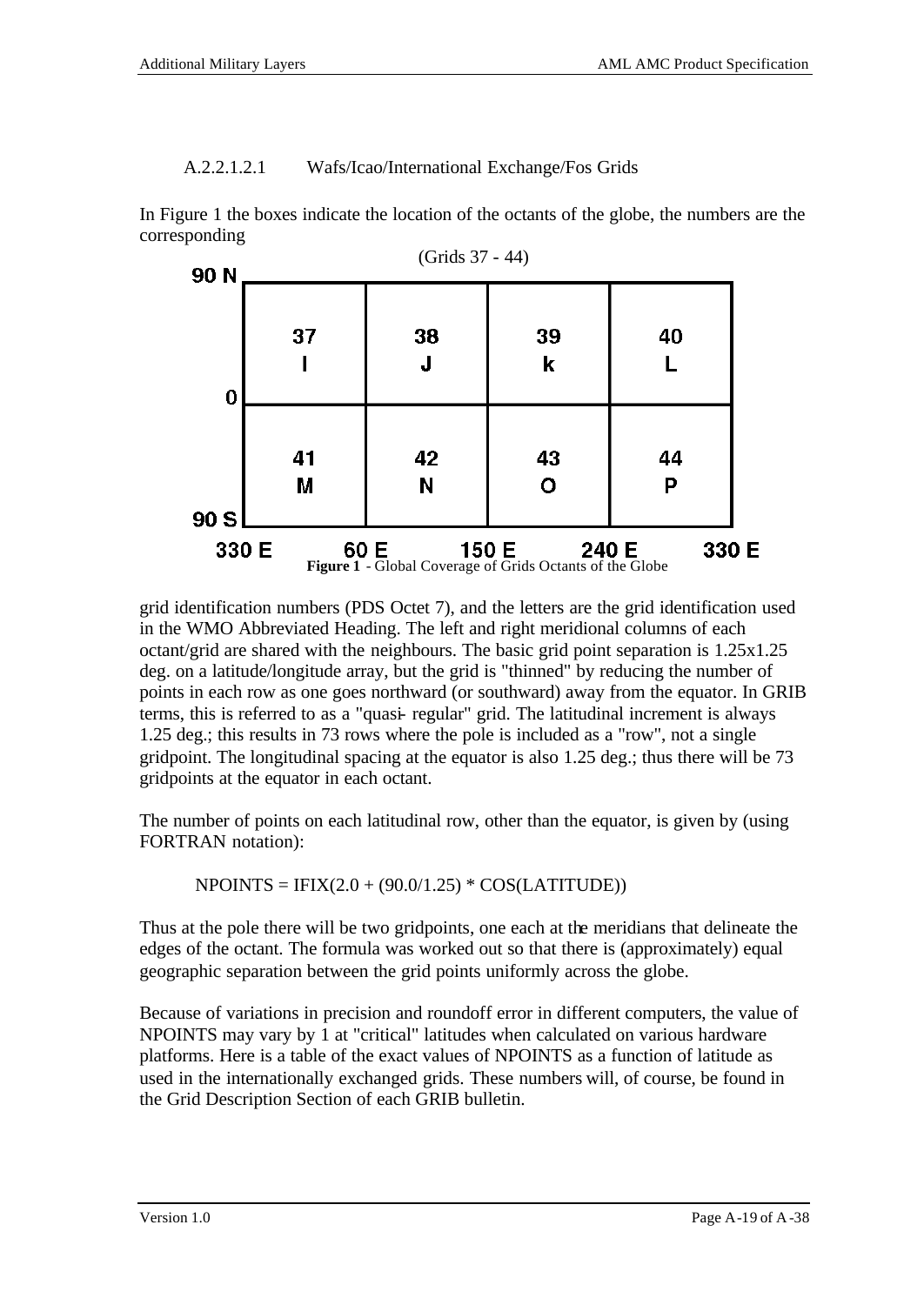| Latitude Range      | <b>NPOINTS</b> | Latitude Range      | <b>NPOINTS</b>  |
|---------------------|----------------|---------------------|-----------------|
| inclusive (north or |                | inclusive (north or |                 |
| south)              |                | south)              |                 |
| $0.00 - 8.75$       | 73             | 55.00               | 43              |
| $10.00 - 12.50$     | 72             | 56.25               | 42              |
| $13.75 - 16.25$     | 71             | 57.50               | 40              |
| $17.50 - 18.75$     | 70             | 58.75               | 39              |
| $20.00 - 21.25$     | 69             | 60.00               | $\overline{38}$ |
| 22.50               | 68             | 61.25               | 36              |
| $23.75 - 25.00$     | 67             | 62.50               | 35              |
| 26.25               | 66             | 63.75               | 33              |
| $27.50 - 28.75$     | 65             | 65.00               | 32              |
| 30.00               | 64             | 66.25               | 30              |
| 31.25               | 63             | 67.50               | 29              |
| 32.50               | 62             | 68.75               | 28              |
| 33.75               | 61             | 70.00               | 26              |
| $35.00 - 36.25$     | 60             | 71.25               | 25              |
| 37.50               | 59             | 72.50               | 23              |
| 38.75               | 58             | 73.75               | 22              |
| 40.00               | 57             | 75.00               | 20              |
| 41.25               | 56             | 76.25               | 19              |
| 42.50               | 55             | 77.50               | 17              |
| 43.75               | 54             | 78.75               | 16              |
| 45.00               | 52             | 80.00               | 14              |
| 46.25               | 51             | 81.25               | 12              |
| 47.50               | 50             | 82.50               | 11              |
| 48.75               | 49             | 83.75               | 9               |
| 50.00               | 48             | 85.00               | $\overline{8}$  |
| 51.25               | 47             | 86.25               | 6               |
| 52.50               | 45             | 87.50               | $\overline{5}$  |
| 53.75               | 44             | 88.75               | $\overline{3}$  |
|                     |                | 90.00               | $\overline{2}$  |

When all this is put together the result is that there are 3447 points of data actually transmitted in any individual GRIB bulletin containing one octant of the globe.

In the GRIB bulletins all of this information will be included in the Grid Description Section (GDS); the GDS must be included in order to describe the thinned or "quasiregular" grid structure. See Section 2 and section A2.2.2.1 (Table C) for the general description of the GDS; what follows are the specific values of the variables in the GDS that describe these eight grids.

| <b>GDS</b> Contents |                                       |
|---------------------|---------------------------------------|
| Octets              | Value or variable                     |
|                     | 178 (length of GDS)                   |
|                     | $0$ (or 255, either indicating no PV) |
|                     | 33 (pointer to start of PL list)      |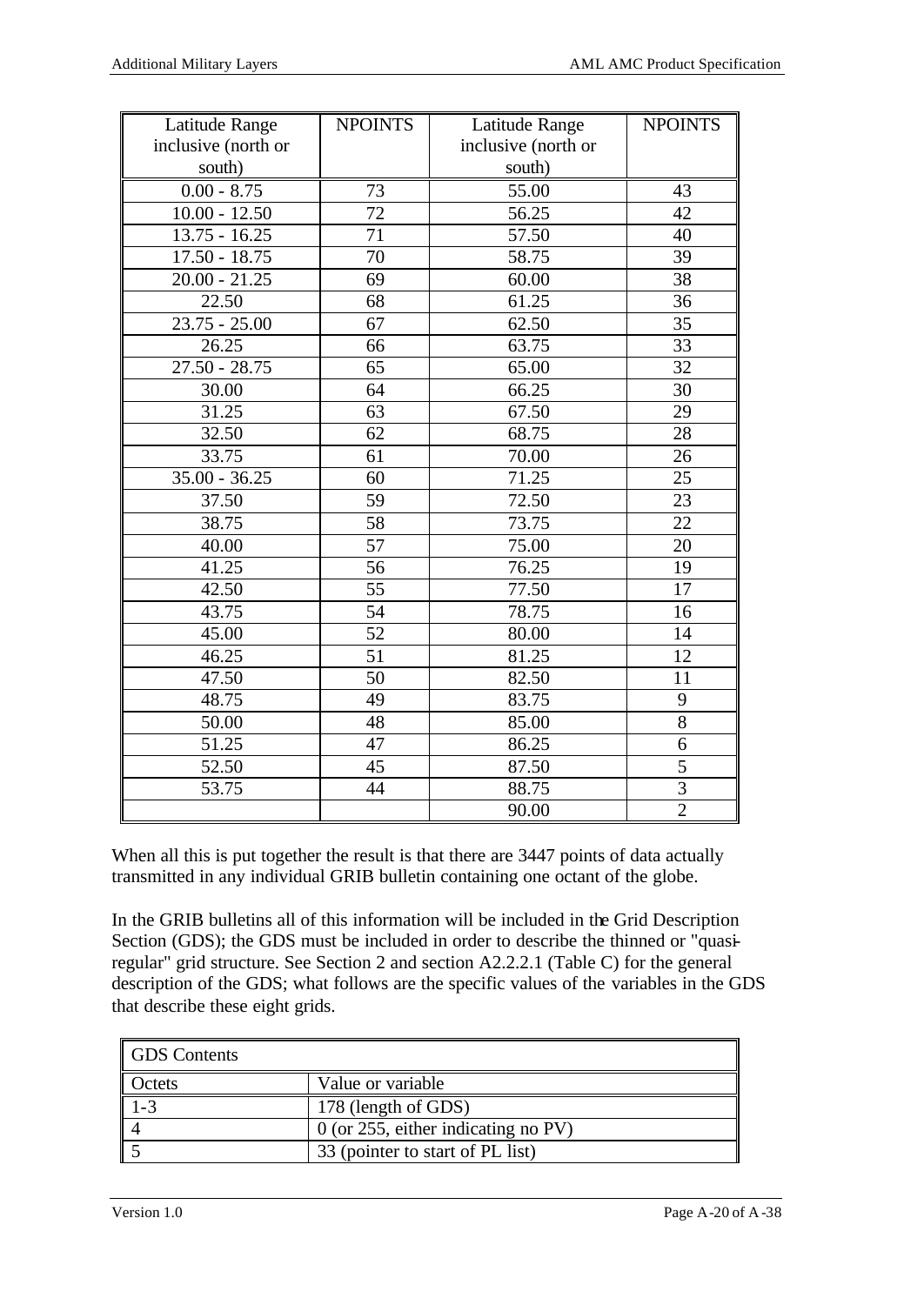| $\parallel$ 6 |                                                   |
|---------------|---------------------------------------------------|
| $17 - 32$     | Grid description - see below                      |
| $33 - 178$    | number of points in each of 73 rows (2 octets per |
|               | point                                             |

| Details Of Octets 7-32 - Grid Description |                                                        |                   |                                    |          |          |          |          |          |          |
|-------------------------------------------|--------------------------------------------------------|-------------------|------------------------------------|----------|----------|----------|----------|----------|----------|
| Octets                                    | Variable & Value                                       |                   |                                    |          |          |          |          |          |          |
| $7 - 8$                                   |                                                        |                   | $Ni = all bits set to 1 (missing)$ |          |          |          |          |          |          |
| $9 - 10$                                  | $Ni = 73$                                              |                   |                                    |          |          |          |          |          |          |
|                                           | <b>GRI</b>                                             | 37                | 38                                 | 39       | 40       | 41       | 41       | 43       | 44       |
|                                           | D                                                      |                   |                                    |          |          |          |          |          |          |
| $11 - 13$                                 | $La1=$                                                 | $\Omega$          | $\Omega$                           | $\Omega$ | $\Omega$ | 90S      | 90S      | 90S      | 90S      |
| $14 - 16$                                 | $Lo1=$                                                 | 330               | 60                                 | 150      | 240      | 330      | 60       | 150      | 240      |
| 17                                        | Resolution & Component Flag = $[10000000]$<br>(binary) |                   |                                    |          |          |          |          |          |          |
|                                           | <b>GRI</b>                                             | 37                | 38                                 | 39       | 40       | 41       | 41       | 43       | 44       |
|                                           | D                                                      |                   |                                    |          |          |          |          |          |          |
| 18-20                                     | $La2=$                                                 | 90N               | 90N                                | 90N      | 90N      | $\theta$ | $\Omega$ | $\Omega$ | $\Omega$ |
| $21 - 23$                                 | $Lo2=$                                                 | 60                | 150                                | 240      | 330      | 60       | 150      | 240      | 330      |
| $24 - 25$                                 | $Di = all bits set to 1 (missing)$                     |                   |                                    |          |          |          |          |          |          |
| $26 - 27$                                 | $Di = 1.25$ deg                                        |                   |                                    |          |          |          |          |          |          |
| 28                                        | Scan Mode = $[01000000]$ (binary)                      |                   |                                    |          |          |          |          |          |          |
| 29-32                                     |                                                        | Set to 0 (unused) |                                    |          |          |          |          |          |          |

Note that the scanning direction is from the bottom (south edge) to the top of the octant grids, regardless of the hemisphere. Thus in the northern hemisphere the first 73 data points (in the BDS) will be the equatorial values and the last two will be the polar values. The PL counts in the GDS octets 33-178 will, of course, indicate contain these numbers.

In the southern hemisphere, the first two data points will be the south pole values, and the last 73 points will be the equatorial values. Octets 33-34 in the GDS will contain "2", octets 35-36 will contain a "3", and so on to octets 177-178 which will contain "73".

| Value | Centre                                                 |  |
|-------|--------------------------------------------------------|--|
| 07    | US Weather Service - National Met. Center              |  |
| 08    | US Weather Service - NWS Telecomms Gateway             |  |
| 09    | <b>US Weather Service - Field Stations</b>             |  |
| 34    | Japanese Meteorological Agency - Tokyo                 |  |
| 52    | National Hurricane Center, Miami                       |  |
| 54    | Canadian Meteorological Service - Montreal             |  |
| 57    | U.S. Air Force - Global Weather Center                 |  |
| 58    | US Navy - Fleet Numerical Meteorology $&$ Oceanography |  |
|       | Center                                                 |  |
| 59    | NOAA Forecast Systems Lab, Boulder CO                  |  |
| 74    | U.K. Met Office - Exeter                               |  |

*A.2.2.1.3 Table 0 - Part 1: National/International Originating Centers* Assigned by The WMO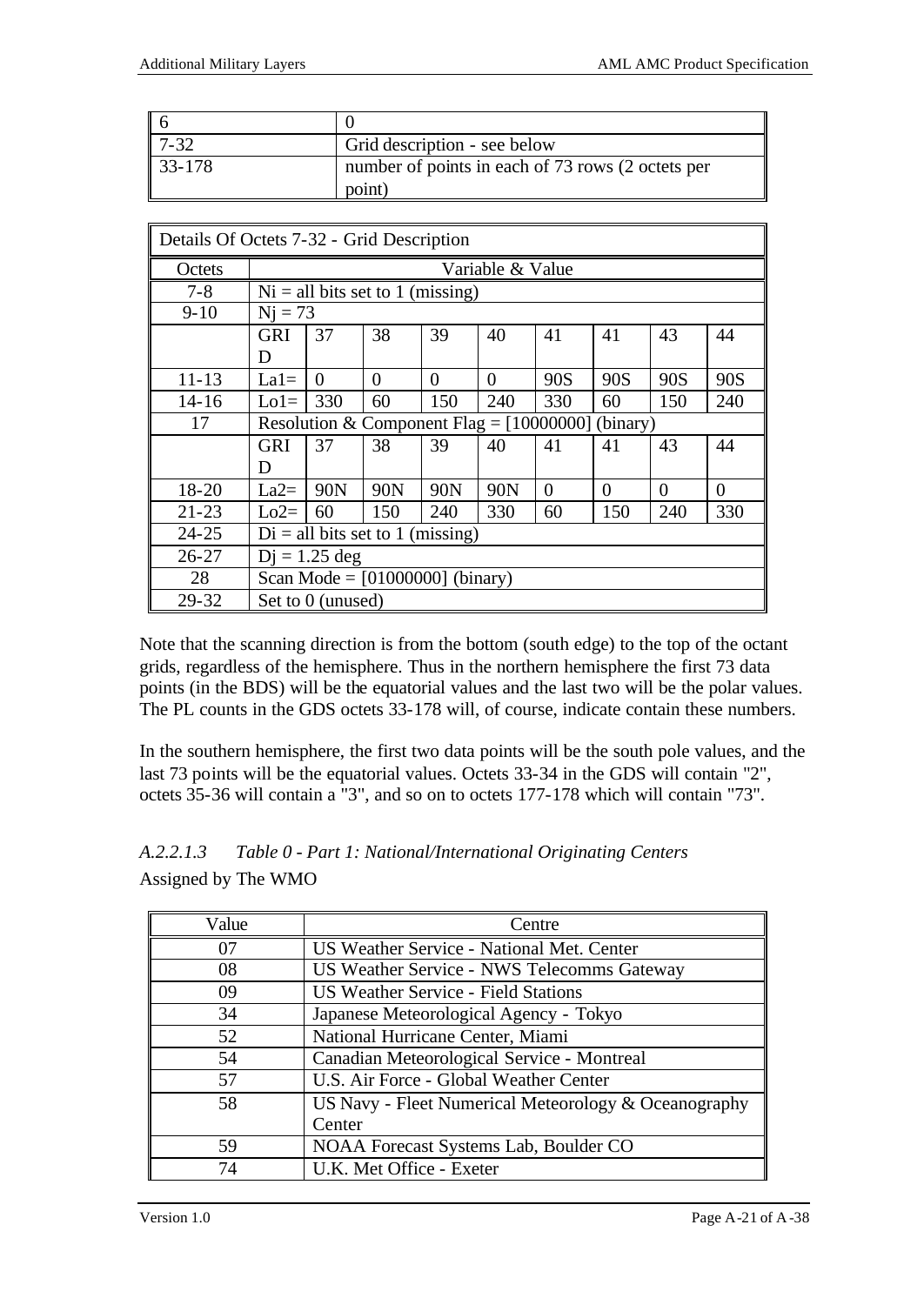| 85        | French Weather Service - Toulouse                    |
|-----------|------------------------------------------------------|
|           | European Space Agency (ESA)                          |
| 98        | European Center for Medium-Range Weather Forecasts - |
|           | Reading                                              |
| <b>QQ</b> | DeBilt, Netherlands                                  |

## *A.2.2.1.4 Table 0 - Part 2: National Sub-Centers*

Assigned By The Nation – National sub-centers, if any, would be found here.

*A.2.2.1.5 Table 1: Flag for GDS or BMS*

| $7$ alue | Meaning             |
|----------|---------------------|
|          | <b>GDS</b> Omitted  |
|          | GDS Included        |
|          | <b>BMS</b> Omitted  |
|          | <b>BMS</b> Included |
|          | reserved            |

*A.2.2.1.6 Table 2: Parameters & Units, Version 2*

| Value | Parameter                              | Units     |
|-------|----------------------------------------|-----------|
| 000   | Reserved                               |           |
| 001   | Pressure                               | Pa        |
| 002   | Pressure reduced to MSL                | Pa        |
| 003   | Pressure tendency                      | Pa/s      |
| 004   |                                        |           |
| 005   |                                        |           |
| 006   | Geopotential                           | $m^2/s^2$ |
| 007   | Geopotential height                    | gpm       |
| 008   | Geometric height                       | m         |
| 009   | Standard deviation of height           | m         |
| 010   |                                        |           |
| 011   | Temperature                            | deg. K    |
| 012   | Virtual temperature                    | deg. K    |
| 013   | Potential temperature                  | deg. K    |
| 014   | Pseudo-adiabatic potential temperature | deg. K    |
| 015   | Maximum temperature                    | deg. K    |
| 016   | Minimum temperature                    | deg. K    |
| 017   | Dew point temperature                  | deg. K    |
| 018   | Dew point depression (or deficit)      | deg. K    |
| 019   | Lapse rate                             | deg. K/m  |
| 020   | Visibility                             | m         |
| 021   | Radar Spectra (1)                      |           |
| 022   | Radar Spectra (2)                      |           |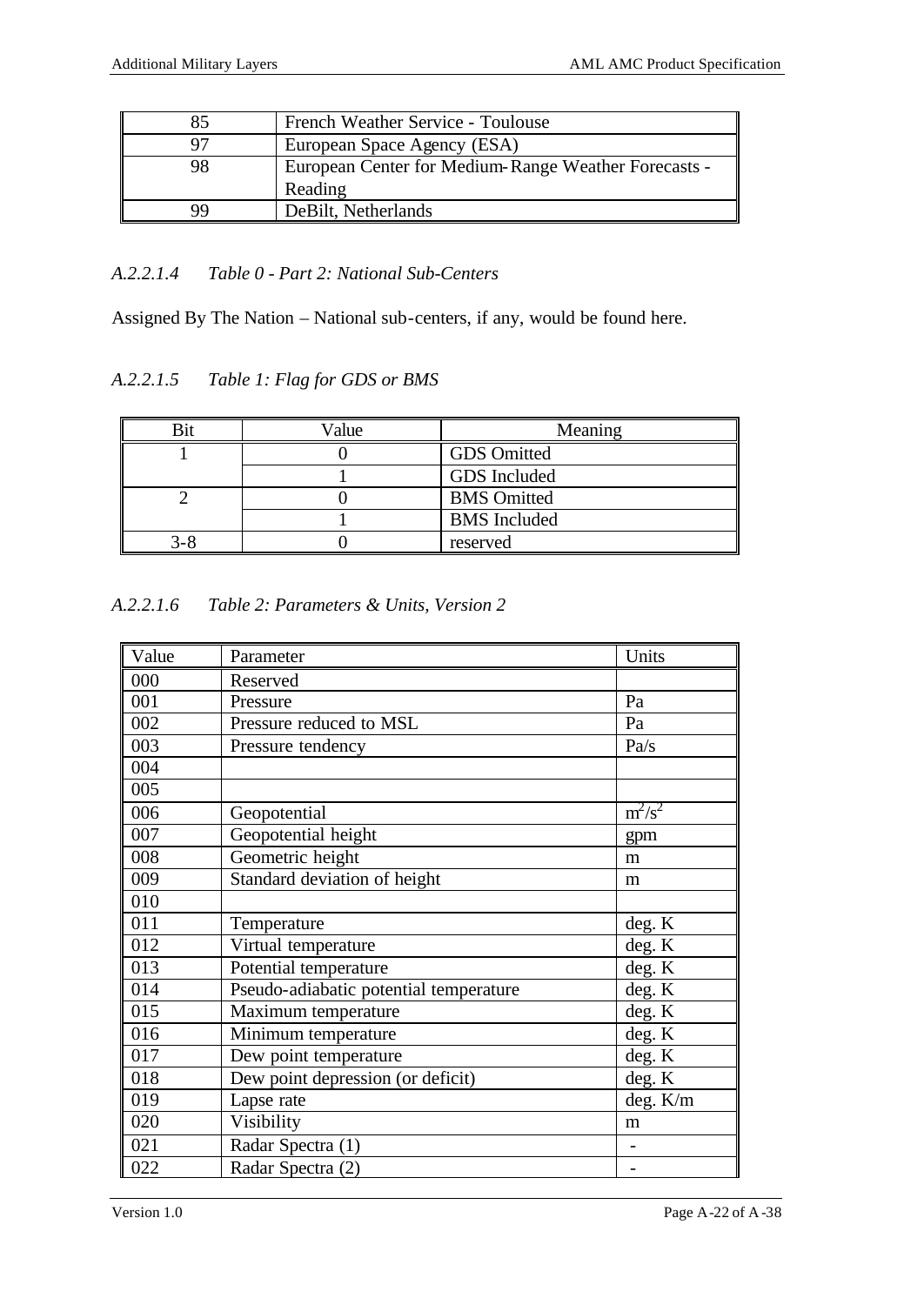| 023 | Radar Spectra (3)                 |                                |
|-----|-----------------------------------|--------------------------------|
| 024 |                                   |                                |
| 025 | Temperature anomaly               | deg. K                         |
| 026 | Pressure anomaly                  | Pa                             |
| 027 | Geopotential height anomaly       | gpm                            |
| 028 | Wave Spectra $(1)$                |                                |
| 029 | Wave Spectra (2)                  |                                |
| 030 | Wave Spectra $(3)$                |                                |
| 031 | Wind direction                    | deg. true                      |
| 032 | Wind speed                        | m/s                            |
| 033 | u-component of wind               | m/s                            |
| 034 | v-component of wind               | m/s                            |
| 035 | <b>Stream</b> function            | m2/s                           |
| 036 | Velocity potential                | m2/s                           |
| 037 | Montgomery stream function        | m2/s2                          |
| 038 | Sigma coord. vertical velocity    | $\sqrt{s}$                     |
| 039 | Pressure Vertical velocity        | Pa/s                           |
| 040 | Geometric Vertical velocity       | m/s                            |
| 041 | Absolute vorticity                | $\sqrt{s}$                     |
| 042 | Absolute divergence               | $\sqrt{s}$                     |
| 043 | Relative vorticity                | $\sqrt{s}$                     |
| 044 | Relative divergence               | $\sqrt{s}$                     |
| 045 | Vertical u-component shear        | $\sqrt{s}$                     |
| 046 | Vertical v-component shear        | $\sqrt{s}$                     |
| 047 | Direction of current              | deg. true                      |
| 048 | Speed of current                  | m/s                            |
| 049 | u-component of current            | m/s                            |
| 050 | v-component of current            | m/s                            |
| 051 | Specific humidity                 | kg/kg                          |
| 052 | Relative humidity                 | $\%$                           |
| 053 | Humidity mixing ratio             | kg/kg                          |
| 054 | Precipitable water                | $kg/m^2$                       |
| 055 | Vapor pressure                    | Pa                             |
| 056 | Saturation deficit                | Pa                             |
| 057 | Evaporation                       | $\text{kg/m}^2$                |
| 058 | Cloud Ice                         | $\text{kg/m}^2$                |
| 059 | Precipitation rate                | $\text{kg/m}^2/\text{s}$       |
| 060 | Thunderstorm probability          | $\%$                           |
| 061 | Total precipitation               | $\text{kg/m}^2$                |
| 062 | Large scale precipitation         | $\text{kg/m}^2$                |
| 063 | Convective precipitation          | $\frac{\text{kg}}{\text{m}^2}$ |
| 064 | Snowfall rate water equivalent    | kg/m <sup>2</sup> s            |
| 065 | Water equiv. of accum. snow depth | $kg/m^2$                       |
| 066 | Snow depth                        | m                              |
| 067 | Mixed layer depth                 | m                              |
| 068 | Transient thermocline depth       | m                              |
| 069 | Main thermocline depth            | m                              |
| 070 | Main thermocline anomaly          | m                              |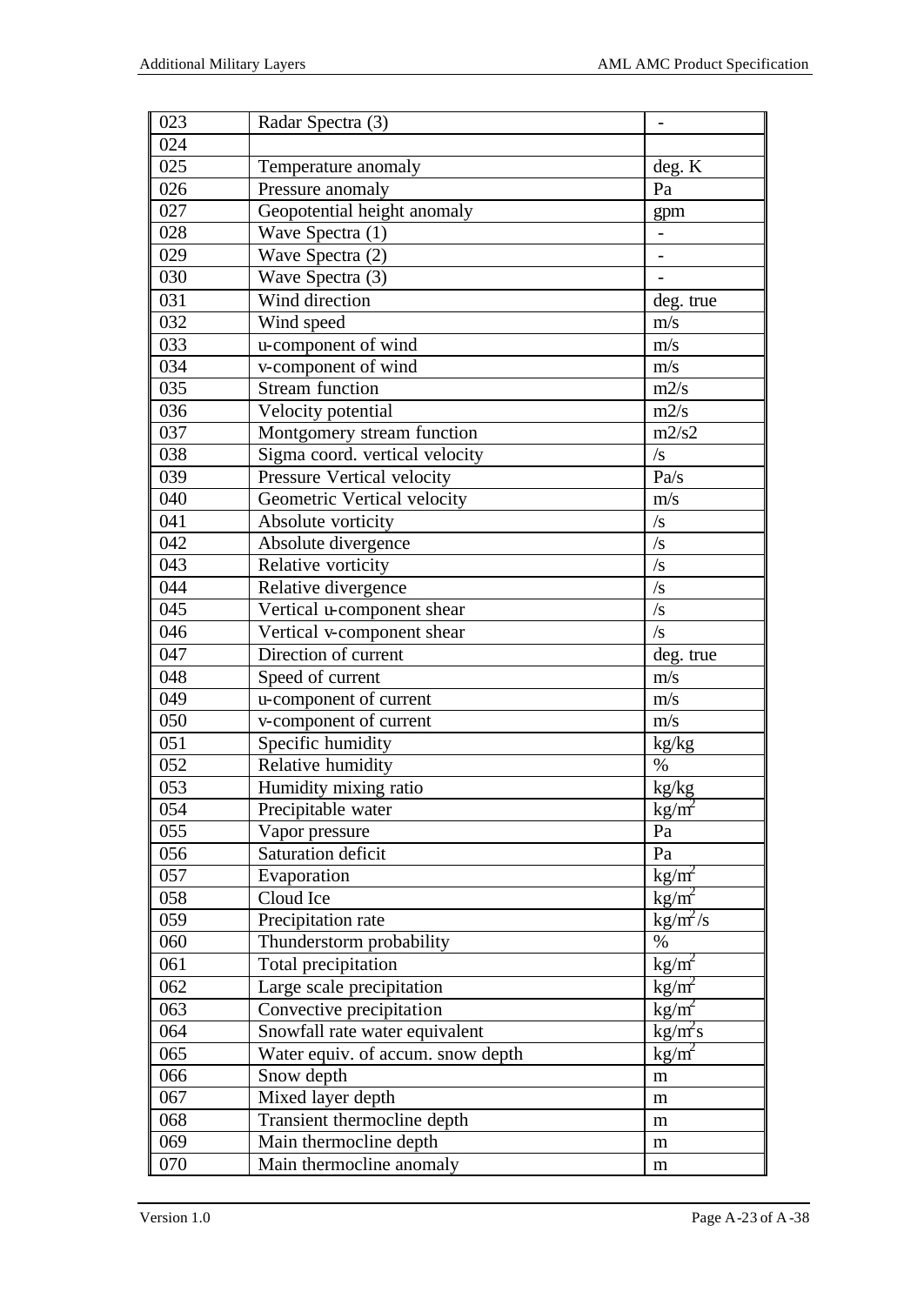| $\overline{071}$ | Total cloud cover                             | $\%$                           |
|------------------|-----------------------------------------------|--------------------------------|
| 072              | Convective cloud cover                        | $\%$                           |
| $\overline{073}$ | Low cloud cover                               | $\%$                           |
| 074              | Medium cloud cover                            | $\%$                           |
| 075              | High cloud cover                              | $\%$                           |
| 076              | Cloud water                                   | $\text{kg/m}^2$                |
| 077              |                                               |                                |
| 078              | Convective snow                               | $kg/m^2$                       |
| 079              | Large scale snow                              | $\text{kg/m}^2$                |
| 080              | <b>Water Temperature</b>                      | deg K                          |
| 081              | Land-sea mask (1=land;0=sea) (see note)       | fraction                       |
| 082              | Deviation of sea level from mean              | m                              |
| 083              | Surface roughness                             | m                              |
| 084              | Albedo                                        | $\%$                           |
| 085              | Soil temperature                              | deg. K                         |
| 086              | Soil moisture content                         | $\text{kg/m}^2$                |
| 087              | Vegetation                                    | $\%$                           |
| 088              | Salinity                                      | kg/kg                          |
| 089              | Density                                       | $\frac{\text{kg}}{\text{m}^3}$ |
| 090              | Water runoff                                  | $\frac{\text{kg}}{\text{m}^2}$ |
| 091              | Ice concentration (ice=1;no ice=0)(see note)  | fraction                       |
| 092              | Ice thickness                                 | m                              |
| 093              | Direction of ice drift                        | deg. true                      |
| 094              | Speed of ice drift                            | m/s                            |
| 095              | u-component of ice drift                      | m/s                            |
| 096              | v-component of ice drift                      | m/s                            |
| 097              | Ice growth rate                               | m/s                            |
| 098              | Ice divergence                                | $\sqrt{s}$                     |
| 099              | Snow melt                                     | $\text{kg/m}^2$                |
| 100              | Significant height of combined wind waves and | m                              |
|                  | swell                                         |                                |
| 101              | Direction of wind waves                       | deg. true                      |
| 102              | Significant height of wind waves              | m                              |
| 103              | Mean period of wind waves                     | ${\bf S}$                      |
| 104              | Direction of swell waves                      | deg. true                      |
| 105              | Significant height of swell waves             | m                              |
| 106              | Mean period of swell waves                    | ${\bf S}$                      |
| 107              | Primary wave direction                        | deg. true                      |
| 108              | Primary wave mean period                      | S                              |
| 109              | Secondary wave direction                      | deg. true                      |
| 110              | Secondary wave mean period                    | S                              |
| 111              | Net short-wave radiation (surface)            | $W/m^2$                        |
| 112              | Net long wave radiation (surface)             | $W/m^2$                        |
| 113              | Net short-wave radiation (top of atmos.)      | $W/m^2$                        |
| 114              | Net long wave radiation (top of atmos.)       | $W/m^2$                        |
| 115              | Long wave radiation                           | $W/m^2$                        |
| 116              | Short wave radiation                          | $W/m^2$                        |
| 117              | Global radiation                              | $W/m^2$                        |
|                  |                                               |                                |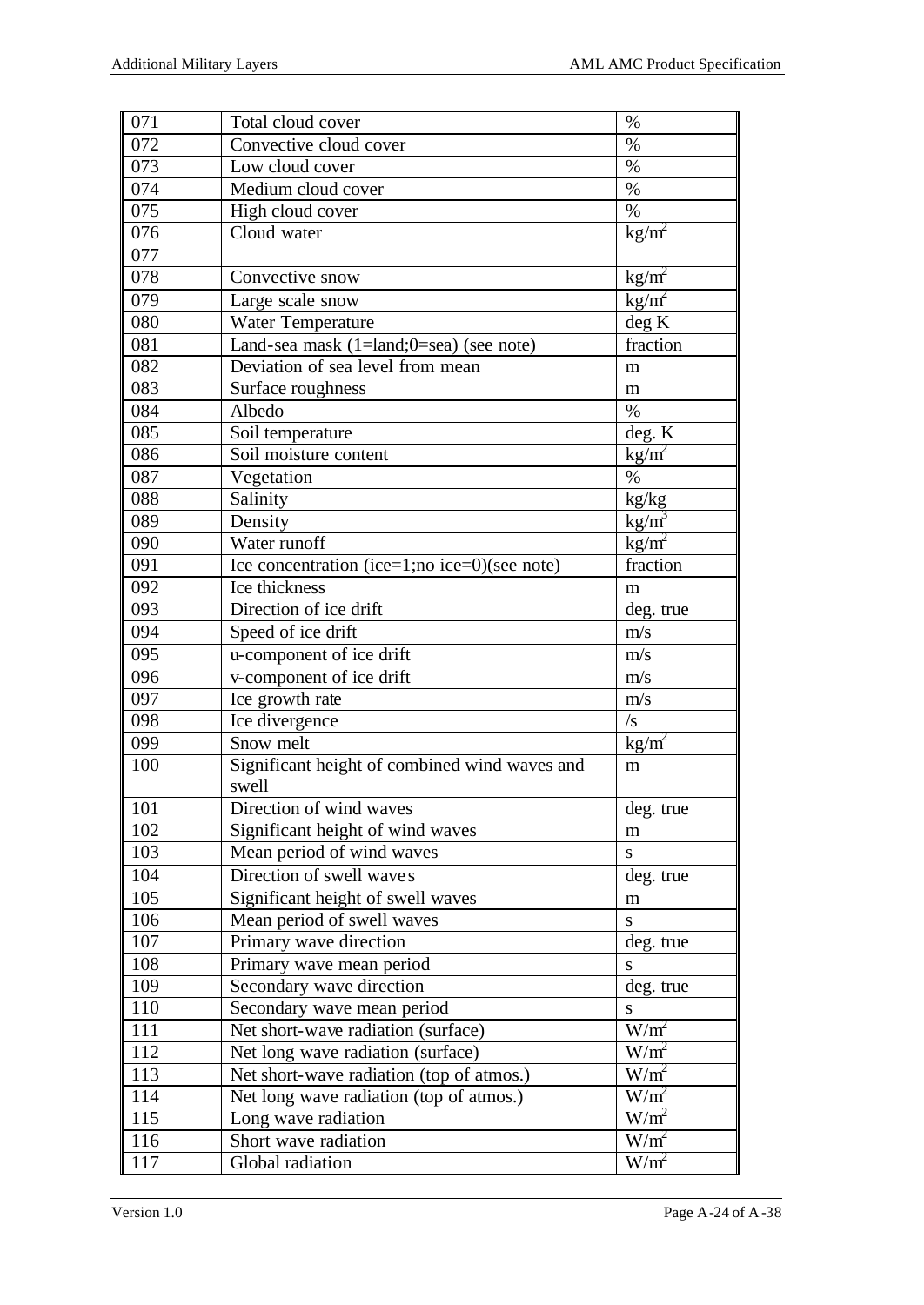| 118     |                                        |                  |
|---------|----------------------------------------|------------------|
| 119     |                                        |                  |
| 120     |                                        |                  |
| 121     | Latent heat net flux                   | $W/m^2$          |
| 122     | Sensible heat net flux                 | $W/m^2$          |
| 123     | Boundary layer dissipation             | $W/m^2$          |
| 124     | Momentum flux, u component             | N/m <sup>2</sup> |
| 125     | Momentum flux, v component             | N/m <sup>2</sup> |
| 126     | Wind mixing energy                     |                  |
| 127     | Image data                             |                  |
| 128-254 | Reserved for use by originating center |                  |
| 255     | Missing                                |                  |

#### *Notes:*

(1). ECMWF Version of Table 2 for FM92-VIII Ext. GRIB uses values 128-254 for its own purposes, i.e. centre dependent.

(2). By convention, downward net fluxes of radiation or other quantities are assigned negative values; upward net fluxes of radiation or other quantities are assigned positive values.

(3). Unidirectional flux values, where the direction of flow is indicated in the name of the parameter shall all have positive values irrespective of the direction of flow. Net (vertical) fluxes shall be calculated by subtracting the downward flux values from the upward flux values.

(4). The u and v components of vector quantities are defined with reference to GDS Octet 17 and section A.2.2.2.3 (Table 7). However, if the GDS is not included in a message, then any wind components are assumed to be resolved relative to the grid specified in the PDS with u and v defined as positive in the direction of increasing x and y (or i and j) coordinates respectively.

(5). Provision is made for three types of spectra:

- a) Direction and Frequency
- b) Direction and radial number
- c) Radial number and radial number

(6). Parameters 81 and 91 show the units as "fraction", thus allowing for a range of coverage. It is up to the user to employ the D (power of ten) scaling to assure that the necessary precision is retained in the numeric values.

| Octet Number 10 |                                                     | Number 11                                     | Number 12                   |
|-----------------|-----------------------------------------------------|-----------------------------------------------|-----------------------------|
| Value           | Meaning                                             | Contents                                      |                             |
| $0-99$          | special codes, see section<br>A.2.2.1.8. (Table 3a) |                                               |                             |
| 100             | isobaric level                                      | pressure in hectoPascals (hPa) (2)<br>octets) |                             |
| 101             | layer between two isobaric<br>levels                | pressure of top<br>(kPa)                      | pressure of<br>bottom (kPa) |

### *A.2.2.1.7 Table 3: Type and Value of Level*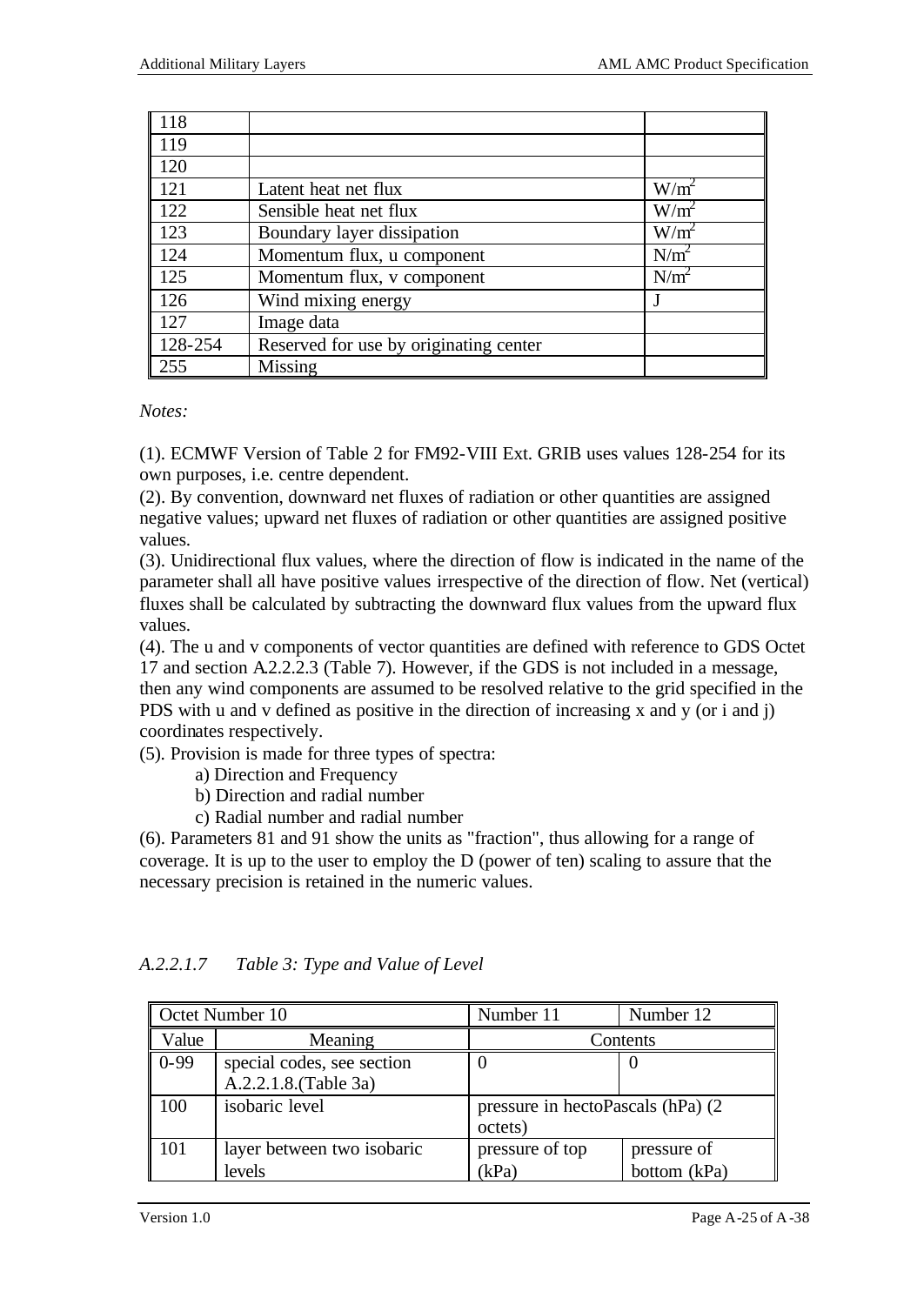| 102 | mean sea level                                          | $\theta$                             | $\overline{0}$                |
|-----|---------------------------------------------------------|--------------------------------------|-------------------------------|
| 103 | fixed height level                                      | height above mean sea level (MSL) in |                               |
|     |                                                         | meters                               |                               |
| 104 | layer between two height levels                         | height of top (hm)                   | height of bottom              |
|     | above msl                                               | above mean sea                       | (hm) above mean               |
|     |                                                         | level                                | sea level                     |
| 105 | fixed height above ground                               | height in meters (2 octets)          |                               |
| 106 | layer between two height levels                         | height of top (hm)                   | height of bottom              |
|     | above ground                                            | above ground                         | (hm) above                    |
|     |                                                         |                                      | ground                        |
| 107 | sigma level                                             | sigma value in $1/10000$ (2 octets)  |                               |
| 108 | layer between two sigma levels                          | sigma value at top                   | sigma value at                |
|     |                                                         | in 1/100                             | bottom in 1/100               |
| 109 | Hybrid level                                            | level number (2 octets)              |                               |
| 110 | layer between two hybrid                                | level number of                      | level number of               |
|     | levels                                                  | top                                  | bottom                        |
| 111 | depth below land surface                                | centimetres (2 octets)               |                               |
| 112 | layer between two depths                                | depth of upper                       | depth of lower                |
|     | below land surface                                      | surface (cm)                         | surface (cm)                  |
| 113 | isentropic (theta) level                                | Potential Temp. degrees K (2 octets) |                               |
| 114 | layer between two isentropic                            | $\overline{475}K$ minus theta        | 475K minus theta              |
|     | levels                                                  | of top in Deg. K                     | of bottom in Deg.             |
|     |                                                         |                                      | K                             |
| 115 | level at specified pressure                             | hPa (2 octets)                       |                               |
|     | difference from ground to level                         |                                      |                               |
| 116 | layer between two levels at                             | pressure                             | pressure                      |
|     | specified pressure differences                          | difference from                      | difference from               |
|     | from ground to levels                                   | ground to top<br>level hPa           | ground to bottom<br>level hPa |
| 121 |                                                         | 1100 hPa minus                       | 1100 hPa minus                |
|     | layer between two isobaric<br>surfaces (high precision) | pressure of top, in                  | pressure of                   |
|     |                                                         | hPa                                  | bottom, in hPa                |
| 125 | Height level above ground                               | centimeters (2 octets)               |                               |
|     | (high precision)                                        |                                      |                               |
| 128 | layer between two sigma levels                          | 1.1 minus sigma                      | 1.1 minus sigma               |
|     | (high precision)                                        | of top, in $1/1000$                  | of bottom, in                 |
|     |                                                         | of sigma                             | $1/1000$ of sigma             |
| 141 | layer between two isobaric                              | pressure of top, in                  | 1100hPa minus                 |
|     | surfaces (mixed precision)                              | kPa                                  | pressure of                   |
|     |                                                         |                                      | bottom, in hPa                |
| 160 | depth below sea level                                   | meters (2 octets)                    |                               |
| 200 | entire atmosphere considered                            | $0(2 \text{ octets})$                |                               |
|     | as a single layer                                       |                                      |                               |
| 201 | entire ocean considered as a                            | $0(2 \text{ octets})$                |                               |
|     | single layer                                            |                                      |                               |

*Note*:

(1) The numbering allows for additions within this framework: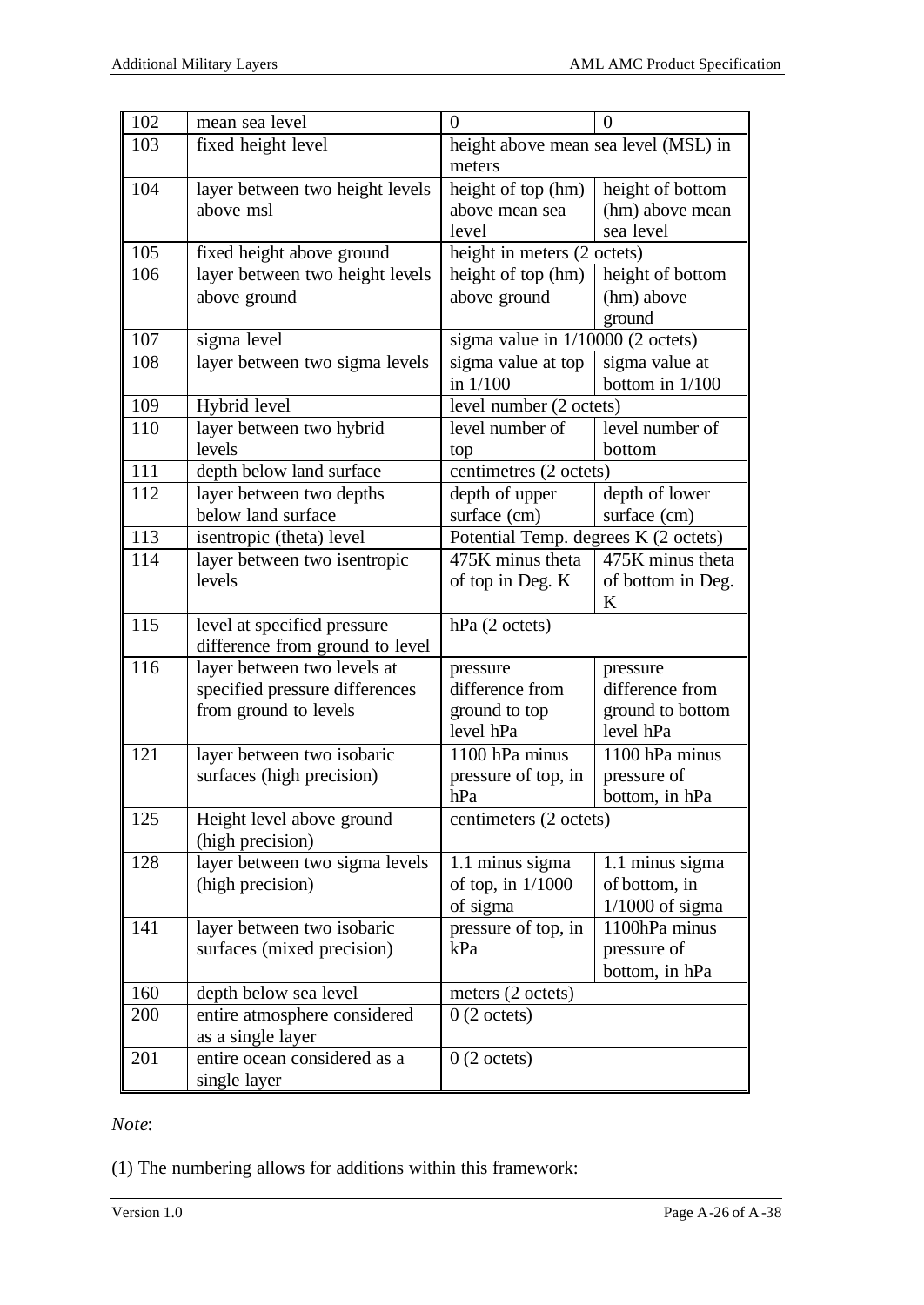- 100-119 normal precision
- 120-139 high precision
- 140-159 mixed precision

*A.2.2.1.8 Table 3a: Special Levels*

| Value  | Level                                                     |
|--------|-----------------------------------------------------------|
| 00     | reserved                                                  |
| 01     | surface (of the Earth, which includes sea surface)        |
| 02     | cloud base level                                          |
| 03     | cloud top level                                           |
| 04     | $0 \text{ deg } (C)$ isotherm level                       |
| 05     | adiabatic condensation level (parcel lifted from surface) |
| 06     | maximum wind speed level                                  |
| 07     | tropopause level                                          |
| 08     | Nominal top of atmosphere                                 |
| 09     | Sea bottom                                                |
| $0-99$ | reserved                                                  |

*A.2.2.1.9 Table 4: Forecast Time Unit*

| Value     | Time Unit         |
|-----------|-------------------|
|           | minute            |
|           | hour              |
| 2         | day               |
| 3         | month             |
|           | year              |
| 5         | decade            |
| 6         | normal (30 years) |
|           | century           |
| $8 - 253$ | reserved          |
| 254       | second            |

*A.2.2.1.10 Table 5: Time Range Indicator*

| Value          | Meaning                                                                                                                                                                        |
|----------------|--------------------------------------------------------------------------------------------------------------------------------------------------------------------------------|
| $\overline{0}$ | Forecast product valid at reference time $+$ P1 (P1 $>$ 0), or Uninitialized<br>analysis product for reference time $(P1=0)$ . or Image product for<br>reference time $(Pl=0)$ |
|                | Initialized analysis product for reference time $(P1=0)$ .                                                                                                                     |
| 2              | Product with a valid time ranging between reference time $+P1$ and<br>reference time $+$ P2                                                                                    |
|                | Average (reference time $+$ P1 to reference time $+$ P2)                                                                                                                       |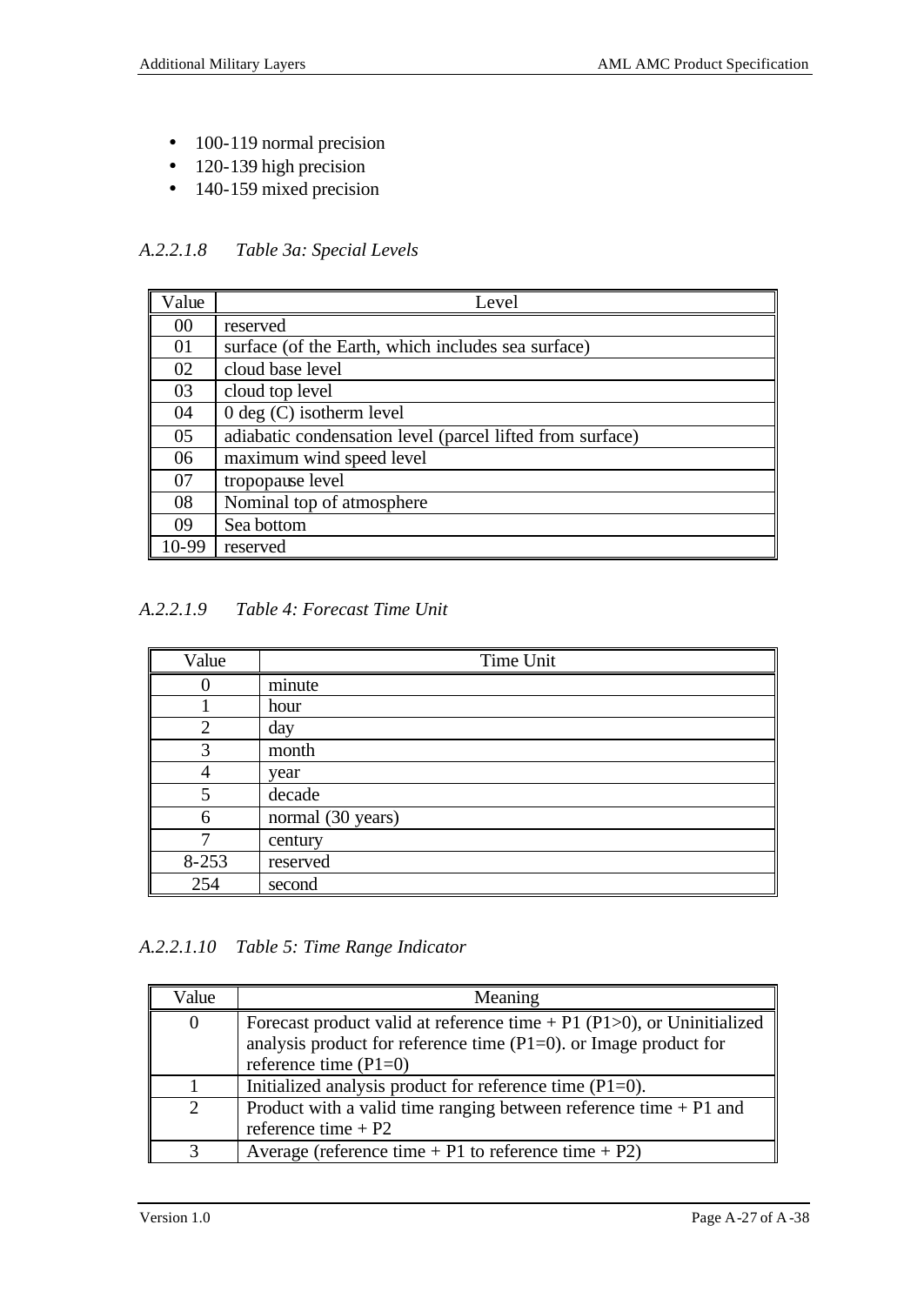| $\overline{4}$      | Accumulation (reference time $+P1$ to reference time $+P2$ ) product                                                                                                                                                                                                                                                                                                                                                                                                                                                                                                                                 |
|---------------------|------------------------------------------------------------------------------------------------------------------------------------------------------------------------------------------------------------------------------------------------------------------------------------------------------------------------------------------------------------------------------------------------------------------------------------------------------------------------------------------------------------------------------------------------------------------------------------------------------|
|                     | considered valid at reference time $+$ P2                                                                                                                                                                                                                                                                                                                                                                                                                                                                                                                                                            |
| 5                   | Difference (reference time $+ P2$ minus reference time $+ P1$ ) product                                                                                                                                                                                                                                                                                                                                                                                                                                                                                                                              |
|                     | considered valid at reference time $+ P2$                                                                                                                                                                                                                                                                                                                                                                                                                                                                                                                                                            |
| $6 - 9$             | reserved                                                                                                                                                                                                                                                                                                                                                                                                                                                                                                                                                                                             |
| 10                  | P1 occupies octets 19 and 20; product valid at reference time $+$ P1                                                                                                                                                                                                                                                                                                                                                                                                                                                                                                                                 |
| $11 - 50$           | reserved                                                                                                                                                                                                                                                                                                                                                                                                                                                                                                                                                                                             |
| 51                  | Climatological Mean Value: multiple year averages of quantities<br>which are themselves means over some period of time (P2) less than<br>a year. The reference time $(R)$ indicates the date and time of the start<br>of a period of time, given by R to $R + P2$ , over which a mean is<br>formed; N indicates the number of such period-means that are<br>averaged together to form the climatological value, assuming that the<br>N period-mean fields are separated by one year. The reference time<br>indicates the start of the N-year climatology. N is given in octets 22-<br>23 of the PDS. |
|                     | If $P1 = 0$ then the data averaged in the basic interval $P2$ are assumed<br>to be continuous, i.e., all available data are simply averaged together.                                                                                                                                                                                                                                                                                                                                                                                                                                                |
|                     | If $P1 = 1$ (the units of time - octet 18, code table 4 - are not relevant<br>here) then the data averaged together in the basic interval P2 are valid<br>only at the time (hour, minute) given in the reference time, for all the<br>days included in the P2 period. The units of P2 are given by the<br>contents of octet 18 and Table 4.                                                                                                                                                                                                                                                          |
| $\overline{52-112}$ | reserved                                                                                                                                                                                                                                                                                                                                                                                                                                                                                                                                                                                             |
| 113                 | Average of N forecasts (or initialized analyses); each product has<br>forecast period of P1 (P1=0 for initialized analyses); products have<br>reference times at intervals of P2, beginning at the given reference<br>time.                                                                                                                                                                                                                                                                                                                                                                          |
| 114                 | Accumulation of N forecasts (or initialized analyses); each product<br>has forecast period of P1 (P1=0 for initialized analyses); products<br>have reference times at intervals of P2, beginning at the given<br>reference time.                                                                                                                                                                                                                                                                                                                                                                     |
| 115                 | Average of N forecasts, all with the same reference time; the first has<br>a forecast period of P1, the remaining forecasts follow at intervals of<br>P <sub>2</sub> .                                                                                                                                                                                                                                                                                                                                                                                                                               |
| 116                 | Accumulation of N forecasts, all with the same reference time; the<br>first has a forecast period of P1, the remaining follow at intervals of<br>P <sub>2</sub> .                                                                                                                                                                                                                                                                                                                                                                                                                                    |
| 117                 | Average of N forecasts, the first has a period of P1, the subsequent<br>ones have forecast periods reduced from the previous one by an<br>interval of P2; the reference time for the first is given in octets 13-17,<br>the subsequent ones have reference times increased from the previous                                                                                                                                                                                                                                                                                                         |
| 118                 | one by an interval of P2. Thus all the forecasts have the same valid<br>time, given by the initial reference time $+$ P1.<br>Temporal variance, or covariance, of N initialized analyses; each                                                                                                                                                                                                                                                                                                                                                                                                       |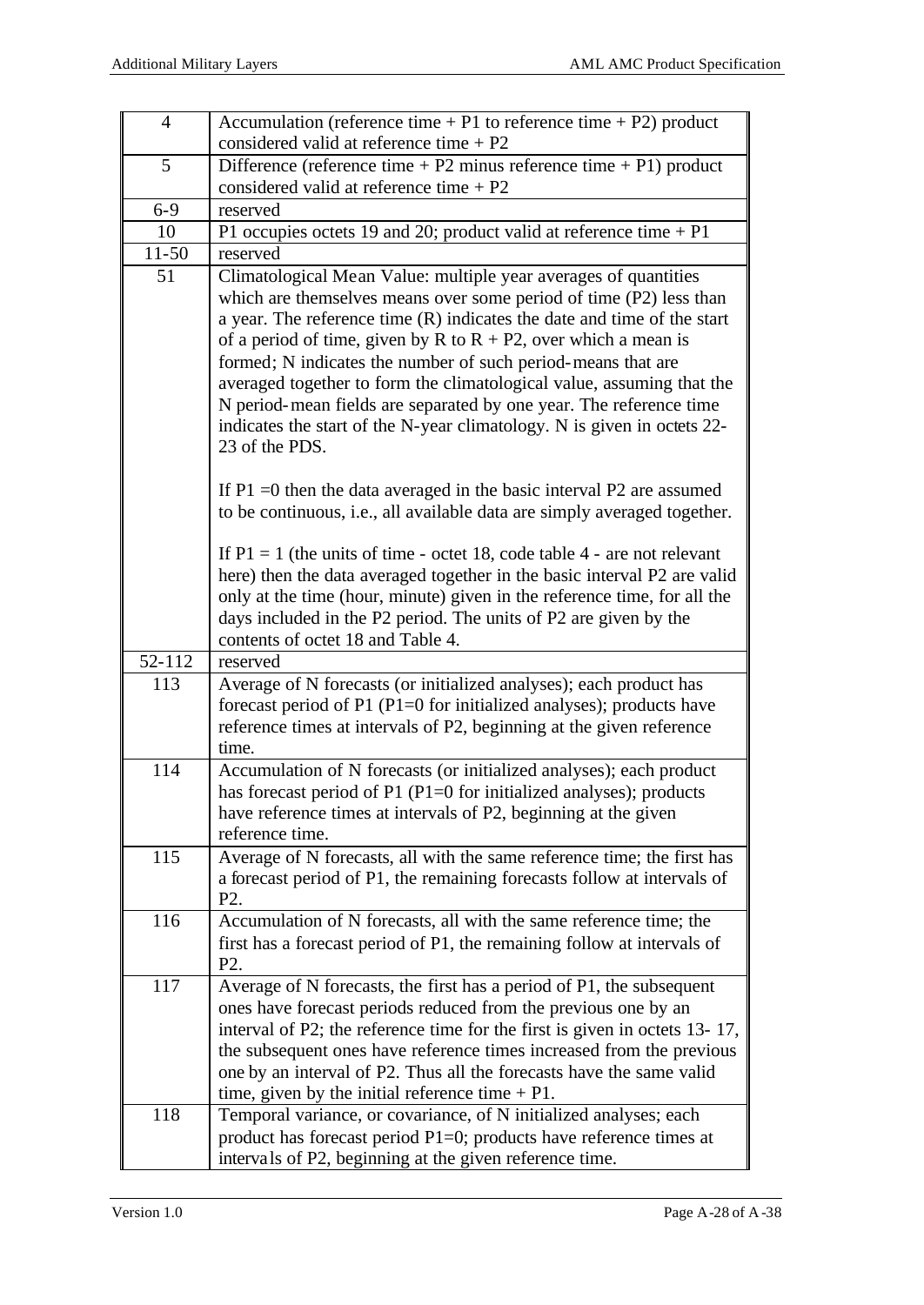| 119 - 122 | reserved                                                                |
|-----------|-------------------------------------------------------------------------|
| 123       | Average of N uninitialized analyses, starting at the reference time, at |
|           | intervals of P2.                                                        |
| 124       | Accumulation of N uninitialized analyses, starting at the reference     |
|           | time, at intervals of P2.                                               |
| 125-254   | reserved                                                                |

*Notes*:

(1). For analysis products, or the first of a series of analysis products, the reference time (octets 13 to 17) indicates the valid time.

(2). For forecast products, or the first of a series of forecast products, the reference time indicates the valid time of the analysis upon which the (first) forecast is based.

(3). Initialized analysis products are allocated numbers distinct from those allocated to uninitialized analysis products.

(4). A value of 10 allows the period of a forecast to be extended over two octets; this accommodates extended range forecasts.

(5). Where products or a series of products are averaged or accumulated, the number involved is to be represented in octets 22- 23 of Section 1, while any number missing is to be represented in octet 24.

(6). Forecasts of the accumulation or difference of some quantity (e.g. quantitative precipitation forecasts), indicated by values of 4 or 5 in octet 21, have a product valid time given by the reference time  $+ P2$ ; the period of accumulation, or difference, can be calculated as P2 - P1.

## **A.2.2.2 Grid Description Section (GDS)**

### *A.2.2.2.1 Table C – Sundry Grid Definitions*

### A.2.2.2.1.1 Latitude-Longitude Grids Including Gaussian

| Octet     | Content and Meaning                                                                                                                                  |
|-----------|------------------------------------------------------------------------------------------------------------------------------------------------------|
| No.       |                                                                                                                                                      |
| $7 - 8$   | Ni - No. of points along a latitude circle                                                                                                           |
| $9 - 10$  | Nj - No. of points along a longitude meridian                                                                                                        |
| $11 - 13$ | La1 - latitude of first grid point units: millidegrees (degrees x 1000)<br>values limited to range $0 - 90,000$ bit 1 (leftmost) set to 1 for south  |
|           | latitude                                                                                                                                             |
| $14 - 16$ | Lo1 - longitude of first grid point units: millidegrees (degrees x 1000)<br>values limited to range $0 - 360,000$ bit 1 (leftmost) set to 1 for west |
|           | longitude                                                                                                                                            |
| 17        | Resolution and component flags in section A.2.2.2.3 (Table 7)                                                                                        |
| $18 - 20$ | La2 - Latitude of last grid point (same units, value range, and bit 1 as                                                                             |
|           | La1)                                                                                                                                                 |
| $21 - 23$ | Lo2 - Longitude of last grid point (same units, value range, and bit 1 as                                                                            |
|           | Lo1)                                                                                                                                                 |
| $24 - 25$ | Di - Longitudinal Direction Increment (same units as Lo1) (if not                                                                                    |
|           | given, all bits set = 1)                                                                                                                             |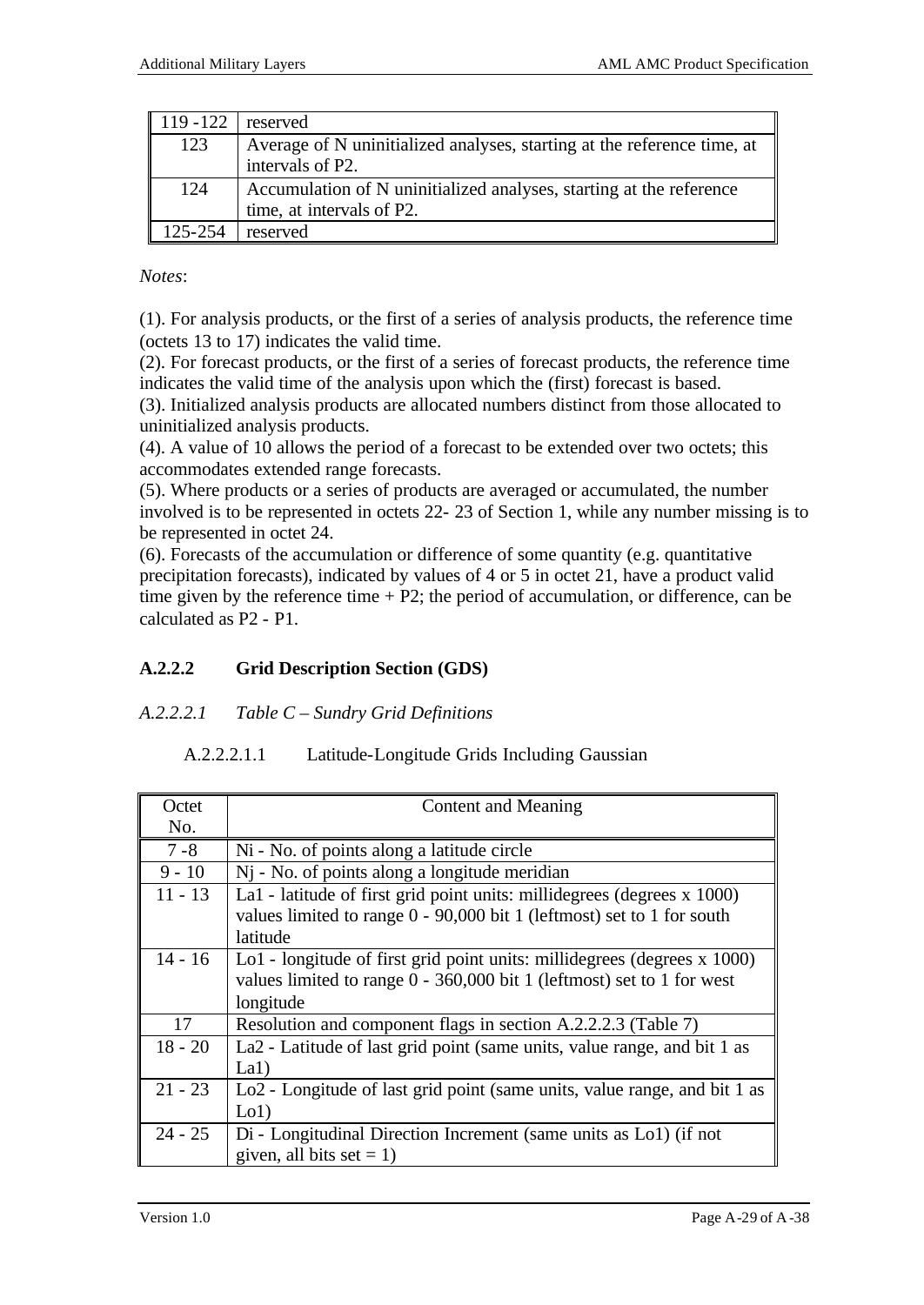| $\vert 26 - 27 \vert$ | <i>Regular Lat/Lon Grid: Di - Latitudinal Direction Increment (same</i><br>units as La1) (if not given, all bits set = 1)<br>Gaussian Grid: N - number of latitude circles between a pole and the<br>equator Mandatory if Gaussian Grid specified |
|-----------------------|---------------------------------------------------------------------------------------------------------------------------------------------------------------------------------------------------------------------------------------------------|
|                       |                                                                                                                                                                                                                                                   |
| 28                    | Scanning mode flags in section A.2.2.2.4 (See Table 8)                                                                                                                                                                                            |
| 29 - 32               | Reserved (set to zero)                                                                                                                                                                                                                            |

*Notes*:

(1). The latitude and longitude of the first and last grid points should always be given, for regular grids.

(2). If a quasi-regular grid is to be described, in which all the rows or columns do not necessarily have the same number of grid points, either Ni (octets 7-8) or Nj (octets 9-10) and the corresponding Di (octets 24-25) or Dj (octets 26-27) shall be coded with all bits set to 1 (missing).

(3). A quasi-regular grid can be defined only for rows or columns, but not both simultaneously. The first point in each row (column) shall be positioned at the meridian (parallel) indicated in octets 11-16. The grid points shall be evenly spaced in latitude (longitude).

(4). For Gaussian grids only the rows can be rendered quasi-regular; the first point shall be located at the meridian given in octets 14-16 and the last point at the meridian given in octets 21-23.

| Octet No. | Content and Meaning                                                      |
|-----------|--------------------------------------------------------------------------|
| $7 - 8$   | Nx - Number of points along x-axis                                       |
| $9 - 10$  | Ny - Number of points along y-axis                                       |
| $11 - 13$ | La1 - Latitude of first grid point                                       |
| $14 - 16$ | Lo1 - Longitude of first grid point                                      |
| 17        | Resolution and component flags in section A.2.2.2.3 (Table 7)            |
| $18 - 20$ | Lov - The orientation of the grid; i.e., the east longitude value of the |
|           | meridian which is parallel to the y-axis (or columns of the grid)        |
|           | along which latitude increases as the y-coordinate increases. (Note:     |
|           | The orientation longitude may, or may not, appear within a               |
|           | particular grid.)                                                        |
| $21 - 23$ | Dx - the X-direction grid length (see Note 2)                            |
| $24 - 26$ | Dy - the Y-direction grid length (see note 2)                            |
| 27        | Projection center flag (see note 5)                                      |
| 28        | Scanning mode in section A.2.2.2.4 (Table 8)                             |
| $29 - 32$ | Set to 0 (reserved)                                                      |

| A.2.2.2.1.2 | Polar Stereographic Grids |
|-------------|---------------------------|
|-------------|---------------------------|

*Notes*:

(1). Latitude and longitude are in millidegrees (thousandths)

(2). Grid lengths are in units of meters, at the 60 degree latitude circle nearest to the pole in the projection plane.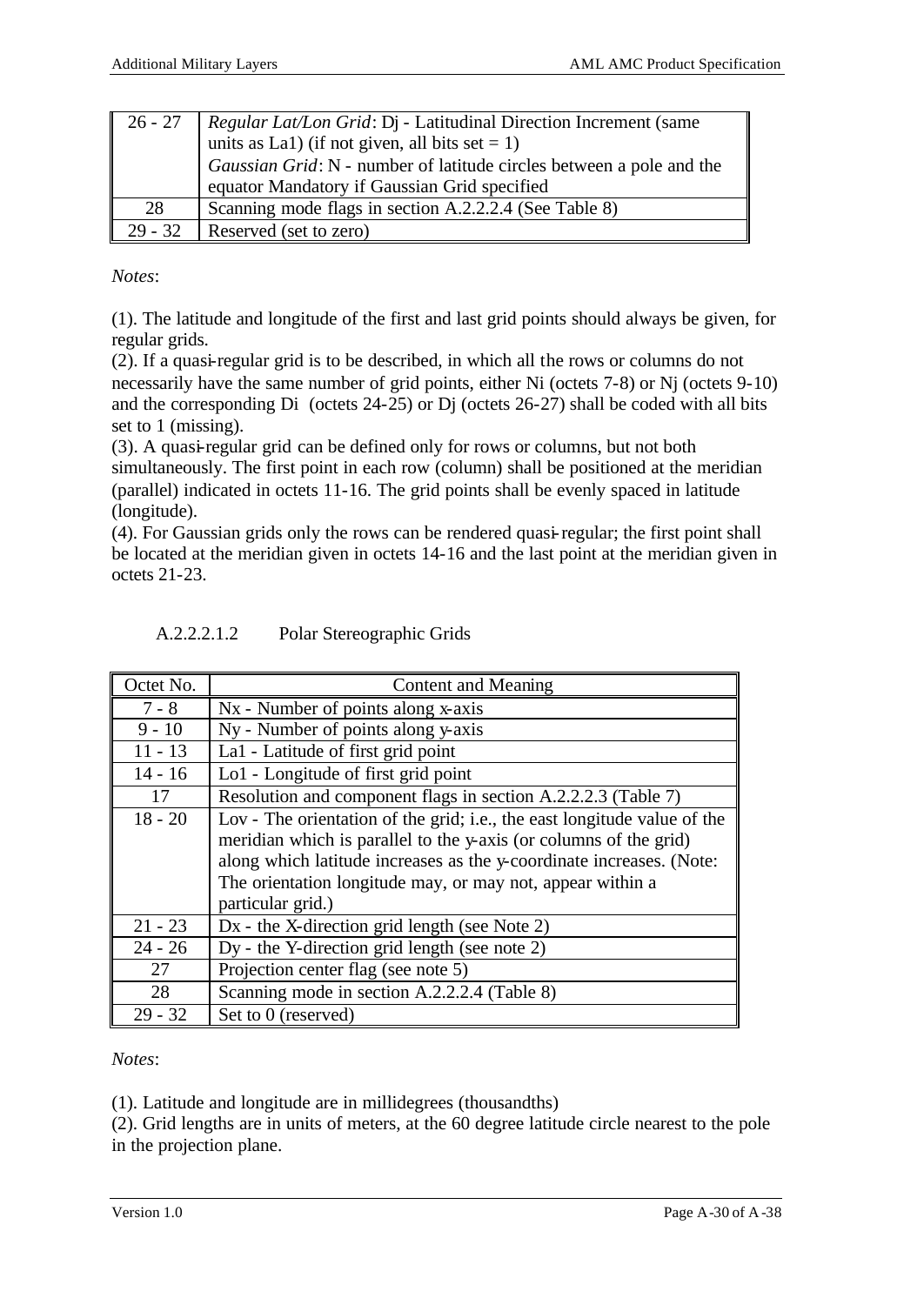(3). Latitude values are limited to the range 0 - 90,000. Bit 1 is set to 1 to indicate south latitude.

(4). Longitude values are limited to the range 0 - 360,000. Bit one is set to 1 to indicate west longitude.

(5). Octet 27:

Bit 1 set to 0 if the North pole is on the projection plane.

Bit 1 set to 1 if the South pole is on the projection plane.

(6). The first and last grid points may not necessarily be the same as the first and last data points if the bit map section (BMS) is used.

(7). The resolution flag (bit 1 of section A.2.2.2.3 – Table 7) is not applicable.

A.2.2.2.1.3 Lambert Conformal Secant Or Tangent Cone Grids

| Octet No. | <b>Content and Meaning</b>                                               |  |
|-----------|--------------------------------------------------------------------------|--|
| $7 - 8$   | Nx - Number of points along x-axis                                       |  |
| $9 - 10$  | Ny - Number of points along y-axis                                       |  |
| $11 - 13$ | La1 - Latitude of first grid point                                       |  |
| $14 - 16$ | Lo1 - Longitude of first grid point                                      |  |
| 17        | Resolution and component flags in section A.2.2.2.3 (Table 7)            |  |
| $18 - 20$ | Lov - The orientation of the grid; i.e., the east longitude value of the |  |
|           | meridian which is parallel to the y-axis (or columns of the grid) along  |  |
|           | which latitude increases as the y-coordinate increases. (Note: The       |  |
|           | orientation longitude may, or may not, appear within a particular        |  |
|           | grid.)                                                                   |  |
| $21 - 23$ | $Dx$ - the X-direction grid length (see note 2)                          |  |
| $24 - 26$ | Dy - the Y-direction grid length (see Note 2)                            |  |
| 27        | Projection center flag (see note 5)                                      |  |
| 28        | Scanning mode in section A.2.2.2.4 (Table 8)                             |  |
| $29 - 31$ | Latin 1 - The first latitude from the pole at which the secant cone cuts |  |
|           | the spherical earth. (See Note 8)                                        |  |
| $32 - 34$ | Latin 2 - The second latitude from the pole at which the secant cone     |  |
|           | cuts the spherical earth. (See Note 8)                                   |  |
| $35 - 37$ | Latitude of southern pole (millidegrees)                                 |  |
| $38 - 40$ | Longitude of southern pole (millidegrees)                                |  |
| $41 - 42$ | Reserved (set to 0)                                                      |  |

*Notes:*

(1). Latitude and longitude are in millidegrees (thousandths)

(2). Grid lengths are in units of meters, at the intersection latitude circle nearest to the pole in the projection plane.

(3). Latitude values are limited to the range 0 - 90,000. Bit 1 is set to 1 to indicate south latitude.

(4). Longitude values are limited to the range 0 - 360,000. Bit one is set to 1 to indicate west longitude.

(5). Octet 27:

Bit 1 set to 0 if the North pole is on the projection plane.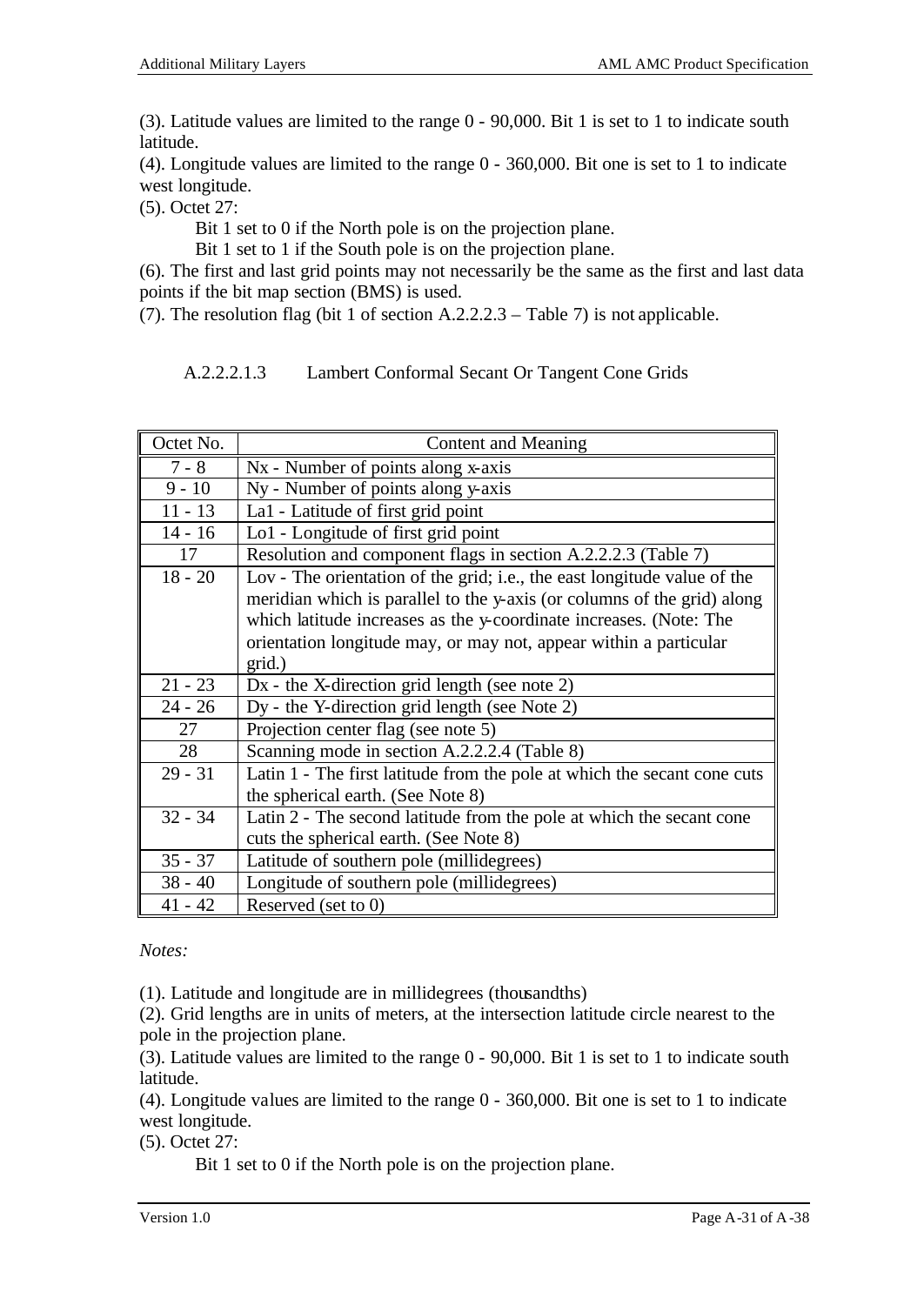- Bit 1 set to 1 if the South pole is on the projection plane.
- Bit 2 set to 0 if only one projection center used
- Bit 2 set to 1 if projection is bipolar and symmetric

(6). The first and last grid points may not necessarily be the same as the first and last data points if the bit map section (BMS) is used.

(7). The resolution flag (bit 1 of section A.2.2.2.3 – Table 7) is not applicable.

(8). If Latin  $1 =$  Latin 2 then the projection is on a tangent cone.

| Octet No. | Content and Meaning                                               |
|-----------|-------------------------------------------------------------------|
| $7 - 8$   | Ni - Number of points along a latitude circle                     |
| $9 - 10$  | Nj - Number of points along a longitude meridian                  |
| $11 - 13$ | La1 - Latitude of first grid point                                |
| $14 - 16$ | Lo1 - Longitude of first grid point                               |
| 17        | Resolution and component flags in section A.2.2.2.3 (Table 7)     |
| $18 - 20$ | La <sub>2</sub> - latitude of last grid point                     |
| $21 - 23$ | Lo <sub>2</sub> - longitude of last grid point                    |
| $24 - 26$ | Latin - The latitude(s) at which the Mercator projection cylinder |
|           | intersects the earth.                                             |
| 27        | Reserved (set to $0$ )                                            |
| 28        | Scanning mode in section A.2.2.2.4 (Table 8)                      |
| $29 - 31$ | Di - the longitudinal direction increment (see Note 2)            |
| $32 - 34$ | $Dj$ - the latitudinal direction increment (see note 2)           |
| $35 - 42$ | Reserved (set to 0)                                               |

A.2.2.2.1.4 Mercator Grids

*Notes*:

(1). Latitude and longitude are in millidegrees (thousandths)

(2). Grid lengths are in units of meters, at the circle of latitude specified by Latin.

(3). Latitude values are limited to the range 0 - 90,000. Bit 1 is set to 1 to indicate south latitude.

(4). Longitude values are limited to the range 0 - 360,000. Bit one is set to 1 to indicate west longitude.

(5). The latitude and longitude of the last grid point should always be given.

(6). The first and last grid points may not necessarily be the same as the first and last data points if the bit map section (BMS) is used.

A.2.2.2.1.5 Space View Or Perspective Or Orthographic

| Octet No. | Content and Meaning                                           |
|-----------|---------------------------------------------------------------|
| $7 - 8$   | $Nx$ - number of points along x axis (columns)                |
| $9 - 10$  | Ny - number of points along y axis (rows or lines)            |
| $11 - 13$ | Lap - latitude of sub-satellite point                         |
| $14 - 16$ | Lop - longitude of sub-satellite point                        |
| 17        | Resolution and component flags in section A.2.2.2.3 (Table 7) |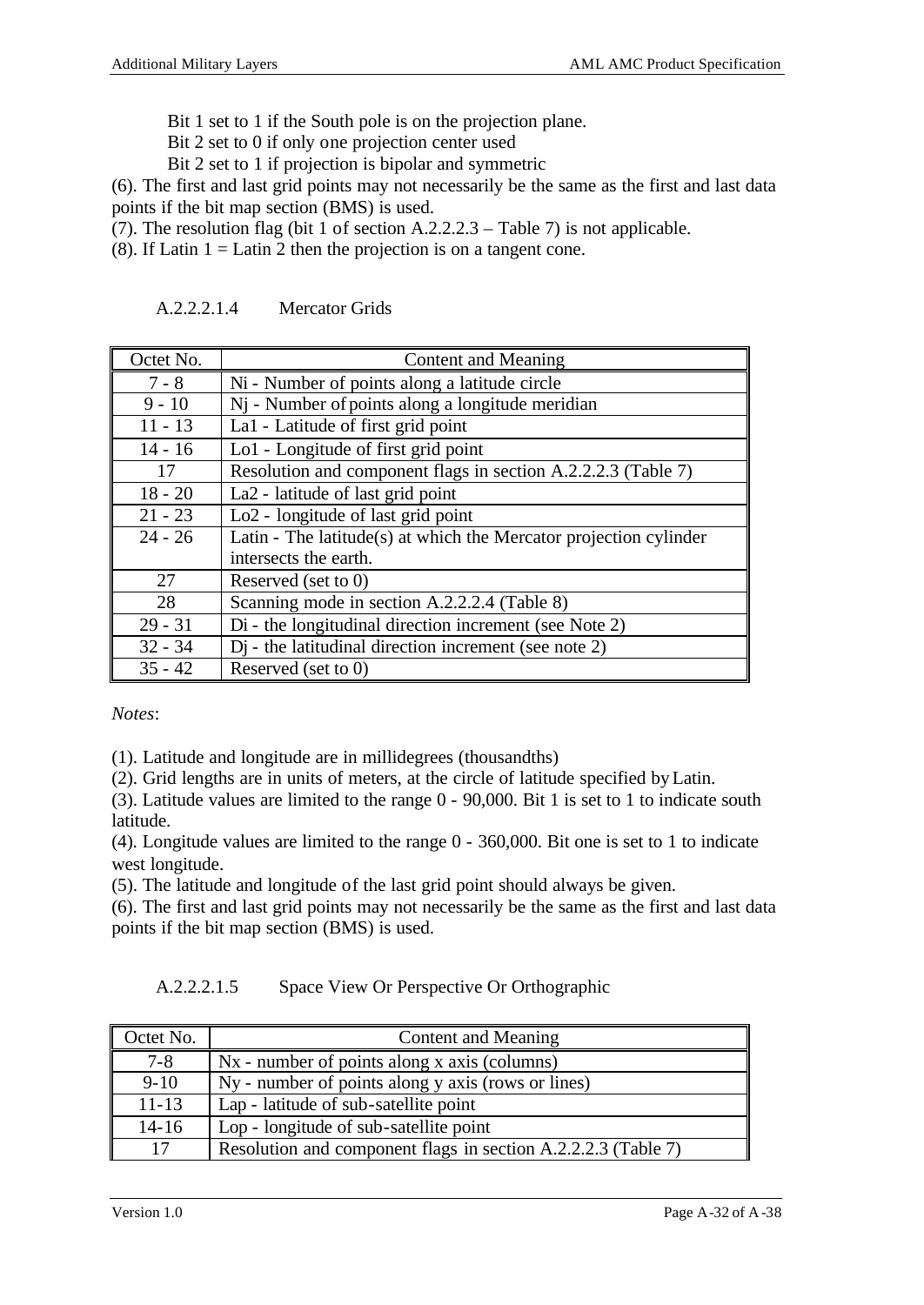| 18-20     | dx - apparent diameter of earth in grid lengths, in x direction          |  |
|-----------|--------------------------------------------------------------------------|--|
| $21 - 23$ | dy - apparent diameter of earth in grid lengths, in y direction          |  |
| $24 - 25$ | Xp - X-coordinate of sub satellite point                                 |  |
| $26 - 27$ | Yp - Y-coordinate of sub-satellite point                                 |  |
| 28        | Scanning Mode in section A.2.2.2.4 (Table 8)                             |  |
| 29-31     | the orientation of the grid; i.e., the angle in millidegrees between the |  |
|           | increasing y axis and the meridian of the sub-satellite point in the     |  |
|           | direction of increasing latitude (see Note 3).                           |  |
| $32 - 34$ | Nr - the altitude of the camera from the earth's center, measured in     |  |
|           | units of the earth's (equatorial) radius (See Note 4).                   |  |
| $35 - 4$  | reserved                                                                 |  |

*Notes*:

(1). It is assumed that the satellite is at its nominal position, i.e., it is looking directly at its sub-satellite point.

(2). Octet 32-34 shall be set to all ones (missing) to indicate the orthographic view (from infinite distance).

(3). It is the angle between increasing y axis and the meridian 180 degrees east if the subsatellite point is the North pole; or the meridian 0 degrees, if the sub-satellite point is the south pole.

(4). The apparent angular size of the earth will be given by  $2 * \text{asin}(1/\text{Nr})$ .

(5). The horizontal and vertical angular resolutions of the sensor (Rx and Ry), needed for navigation equations, can be calculated from the following:

 $Rx = 2 * \text{asin}(1/Nr) / dx$  $Ry = 2 * a\sin(1/Nr) / dy$ 

| A.2.2.2.1.6 |  |  | <b>Spherical Harmonic Coefficients</b> |
|-------------|--|--|----------------------------------------|
|-------------|--|--|----------------------------------------|

| Octet No. | Content and Meaning                                      |  |
|-----------|----------------------------------------------------------|--|
| $7 - 8$   | J - Pentagonal Resolution Parameter                      |  |
| $9 - 10$  | K - Pentagonal Resolution Parameter                      |  |
| $11 - 12$ | M - Pentagonal Resolution Parameter                      |  |
| 13        | Representation Type in section A.2.2.2.5 (Table 9)       |  |
| 14        | Coefficient Storage Mode in section A.2.2.2.6 (Table 10) |  |
| 15 - 32   | Set to zero (reserved)                                   |  |

*A.2.2.2.2 Table 6: Data Representation Type*

| Value | Meaning                                                              |  |
|-------|----------------------------------------------------------------------|--|
|       | Latitude/Longitude Grid also called Equidistant Cylindrical or Plate |  |
|       | Carree projection grid                                               |  |
|       | <b>Mercator Projection Grid</b>                                      |  |
|       | <b>Gnomonic Projection Grid</b>                                      |  |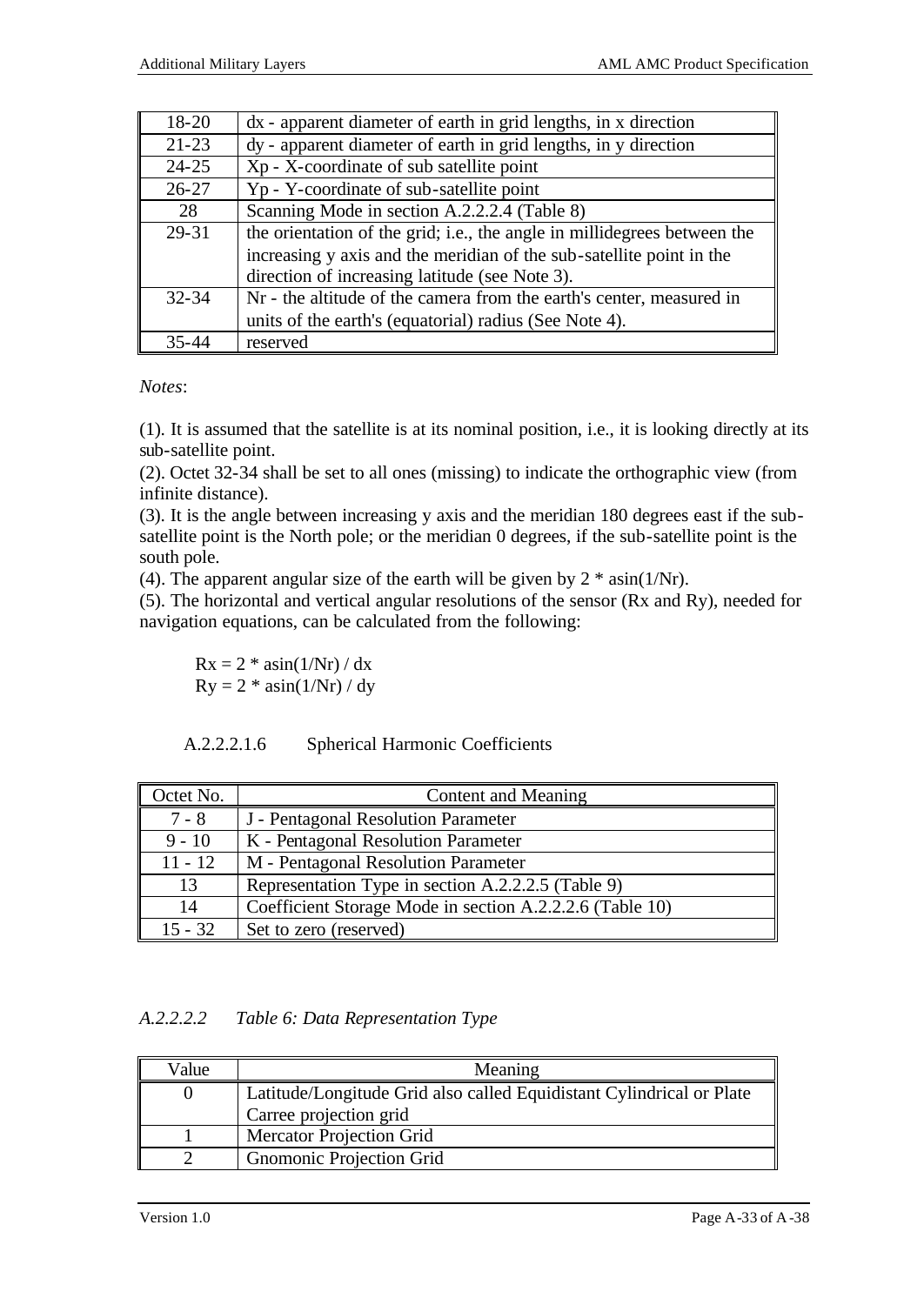|             | Lambert Conformal, secant or tangent, conical or bipolar (normal or |
|-------------|---------------------------------------------------------------------|
|             | oblique) Projection Grid                                            |
| 4           | Gaussian Latitude/Longitude Grid                                    |
| 5           | Polar Stereographic Projection Grid                                 |
| $6 - 12$    | (reserved - see Manual on Codes)                                    |
| 13          | Oblique Lambert conformal, secant or tangent, conical or bipolar,   |
|             | projection                                                          |
| $14 - 49$   | (reserved - see Manual on Codes)                                    |
| 50          | <b>Spherical Harmonic Coefficients</b>                              |
| $51 - 89$   | (reserved - see Manual on Codes)                                    |
| 90          | Space view perspective or orthographic grid                         |
| $91 - 191$  | (reserved - see Manual on Codes)                                    |
| $192 - 254$ | reserved for local use                                              |

*A.2.2.2.3 Table 7: Resolution And Component Flags*

| Bit     | Value         | Meaning                                                        |  |
|---------|---------------|----------------------------------------------------------------|--|
|         |               | Direction increments not given                                 |  |
|         |               | Direction increments given                                     |  |
| C       |               | Earth assumed spherical with radius $= 6367.47$ km             |  |
|         |               | Earth assumed oblate spheroid with size as determined by       |  |
|         |               | IAU in 1965: 6378.160 km, 6356.775 km, $f = 1/297.0$           |  |
| $3 - 4$ |               | reserved (set to $0$ )                                         |  |
|         | $\mathcal{L}$ | u- and v-components of vector quantities resolved relative     |  |
|         |               | to easterly and northerly directions                           |  |
|         |               | u and v components of vector quantities resolved relative      |  |
|         |               | to the defined grid in the direction of increasing x and y (or |  |
|         |               | i and j) coordinates respectively                              |  |
| $6 - 8$ |               | reserved (set to 0)                                            |  |

### *Note*:

(1) If the GDS is not included in a message then any wind components are assumed to be resolved relative to the grid specified in the PDS with u and v defined as positive in the direction of increasing x and y (or i and j) coordinates respectively.

## *A.2.2.2.4 Table 8: Scanning Mode Flag*

| Bit | Value | Meaning                                                  |
|-----|-------|----------------------------------------------------------|
|     |       | Points scan in $+i$ direction                            |
|     |       | Points scan in -i direction                              |
|     |       | Points scan in -j direction                              |
|     |       | Points scan in $+i$ direction                            |
|     |       | Adjacent points in i direction are consecutive (FORTRAN: |
|     |       |                                                          |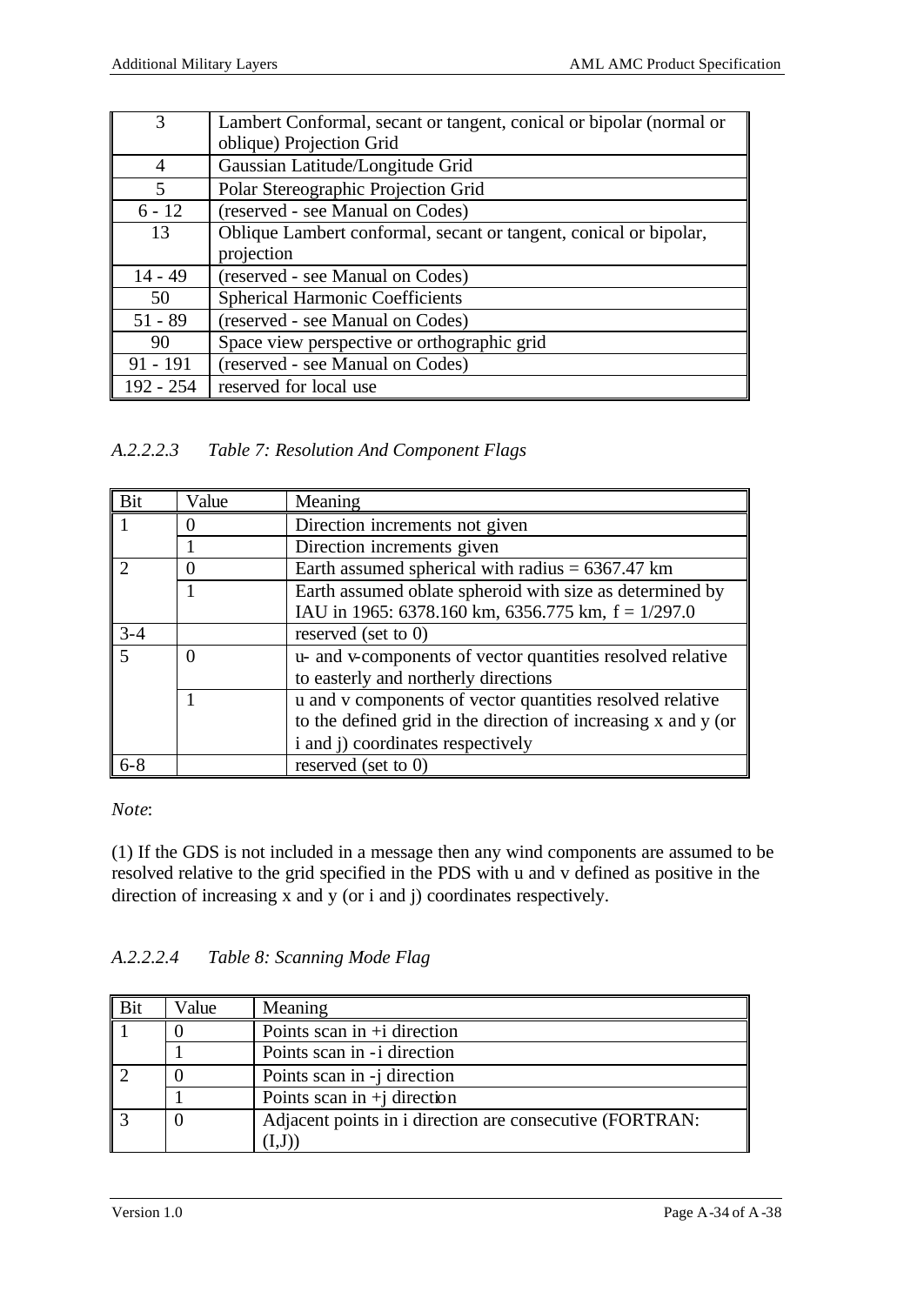|  | Adjacent points in j direction are consecutive (FORTRAN: |
|--|----------------------------------------------------------|
|  | (1.1)                                                    |

*Notes*:

(1). i direction is defined as west to east along a parallel of latitude, or left to right along an x axis.

(2). j direction is defined as south to north along a meridian of longitude, or bottom to top along a y axis.

## *A.2.2.2.5 Table 9: Spectral Representation Type*

| Value | Meaning                                                              |
|-------|----------------------------------------------------------------------|
| I     | Associated Legendre Polynomials of the First Kind with normalization |
|       | such that the integral equals 1                                      |

## *A.2.2.2.6 Table 10: Coefficient Storage Mode*

| 'alue | Meaning                                                                                                                                                                                                                                                                                                                                                                          |
|-------|----------------------------------------------------------------------------------------------------------------------------------------------------------------------------------------------------------------------------------------------------------------------------------------------------------------------------------------------------------------------------------|
|       | The complex coefficients Xnm are stored for $m>0$ as pairs of real<br>numbers Re(Xnm), Im(Xnm) ordered with n increasing from m to $N(m)$ ,<br>first for $m = 0$ and then for $m = 1, 2, 3,M$ . The real part of the $(0,0)$<br>coefficient is stored in octets 12-15 of the BDS, as a floating point<br>number in the same manner as the packing reference value, with units as |
|       | in Table 2. The remaining coefficients, starting with the imaginary part of<br>the $(0,0)$ coefficient, are packed according to the GRIB packing<br>algorithm, with units as given in Table 5, in octets 16 and onward in the<br>BDS.                                                                                                                                            |
|       | Refer to Section 4, Spherical harmonics-complex packing for discussion                                                                                                                                                                                                                                                                                                           |

Notes on Spectral Truncation:

(1). Using the associated Legendre Polynomials of the First Kind, Pnm, as typical expansion functions, any variable  $x(?,\mu)$ , which is a function of longitude, lambda, and sin(latitude), mu, can be represented by,

$$
x(\lambda,\mu)=\sum_{m=-M}^M\sum_{n=|m|}^{N(m)}X_n^MP_n^M(\mu)e^{\imath m\lambda}
$$

(2). In the summations, M is the maximum zonal wave number that is to be included, and K & J together define the maximum meridional total wave number  $N(m)$ , which, it should be noted, is a function of m. A sketch shows the relationships: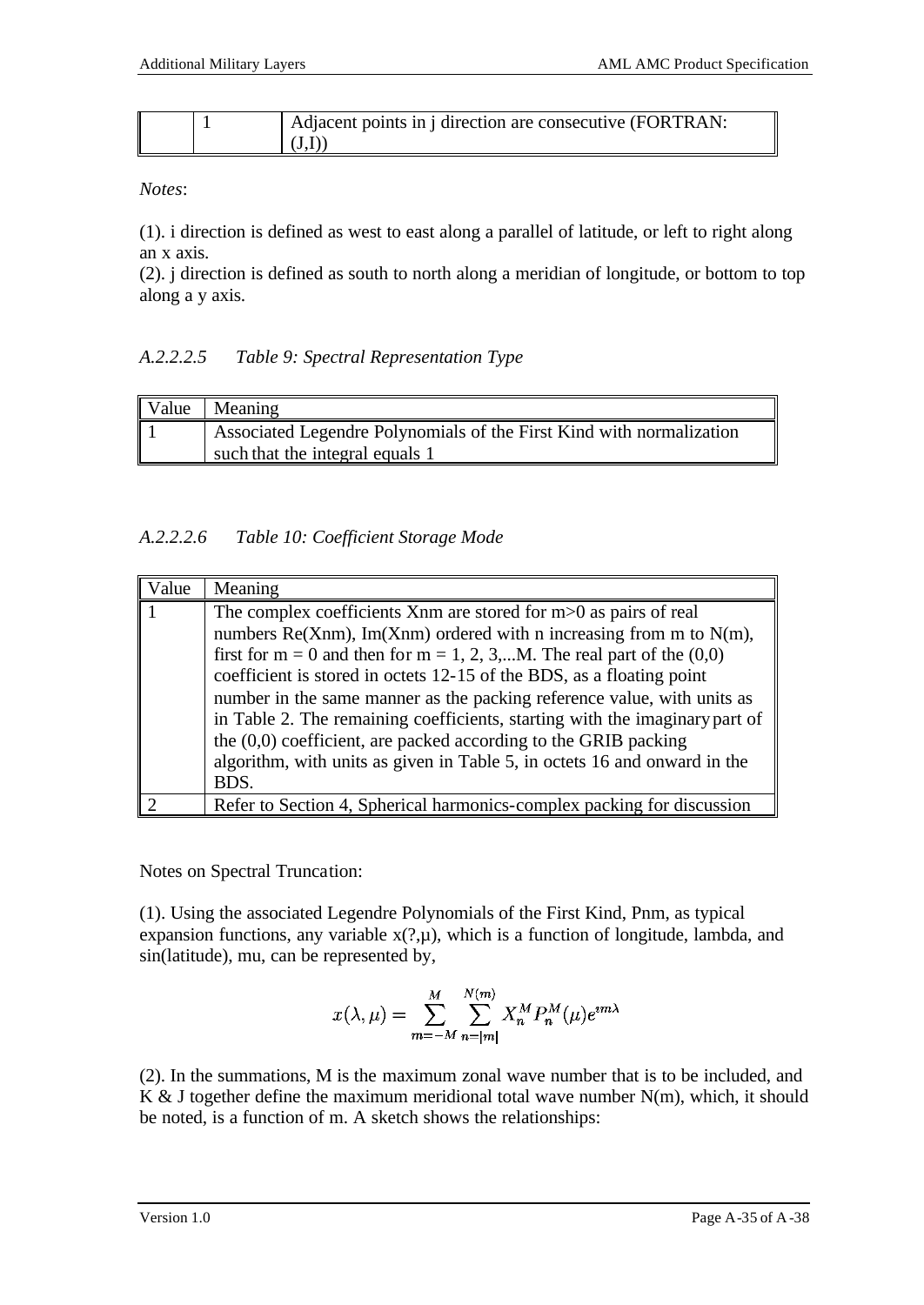

In this figure, the ordinate is n the zonal wave number, the abscissa, m, is the total meridional wave number, the vertical line at  $m = M$  is the zonal truncation, and the diagonal passing through  $(0,0)$  is the line  $n = m$ . The Legendre Polynomials are defined only on or above this line, that is for  $n > m$ . On the n-axis, the horizontal line at  $n = K$ indicates the upper limit to n values, and the diagonal that intersects the n-axis at  $n = J$ indicates the upper limit of the area in which the Polynomials are defined. The shaded irregular pentagon defined by the n-axis, the diagonal from  $n = J$ , the horizontal  $n = K$ , the vertical  $m = M$ , and the other diagonal  $n = m$  surrounds the region of the  $(n \times m)$  plane containing the Legendre Polynomials used in the expansion.

(3). This general pentagonal truncation reduces to some familiar common truncations as special cases:

- Triangular:  $K = J = M$  and  $N(m) = J$
- Rhomboidal:  $K = J + M$  and  $N(m) = J + m$
- Trapezoidal:  $K = J$ ,  $K > M$  and  $N(m) = J$

In all of the above m can take on negative values to represent the imaginary part of the spectral coefficients.

## **A.2.2.3 Binary Data Section (BDS)**

*A.2.2.3.1 Table 11 – Flag*

| /alue | $Meanin^{\sim}$                        |  |  |
|-------|----------------------------------------|--|--|
|       | Grid point data                        |  |  |
|       | <b>Spherical Harmonic Coefficients</b> |  |  |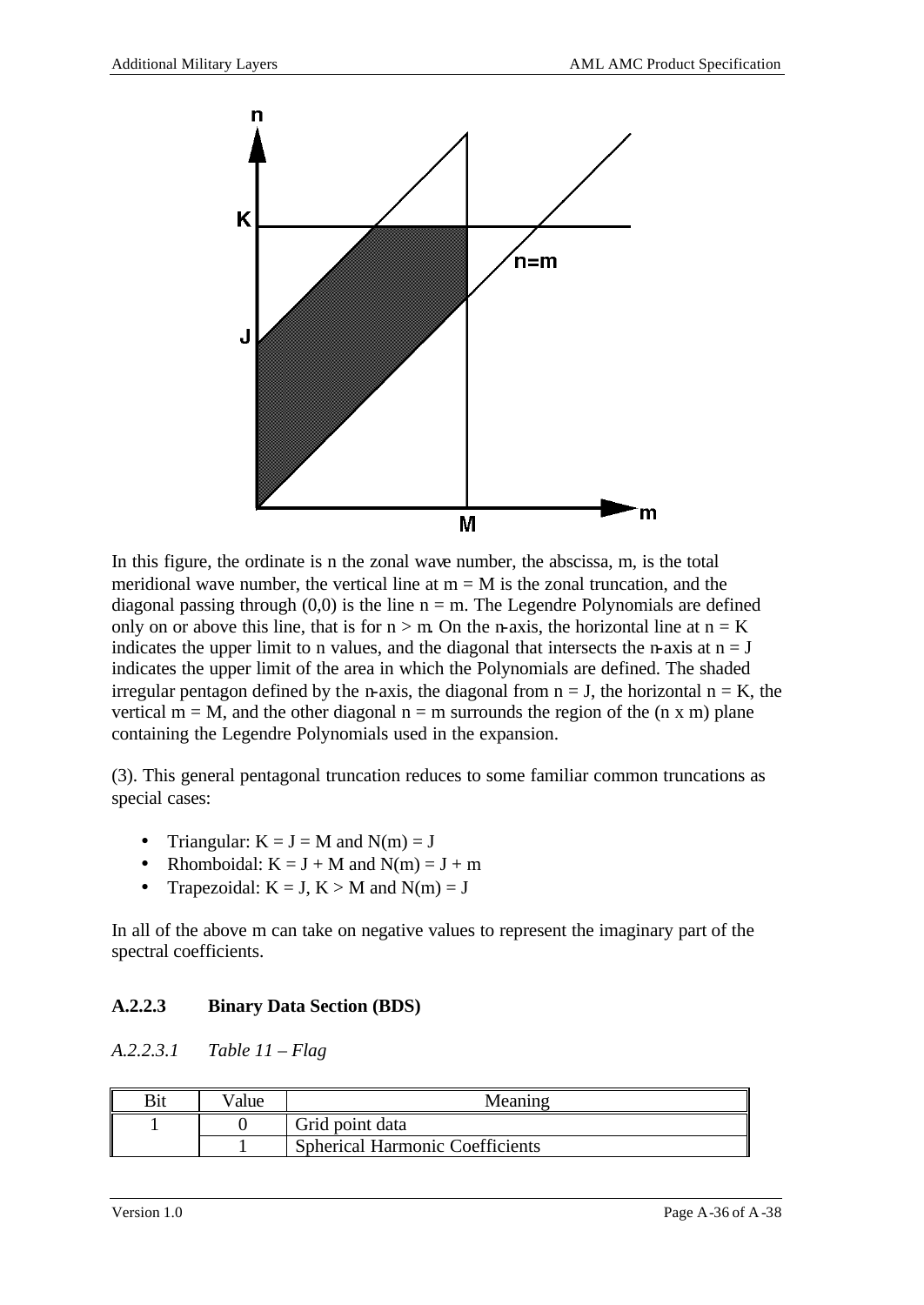| $\mathcal{D}$                                    |                                                                                    | Simple packing                            |  |  |
|--------------------------------------------------|------------------------------------------------------------------------------------|-------------------------------------------|--|--|
|                                                  |                                                                                    | Second order ("Complex") Packing          |  |  |
| 3                                                |                                                                                    | Original data were floating point values  |  |  |
|                                                  |                                                                                    | Original data were integer values         |  |  |
| $\overline{4}$                                   |                                                                                    | No additional flags at octet 14           |  |  |
|                                                  |                                                                                    | Octet 14 contains flag bits 5 - 12        |  |  |
|                                                  | The following gives the meaning of the bits in octet 14 ONLY if bit 4 is set to 1. |                                           |  |  |
| Otherwise octet 14 contains regular binary data. |                                                                                    |                                           |  |  |
|                                                  |                                                                                    |                                           |  |  |
| 5                                                |                                                                                    | Reserved (set to 0)                       |  |  |
| 6                                                |                                                                                    | Single datum at each grid point           |  |  |
|                                                  |                                                                                    | Matrix of values at each grid point       |  |  |
| 7                                                |                                                                                    | No secondary bit maps                     |  |  |
|                                                  |                                                                                    | Secondary bit maps present                |  |  |
| 8                                                |                                                                                    | Second order values have constant width   |  |  |
|                                                  |                                                                                    | Second order values have different widths |  |  |

Notes:

(1). Bit 3 is set to 1 to indicate that the original data were integers; when this is the case any non-zero reference values should be rounded to an integer value prior to placing in the GRIB BDS.

(2). Bit 4 is set to 1 to indicate that bits 5 to 12 are contained in octet 14 of the data section.

(3). Although GRIB is not capable of representing a matrix of data values at each grid point, the meaning of bit 6 is retained in anticipation of a future capability.

(4). When secondary bit maps are present in the data (used in association with second order packing) this is indicated by setting bit 7 to 1.

(5). When octet 14 contains the extended flag information octets 12 and 13 will also contain "special" information; the actual data will begin in a subsequent octet. See above.

## **A.2.2.4 AML AMC Version of Table 2 for FM92-VIII Ext. GRIB**

The table below defines the AML-AMC parameter table originating from the Met Office that forms part of the specific AML-AMC Product Definition section of the GRIB encode (see section A.2.2.1.6). Parameter acronym for each of the weekly & annual parameters, parameter domain and units are also presented.

| Value | Parameter Name                     | Parameter    | Parameter | <b>Parameter Units</b> |
|-------|------------------------------------|--------------|-----------|------------------------|
|       |                                    | Acronym      | Domain    |                        |
| 121   | Mean scalar speed of wind          | <b>SCALS</b> | <b>UA</b> | m/s                    |
| 122   | Mean dew point                     | TD           | <b>UA</b> | K                      |
| 123   | Mean height of pressure<br>surface | <b>GP</b>    | <b>UA</b> | gpm                    |
| 124   | Mean 10-m scalar speed of<br>wind  | 10SS         | <b>SF</b> | m/s                    |